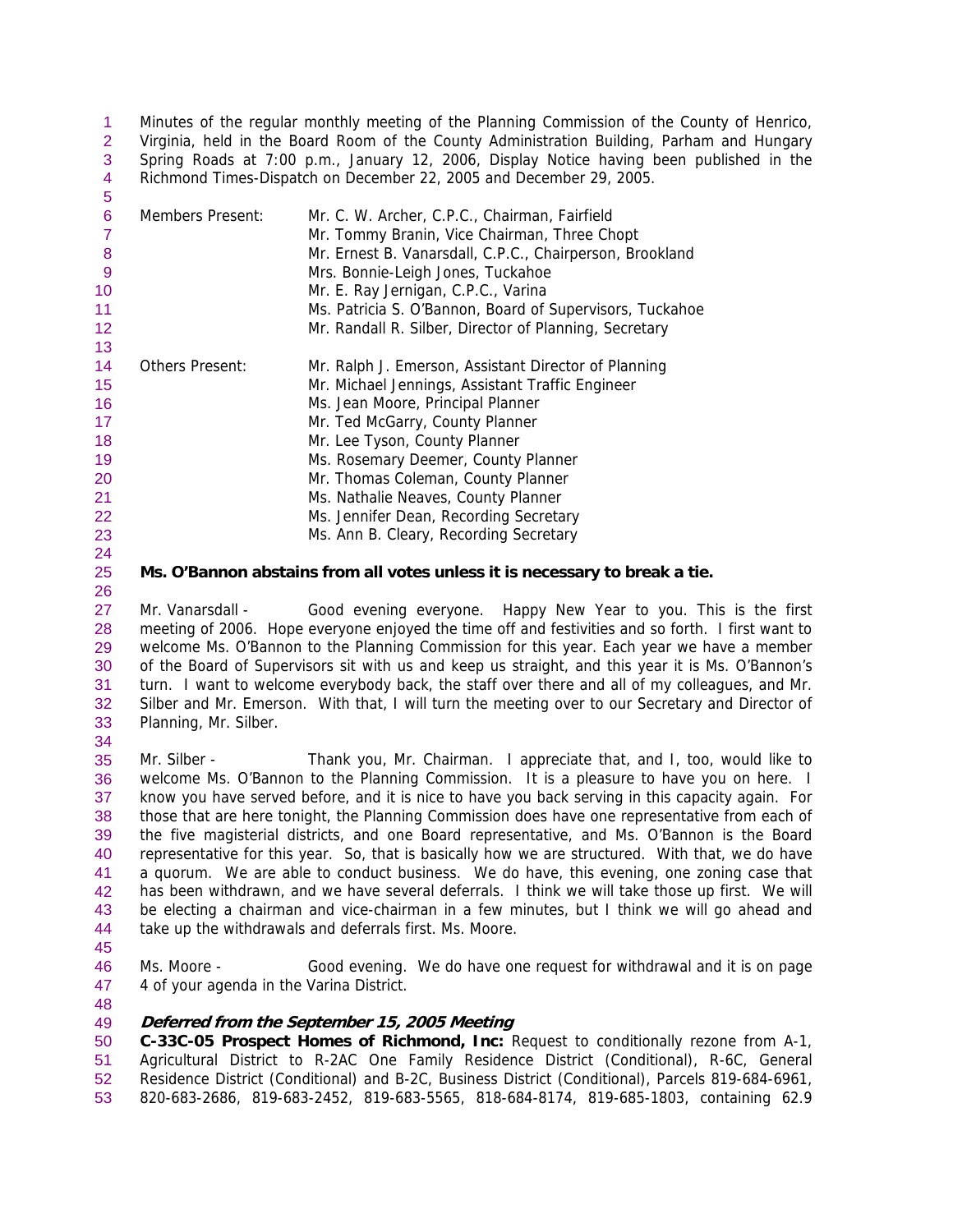acres, located between the east line of Buffin Road, south line of New Market Road (State Route 5), west line of Fordson Farm Lane and northwest line of Interstate 295 at the New Market Road Interchange. The applicant proposes 40 single family residential lots, 82 townhouse units for sale and community business uses. The R-2A District allows a minimum lot size of 13,500 square feet with a maximum gross density of 3.23 lots per acre. The R-6 District allows twelve (12) townhouse units per acre. The business uses will be controlled by zoning ordinance regulations and proffered conditions. The Land Use Plan recommends Office and Office/Service. The site is in the Airport Safety Overlay District. 54 55 56 57 58 59 60 61

- 63 64 Ms. Moore - The applicant wishes to withdraw this, so there is no action required for this item.
- 66 67 Mr. Silber - Yes, that is correct. On a rezoning request, there is no action by the Planning Commission, so that case has been withdrawn more or less just for your information.
- 68 69 On the deferrals?
- 70

71 72 Ms. Moore - Yes, sir. We just received one request for deferral and that is POD-64- 05.

### 73 **PLAN OF DEVELOPMENT & MASTER PLAN (Deferred from the December 14, 2005**

74 **Meeting)** 

62

65

- 75 **POD-64-05**
- 76 Antioch Baptist Church
- 77 1384 New Market Road
- 78 (POD-39-96 Revised)

79 80 81 82 83 84 85 86 **Engineering Design Associates for Antioch Baptist Church:** Request for approval of a revised plan of development and master plan, as required by Chapter 24, Section 24-106 of the Henrico County Code, to construct a Phase 1, two-story, 546-seat sanctuary and a one-story, 8475 square foot education building, a Phase 2 parking lot and a Phase 3, 2400 square foot education building expansion. The 4.62-acre site is located at 1384 New Market Road along the east line of New Market Road (State Route 5) between Chatsworth Road and Freeless Street on parcels 804-700-1773, 3054 and 3543. The zoning is A-1, Agricultural District. County water and sewer. **(Varina)** 

- 87 Ms. Moore - Deferral is requested to the January 25, 2006 meeting.
- 88 89 Mr. Vanarsdall - Is there anyone in the audience in opposition to the deferral of this case? No opposition. Mr. Jernigan.
- 90 91 Mr. Jernigan - Mr. Chairman, with that I will move for deferral of POD-64-05, Antioch Baptist Church, to January 25, 2006, by request of the applicant.
- 92 Mr. Archer - Second.
- 93 94 Mr. Vanarsdall - Motion made by Mr. Jernigan and seconded by Mr. Archer. All in favor say aye. All opposed say no. The motion passes.
- 95 96 At the request of the applicant, POD-64-05, Antioch Baptist Church, was deferred to the January 25, 2006 meeting.
- 97 98 Ms. O'Bannon - And please let the record reflect that as a member of the Board I will abstain from all votes unless necessary to break a tie.
- 99 Mr. Vanarsdall - So noted, Ms. O'Bannon. Thank you.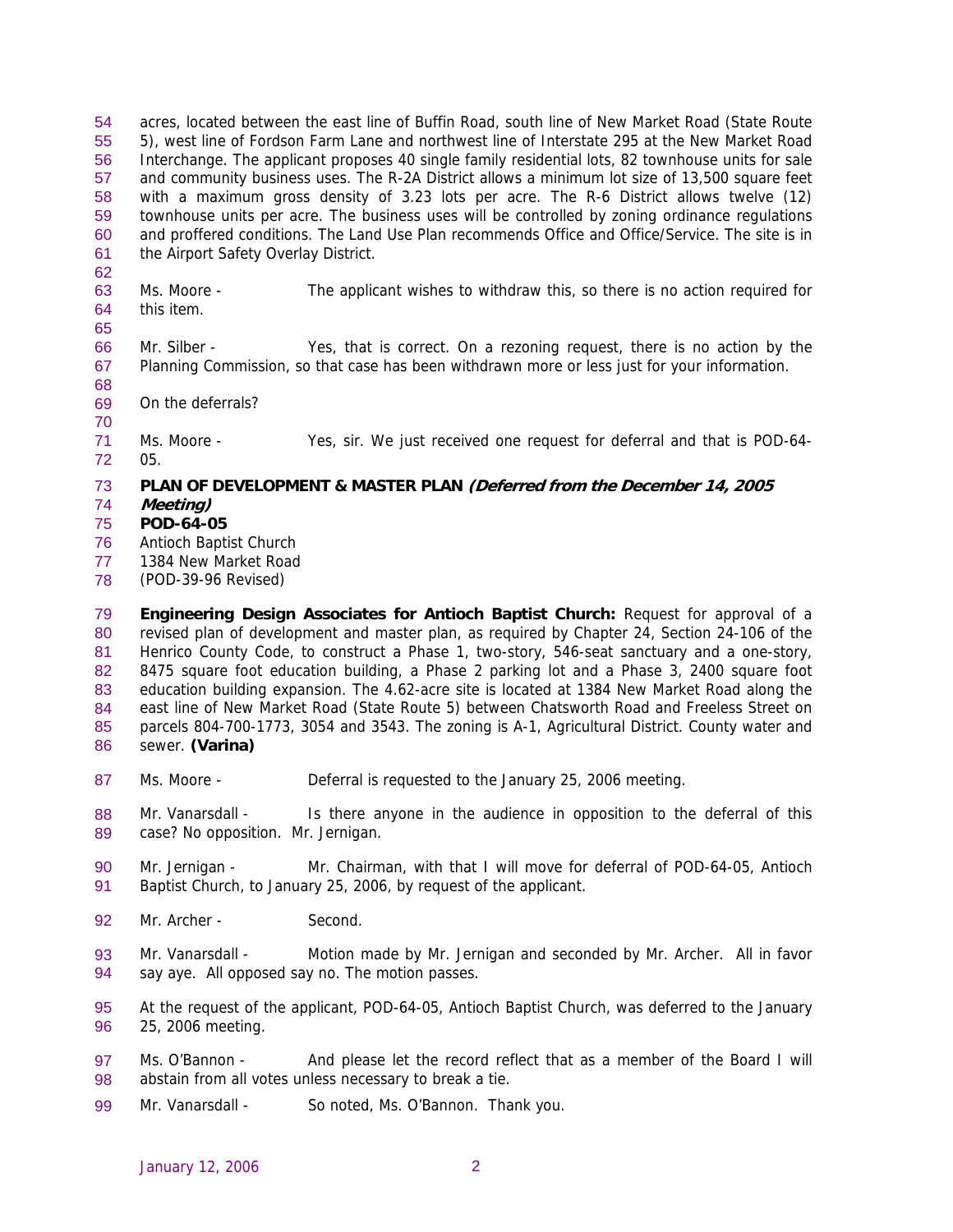101 Ms. Moore - The next case is on page 3 of your agenda in the Fairfield District.

103 104 105 106 107 108 109 **C-3C-06 Eric Walker for Atack-Walker Construction, LLC:** Request to conditionally rezone from A-1, Agricultural District to R-3C, One Family Residence District (Conditional), Parcel 777- 764-7772, containing 0.96 acre, located on the west line of Mountain Road approximately 335 feet south of Francis Road. The applicant proposes a single-family residence. The R-3 District allows a minimum lot size of 11,000 square feet with a maximum gross density of 3.96 units per acre. The use will be controlled by proffered conditions and zoning ordinance regulations. The Land Use Plan recommends Open Space/Recreation.

110 111

112

115

118

120

123

126

137

140

144

148

150

100

102

Ms. Moore - The deferral is requested to the February 9, 2006 meeting.

113 114 Mr. Vanarsdall - Is anyone in the audience in opposition to the deferment of this case, C-3C-06, Eric Walker for Atack-Walker Construction, LLC? No opposition.

116 117 Mr. Archer - Mr. Chairman, I move deferral of Case C-3C-06, Eric Walker for Atack-Walker Construction, LLC. to the February 9, 2006 meeting at the request of the applicant.

119 Mr. Jernigan - Second.

121 122 Mr. Vanarsdall - Motion made by Mr. Archer and seconded by Mr. Jernigan. All in favor say aye. All opposed say no. The motion passes.

124 125 At the request of the applicant, the Planning Commission deferred Case C-3C-06, Eric Walker for Atack-Walker Construction, LLC, to its meeting on February 9, 2006.

#### 127 **Deferred from the December 8, 2005 Meeting**

128 129 130 131 132 133 134 135 136 **C-76C-05 Robert Atack for George M. Urban:** Request to conditionally rezone from A-1, Agricultural District to R-5C, General Residence District (Conditional), Parcels 747-770-3395 and 746-770-9777, containing 11.18 acres, located on the west line of Nuckols Road approximately 350 feet north of New Wade Lane and between the south line of Hickory Park Drive and the north line of New Wade Lane. The applicant proposes a residential development of no more than 150 condominium units for sale. The R-5 District allows a density of 14.52 units per acre. The use will be controlled by zoning ordinance regulations and proffered conditions. The Land Use Plan recommends Rural Residential, Suburban Residential 2, (2.4 to 3.4 units net density per acre), and Environmental Protection Area.

138 139 Ms. Moore - The deferral is requested to the March 9, 2006 meeting, which is a change on the chart, but we just learned the applicant wants to defer it to March 9, 2006.

141 142 143 Mr. Vanarsdall - Is anyone in the audience in opposition to Case C-76C-05, Robert Atack for George M. Urban, in the Three Chopt District? This is a request for a deferral. Any opposition? No opposition. Mr. Branin.

- 145 146 147 Mr. Branin - Mr. Chairman, I move for deferral of Case C-76C-05, Robert Atack for George M. Urban, to the March 9, 2006 Planning Commission meeting, as requested by the applicant.
- 149 Mr. Jernigan - Second.
- 151 152 Mr. Vanarsdall - Motion made by Mr. Branin and seconded by Mr. Jernigan. All in favor say aye. All opposed say no. The motion passes.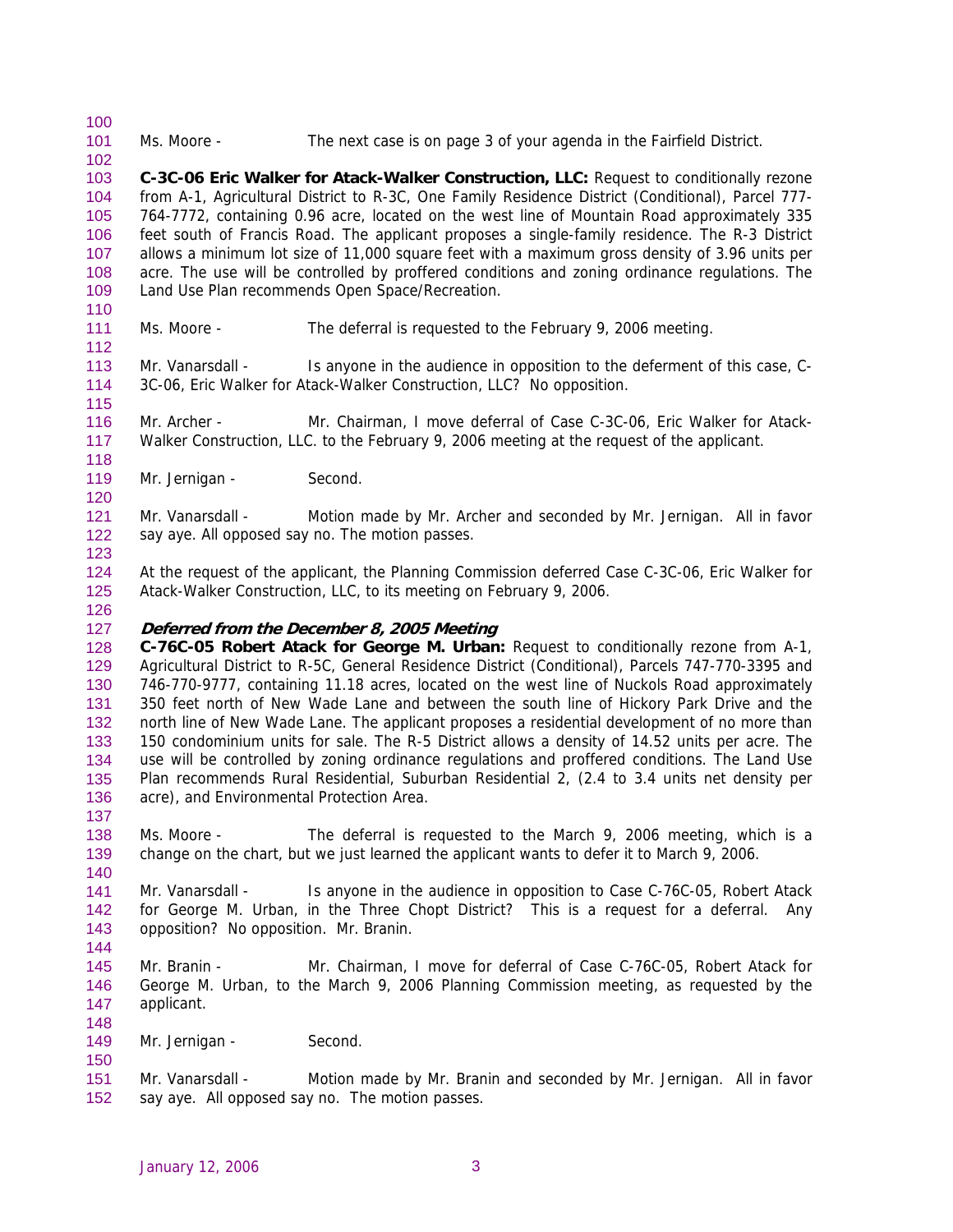- 153 154 155 156 At the applicant's request, the Planning Commission deferred Case C-76C-05, Robert Atack for George M. Urban, to the March 9, 2006 Planning Commission meeting.
- 157 158 159 160 161 162 163 164 **C-6C-06 James W. Theobald, Esq. for Bon Secours-St. Mary's Hospital of Richmond, Inc.:** Request to conditionally rezone from O-3, Office District and R-3, One Family Residence District to O-3C, Office District (Conditional), Parcels 768-738-2447, -1142, -0646 and part of Parcel 768-738-1260, containing approximately 1.762 acres, located at the southwest intersection of Monument and Maple Avenues. The applicant proposes additional surface parking for St. Mary's Hospital. The use will be controlled by proffered conditions and zoning ordinance regulations. The Land Use Plan recommends Suburban Residential 2, 2.4 - 3.4 units net density per acre, and Semi-Public uses.
- 166 167 168 Ms. Moore - Next is on page 4 of your agenda. It is C-6C-06, James W. Theobald, Esq. for Bon-Secours-St. Mary's Hospital of Richmond, Inc. The deferral is requested to the February 9, 2006 meeting.
- 170 171 172 Mr. Vanarsdall - Is anyone in the audience in opposition to the deferral of C-6C-06, James W. Theobald, Esq. for Bon Secours-St. Mary's Hospital of Richmond, Inc? No opposition. Mr. Branin.
- 174 175 176 Mr. Branin - Mr. Chairman, I move for deferral of Case C-6C-06, James W. Theobald, Esq. for Bon-Secours-St. Mary's Hospital of Richmond, Inc. to the February 9, 2006 Planning Commission meeting at the request of the applicant.
- 178 Mr. Archer - Second.
- 180 181 Mr. Vanarsdall - Motion made by Mr. Branin and seconded by Archer. All in favor say aye. All opposed say no. The ayes have it. The motion passes.
- 183 184 185 At the request of the applicant, the Planning Commission deferred Case C-6C-06, James W. Theobald, Esq. for Bon Secours-St. Mary's Hospital of Richmond, Inc. to its meeting on February 9, 2006.
- 187 Ms. Moore - The next is in the Varina District.
- 189 **Deferred from the November 10, 2005 Meeting**
- 190 191 192 193 194 195 196 197 198 **C-62C-05 Russell Jones for Mary Street Associates:** Request to conditionally rezone from R-4, One Family Residence District and M-1C, Light Industrial District (Conditional) to R-5AC General Residence District (Conditional), Part of parcels 832-719-2212 and 832-718-1235, containing approximately 16.49 acres, located on the east line of Broad Water Creek and the south line of Meadow Road. The applicant proposes an age-restricted single family residential subdivision. The R-5A District allows a minimum lot size of 5,625 square feet and a density of 6 units per acre. The use will be controlled by zoning ordinance regulations and proffered conditions. The Land Use Plan recommends Planned Industry. The site is in the Airport Safety Overlay District.
- 199 200 Ms. Moore - The deferral is requested to the March 9, 2006 Planning Commission
- 201 meeting.
- 202 203 204 Mr. Vanarsdall - In the Varina District, is anyone in opposition to Case C-62C-05, Russell Jones for Mary Street Associates?
- 205

165

169

173

177

179

182

186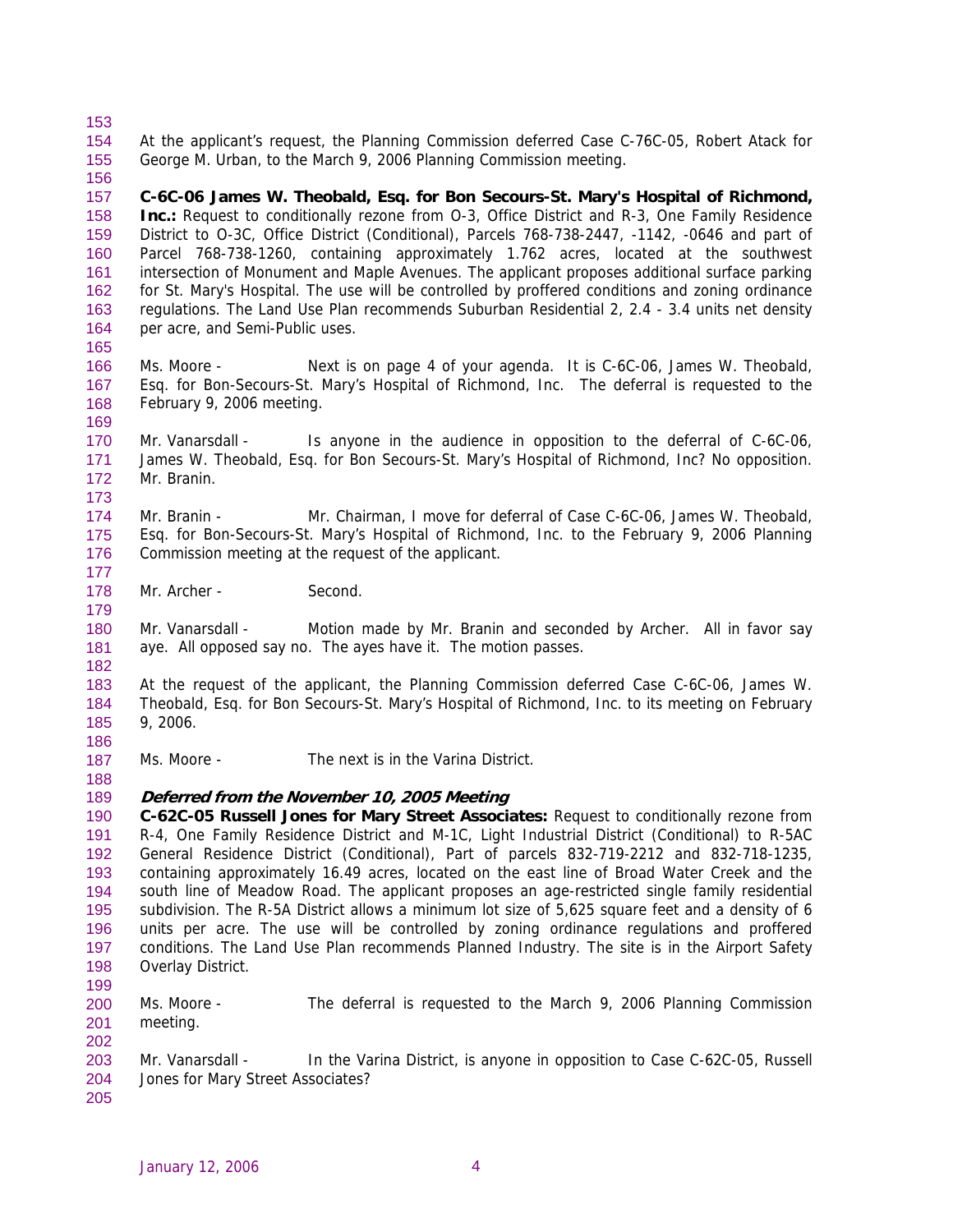Mr. Jernigan - Mr. Chairman, with that I will move for a deferral of Case C-62C-05, Russell Jones for Mary Street Associates, to the March 9, 2006 meeting, by request of the applicant. 206 207 208

210 Mr. Archer - Second.

212 213 Mr. Vanarsdall - Motion made by Mr. Jernigan and seconded by Mr. Archer. All in favor say aye. All opposed say no. The motion passes.

215 216 At the request of the applicant, the Planning Commission deferred Case C-62C-05, Russell Jones for Mary Street Associates to its meeting on March 9, 2006.

217

227

229

232

235

237

240

243

246

248

254

257

209

211

214

#### 218 **Deferred from the December 8, 2005 Meeting**

219 220 221 222 223 224 225 226 **C-78C-05 John Shurm for Shurm Construction, Inc.:** Request to conditionally rezone from A-1, Agricultural District to R-3C, One Family Residence District (Conditional), Parcel 803-696- 9576, containing 3.558 acres, located on the south line of Harmony Avenue approximately 90 feet west of Woodside Street. The applicant proposes a single-family residential subdivision with no more than eight (8) lots. The R-3 District allows a minimum lot size of 11,000 square feet with a maximum gross density of 3.96 units per acre. The use will be controlled by zoning ordinance regulations and proffered conditions. The Land Use Plan recommends Suburban Residential 2, 2.4 to 3.4 units net density per acre.

- 228 Ms. Moore - The deferral is requested to the February 9, 2006 meeting.
- 230 231 Mr. Vanarsdall - Is anyone in the audience in opposition to the deferral of Case C-78C-05 John Shurm for Shurm Construction, Inc, in the Varina District? No opposition.
- 233 234 Mr. Jernigan - Mr. Chairman, I move for deferral of Case C-78C-05, John Shurm, for Shurm Construction, to the February 9, 2006 meeting, by request of the applicant.
- 236 Mr. Archer - Second.
- 238 239 Mr. Vanarsdall - Motion made by Mr. Jernigan and seconded by Mr. Archer. All in favor say aye. All opposed say no. The motion passes.
- 241 242 At the request of the applicant, the Planning Commission deferred Case C-78C-05, John Shurm for Shurm Construction to its meeting on February 9, 2006.
- 244 245 Ms. Moore - Mr. Chairman, that concludes what we received for requests for deferrals unless there are any from the Planning Commission.
- 247 Mr. Archer - Mr. Chairman, I think I have one on page 3.

249 250 251 252 253 **C-2-06 Hay Lam for Bay Pham and Mai Nguyen:** Request to rezone from B-2, Business District to B-3, Business District, Parcel 802-735-5020, containing 0.805 acre, located on the west line of Mechanicsville Turnpike at Rescue Ave. The applicant proposes an on-site dry cleaning business. The Land Use Plan proposes Commercial Arterial. The site is in the Airport Safety Overlay District.

- 255 256 Mr. Archer - This is C-2-06, Hay Lam for Bay Pham and Mai Nguyen. I would like to defer this to the February 9, 2006 meeting at the Commission's request.
- 258 Mr. Vanarsdall - Is anyone in the audience in opposition to the deferment of Case C-2-06,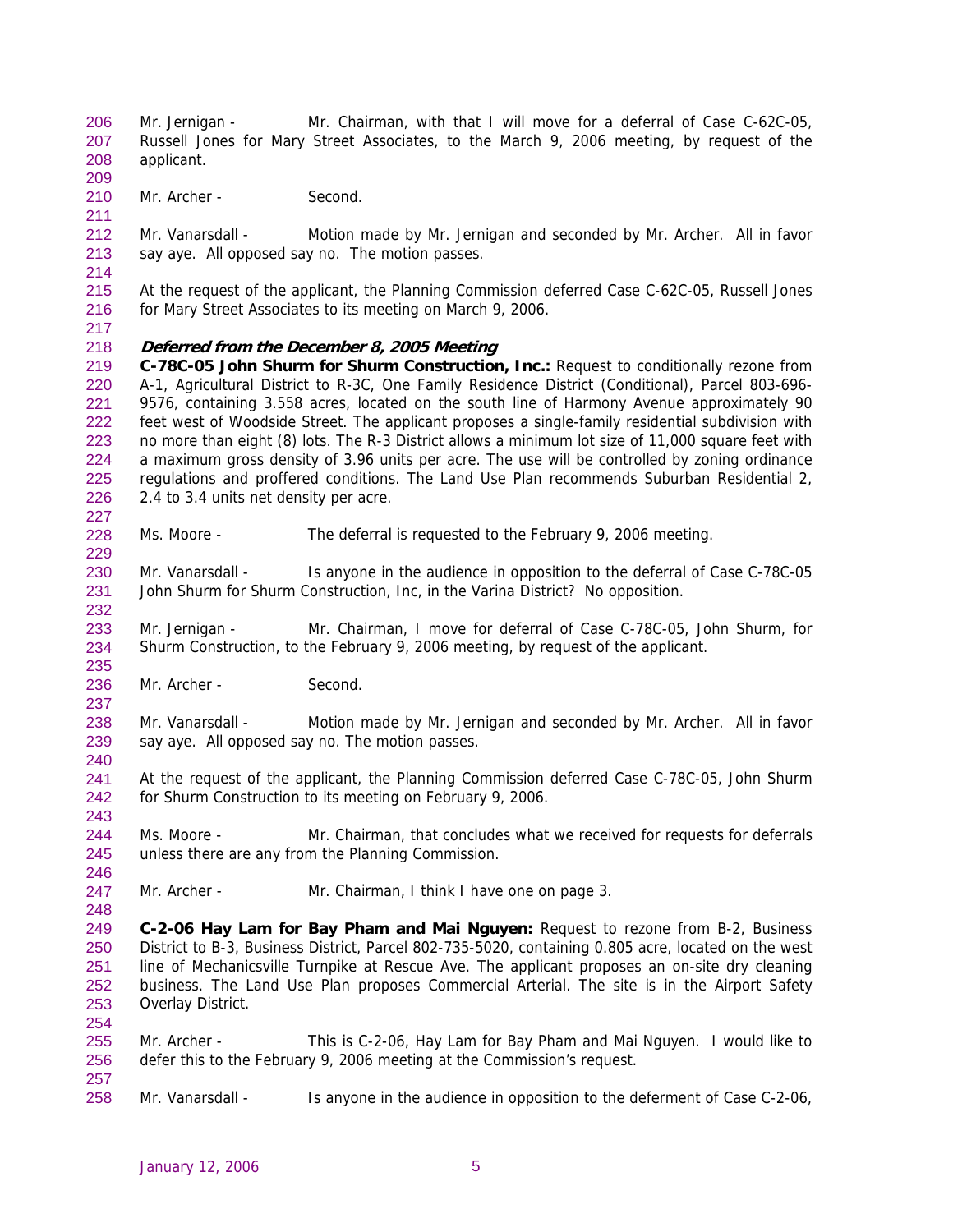- Hay Lam for Bay Pham and Mai Nguyen to February 9, 2006? No opposition. May I have a second? 259 260
- 261 262

263

Mr. Branin - Second.

264 265 Mr. Vanarsdall - Motion made by Mr. Archer and seconded by Mr. Branin. All in favor say aye. All opposed say no. The motion passes.

266

269

279

281

289

296

298

267 268 The Planning Commission deferred Case C-2-06, Hay Lam for Bay Pham and Mai Nguyen, to its meeting on February 9, 2006.

- 270 271 272 273 274 275 276 277 278 Mr. Silber - Are there any other deferrals at this point? Next on the agenda would be those items that we have placed on the Expedited Agenda and these are requests for rezoning that are somewhat minor and small in nature. The applicant has requested Expedited Agenda. It doesn't require any hearing to be held on these cases. There are no outstanding issues. Staff is recommending approval of these requests and the Commission member from that district has no issues with that request. If there is any opposition to those cases found on the Expedited Agenda, we would remove them from the Expedited Agenda and hear them in the order that they are found on the full agenda. We have two items that have been requested on the Expedited Agenda.
- 280 Ms. Moore - Yes, Mr. Secretary. The first is on page 3 of your agenda.
- 282 283 284 285 286 287 288 **C-4C-06 Gloria L. Freye, Esq. for Dalton Park LLC:** Request to amend proffered conditions accepted with Rezoning Case C-11C-04, on Parcels 743-764-6363 and -4622, containing 20.95 acres, located on the east line of Interstate 295 approximately 300 feet south of Allenbend Road. The applicant proposes to delete Proffer 20 related to cash proffers. The existing zoning is R-3C, One Family Residence District (Conditional) and C-1, Conservation District. The Land Use Plan recommends Suburban Residential 1, 1.0 to 2.4 units net density per acre, and Environmental Protection Area.
- 290 291 292 Mr. Vanarsdall - Is anyone in the audience in opposition to this case, C-4C-06, Gloria L. Freye, Esq. for Dalton Park, LLC? No opposition. Mr. Branin.
- 293 294 295 Mr. Branin - Mr. Chairman, I move the Planning Commission forward Case C-4C-06, Gloria L. Freye, Esq. for Dalton Park, LLC, to the Board of Supervisors with a recommendation for approval.
- 297 Mr. Jernigan - Second.

299 300 301 Mr. Vanarsdall - Motion made by Mr. Branin and seconded by Mr. Jernigan. All in favor say aye. All opposed say no. The ayes have it. The motion passes.

- 302 REASON: The Planning Commission voted 5-0 (one abstention) to recommend the Board of Supervisors **grant** the request because it is reasonable and it is not expected to adversely impact surrounding land uses in the area. 303 304
- 305

306 307 308 309 310 311 **C-5C-06 Gloria L. Freye, Esq. for Dalton Park LLC:** Request to amend proffered conditions accepted with Rezoning Case C-9C-04, on Parcels 744-764-5770, -5157, -4443, -3831, -3317, - 2703, and 744-763-2190, -1576, -3572 and part of Parcels 744-763-0961 and -0148, containing 30.31 acres, located along the west line of Belfast Road beginning approximately 180 feet south of Dublin Road to the east line of the Interstate 295 east exit ramp. The applicant proposes to delete Proffer 20 related to cash proffers. The existing zoning is R-3C, One Family Residence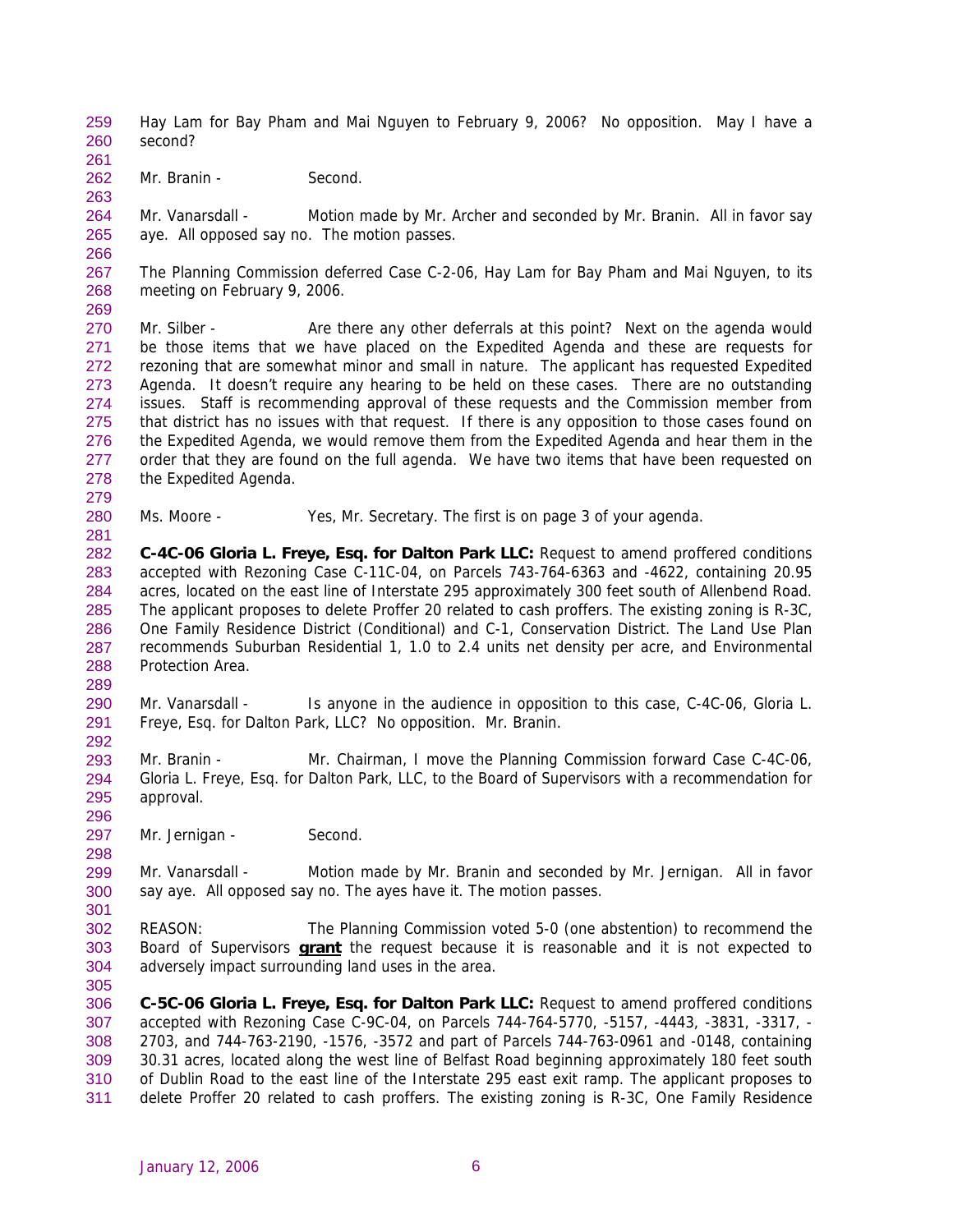District (Conditional) and C-1, Conservation District. The Land Use Plan recommends Suburban Residential 1, 1.0 to 2.4 units net density per acre. 312 313 314 315 316 317 318 319 320 321 322 323 324 325 326 327 Mr. Vanarsdall - Is there any opposition to C-5C-06, Gloria Freye for Dalton Park, LLC? No opposition. Mr. Branin. Mr. Branin - Mr. Chairman, I move that the Planning Commission forward this case as well, C-5C-06, Gloria Freye for Dalton Park, LLC, to the Board of Supervisors with a recommendation for approval. Ms. Jones - Second. Mr. Vanarsdall - Motion made by Mr. Branin and seconded by Ms. Jones. All in favor say aye. All opposed say no. The motion passes. REASON: The Planning Commission voted 5-0 (one abstention) to recommend the Board of Supervisors **grant** the request because it is reasonable and it is not expected to adversely impact surrounding land uses in the area. 328 329 330 331 332 333 334 335 336 337 338 339 340 341 342 343 344 345 346 347 348 349 350 351 352 353 354 355 356 357 358 359 360 361 362 363 364 Mr. Silber - Next on the agenda would be to consider the election of chairman and vice-chairman of the Planning Commission. It is my duty and honor each year to preside over the election of the chairman and vice-chairman of the Planning Commission in the Commission's first meeting each year. At this point I would like to start by opening the floor for nominations for chairman of the Planning Commission. Mr. Vanarsdall - I move that Chris Archer be the Chairman for 2006. Mr. Jernigan - Second. Mr. Silber - There is a motion by Mr. Vanarsdall and a second by Mr. Jernigan. Are there any other nominations? Do we have a motion to close the nominations? Mr. Vanarsdall - I move that we close the nominations. Ms. Jones - Second. Mr. Silber - We have a motion by Mr. Vanarsdall, second by Ms. Jones. There being no further nominations, we need to vote on Mr. Archer as the chairman of the Planning Commission. All of those in favor indicate by saying aye. All opposed say no. The motion passes. Mr. Archer - **Abstained.** Mr. Silber - I don't think you have any choice, Mr. Archer, but we can note that if you so wish. Mr. Archer, congratulations. You are the chairman of the Planning Commission. Mr. Archer - Thank you, sir. Mr. Silber - Next, we need to open the floor for nominations for vice-chairman of the Planning Commission. Do we have a motion? Mr. Vanarsdall - Tommy Branin for vice-chairman for 2006.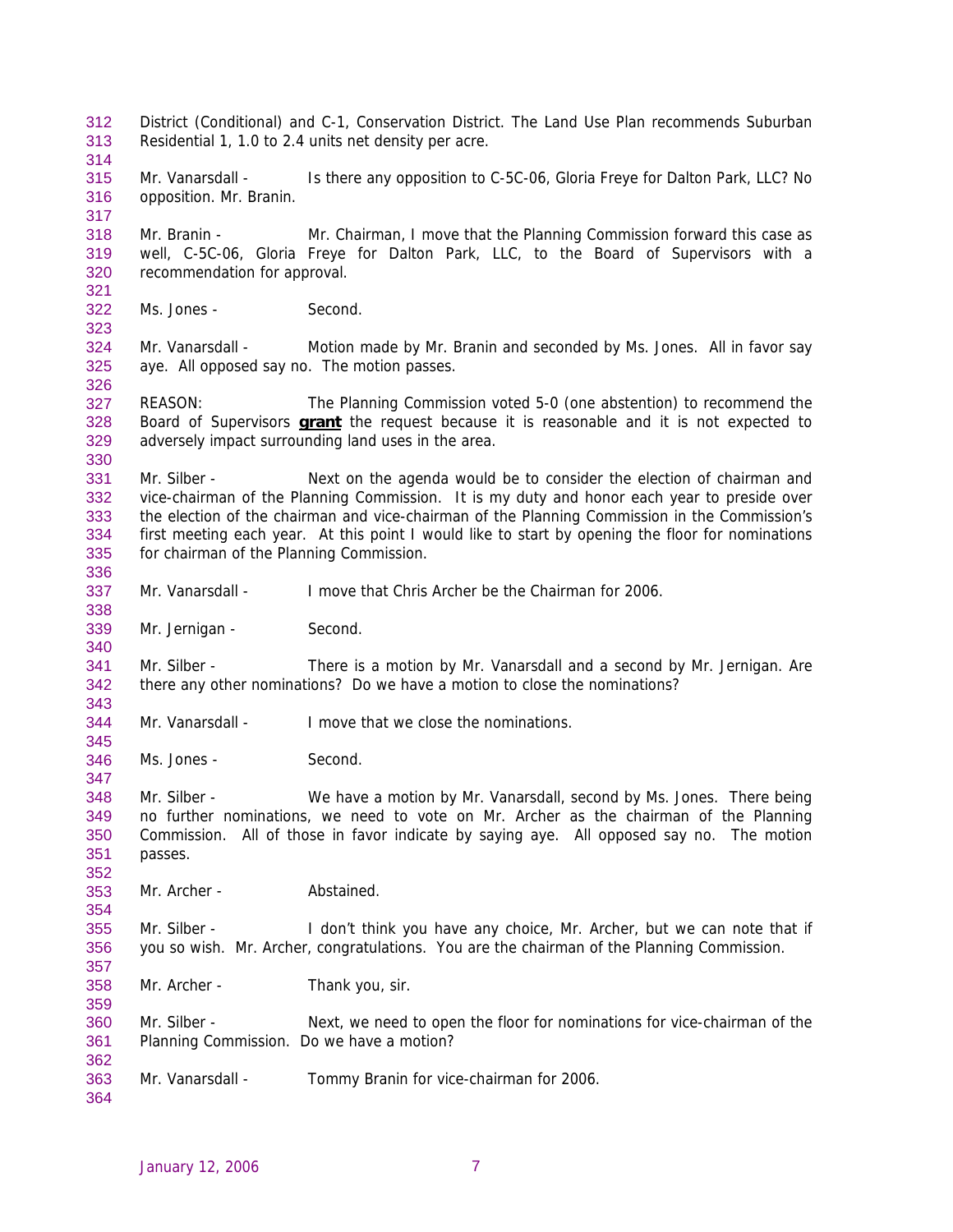365 Mr. Jernigan - Second. 366 367 368 369 370 371 372 373 374 375 376 377 378 379 380 381 382 383 384 385 386 387 388 389 390 391 392 393 394 395 396 397 398 399 400 401 402 403 404 405 406 407 408 409 410 411 412 413 414 415 416 417 Mr. Silber - Motion by Mr. Vanarsdall and a second by Mr. Jernigan. Are there any other nominations? Do we have a motion to close nominations? Mr. Archer - So moved. Ms. Jones - Second. Mr. Silber - Motion by Mr. Archer and second by Ms. Jones to close nominations. Seeing there are no further nominations, we need to vote on Mr. Branin as being the vicechairman of the Planning Commission. All in favor say aye. All opposed say no. The motion passes. Mr. Branin - I abstained. Mr. Silber - Mr. Branin is vice-chairman. Mr. Vanarsdall - I make a motion that we change chairs. Mr. Silber - I think that would be appropriate. Mr. Archer - Let me start by re-welcoming Ms. O'Bannon from the Board of Supervisors and acknowledging the presence of some members of the press. I see Mr. Tom Lappis. Is there someone else? Nice to meet you, ma'am. Before we proceed with the evening's business, there is one task that I have to attend to and I would like to ask Mr. Vanarsdall to join me at the podium. Mr. Vanarsdall has served on the Planning Commission for, I believe, 17 years and this is the beginning of year 18, and I hate to say that I never thought this would happen, but I am second behind him. In any event, we always enjoy your leadership. You are the wise old sage for us up here, and we appreciate your being here, even when you occasionally burst into song. I am not going to make a long speech, because it will make the meeting long, but we do have something for you, and you do have to open it. Try not to tear the paper if you can, so we can use that again. Mr. Vanarsdall - Save the paper? I will say one thing. I never lost a job so fast in all my life, when we finished and I had to get up and move. Didn't get fired that quick. Mr. Archer - Congratulations on your many years of service and being such an especially good citizen. Mr. Vanarsdall - Thank you, Mr. Archer and Mr. Chairman. Mr. Archer - Thank you. Mr. Vanarsdall - Let's see now. Barnes and Noble, \$200 gift card. Good. Great day. That is beautiful. It keeps time, too. Thank you all very much, and I am going to be short on my remarks. I want to say that it is a pleasure to have been the chairman, and I appreciate all of the cooperation I got from my fellow Commissioners and all of the cooperation on behalf of the staff, and on the other side of the aisle staff. Ted is the only one here tonight. It is always a pleasure for me to be chairman. I feel like it is an honor and I take it very seriously, and when I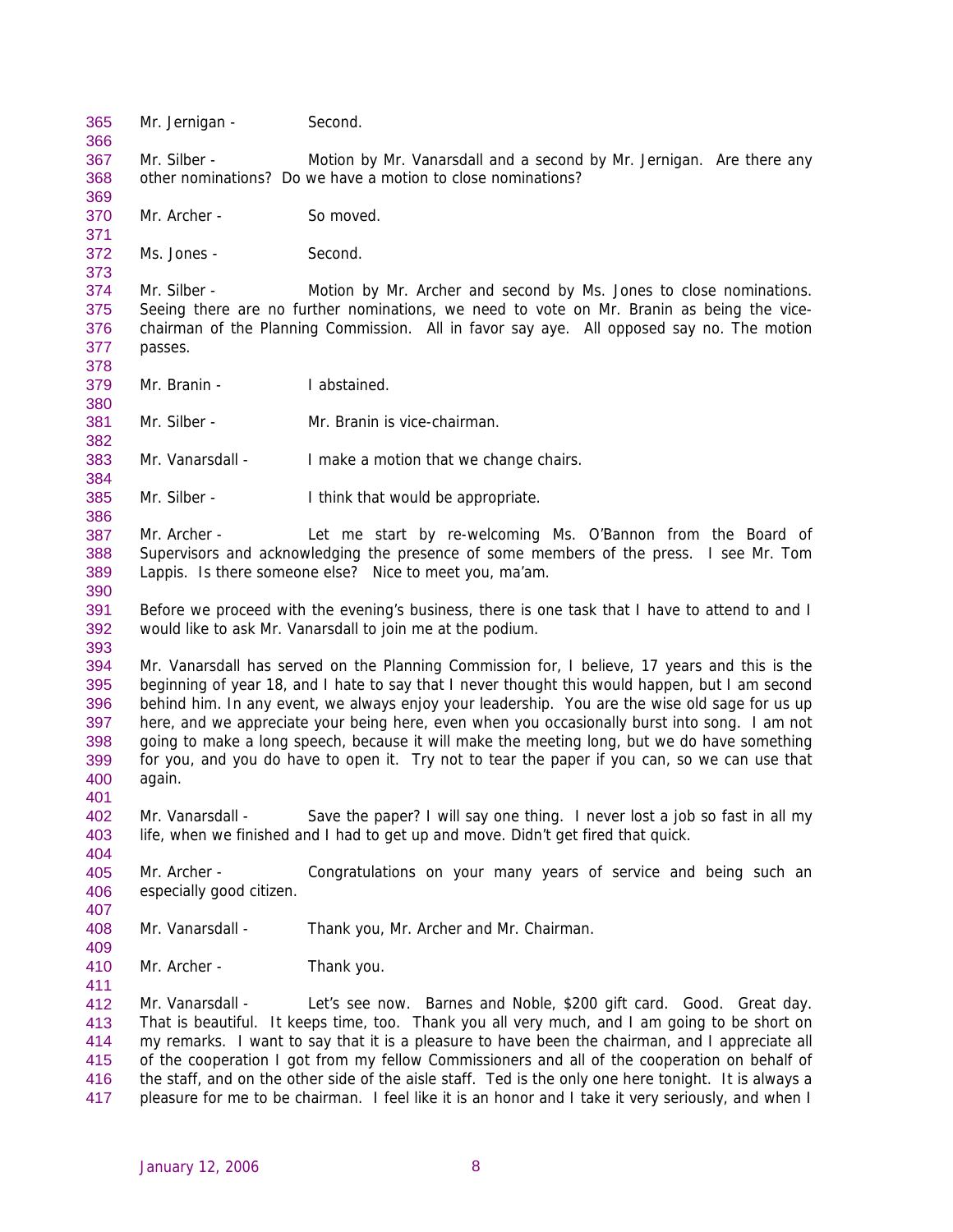go to these conventions and conferences that we have, and I am going to one in San Antonio in April, and I find that we have something in Henrico that the others don't have. It always makes me feel proud. Thank you very much. 418 419 420

422 423 424 425 426 427 428 429 430 431 432 Mr. Silber - Mr. Chairman, before we move into the regular agenda, I want to make a couple of staff announcements, if I may. The Board of Supervisors was kind enough to approve two new positions in the Planning Office this past year, so we do have two new planning positions in our Comprehensive Planning Division and we have made a promotion, and we have filled one of those positions. I wanted to inform of that this evening. Although Seth Humphreys, I don't think is here tonight, Seth Humphreys has been promoted into our County Planner III position, which is a new position. You all know Seth Humphreys, so I wanted to pass that on. You will see him in a slightly different capacity now as a County Planner III. He is working very hard on our Comprehensive Plan Update. That is one reason he is not here tonight. He is not directly involved in zoning cases as much as he is working on this 2026 Comprehensive Plan, but I wanted to share that with you. So, congratulations to Seth.

433 434 435

445

461

421

Mr. Archer - Thank you, Mr. Secretary.

436 437 438 439 440 441 442 443 444 Mr. Silber - I also wanted to inform you that we have a new staff person who just joined the staff. In fact, he is here tonight. He is new. He has only been with us two days. That is Livingston Lewis. Livingston, if you could stand, perhaps. Livingston comes to us from the Richmond Regional Planning District Commission. He was a planner with the Commission. He has a B.S. in Political Science from William and Mary and he has his Masters in Urban and Regional Planning from VCU. So, Livingston has joined the Comprehensive Planning Division as well, and you will see him at these meetings assisting with zoning cases and the Comprehensive Plan Update. Livingston is lucky enough that he started yesterday and now we go into a fourday weekend. His timing was perfect.

446 447 Mr. Archer - We welcome Mr. Lewis. We are glad to have you.

448 449 450 451 Mr. Vanarsdall - We are glad to have you and the only problem we are going to have is his first name is Livingston and his last name is Lewis. I imagine a lot of people call you Lewis Livingston.

452 Mr. Archer - Thank you, Mr. Secretary.

453 454 455 456 457 458 459 Mr. Silber - I do have another announcement, too. I know you are trying to keep this meeting short, but there are a lot of staff changes. Sitting in the booth in the back we have a person by the name of Jennifer Dean, who has replaced Debbie Ripley. You may recall Debbie Ripley moved on to the Permit Center and the position has been vacant for a while. I don't know if you can see her, but she has now stood up. This is Jennifer Dean. She is waving to you.

460 Mr. Archer - She is in the booth in the back in the dark.

462 463 464 465 466 467 468 469 470 Mr. Silber - She has worked as an administrative assistant in various capacities for 10 years and, in fact, worked five years for the State Bar Association, so we are lucky to have her. She has been with us for several weeks keeping things straight, and Ann Cleary is joining her in the booth, also. So, we are well tended to from that direction. And last I also wanted to inform you and perhaps, you have met her, but we do have a new receptionist in the Planning Department. If you have stopped by the department or called our office, you may have heard a new voice now. Angela Edmondson is our new receptionist in the Planning Department and she started mid-December. She has been with us a couple of weeks. So, I wanted to share those staff changes with you all, because I know you interact with our department frequently and I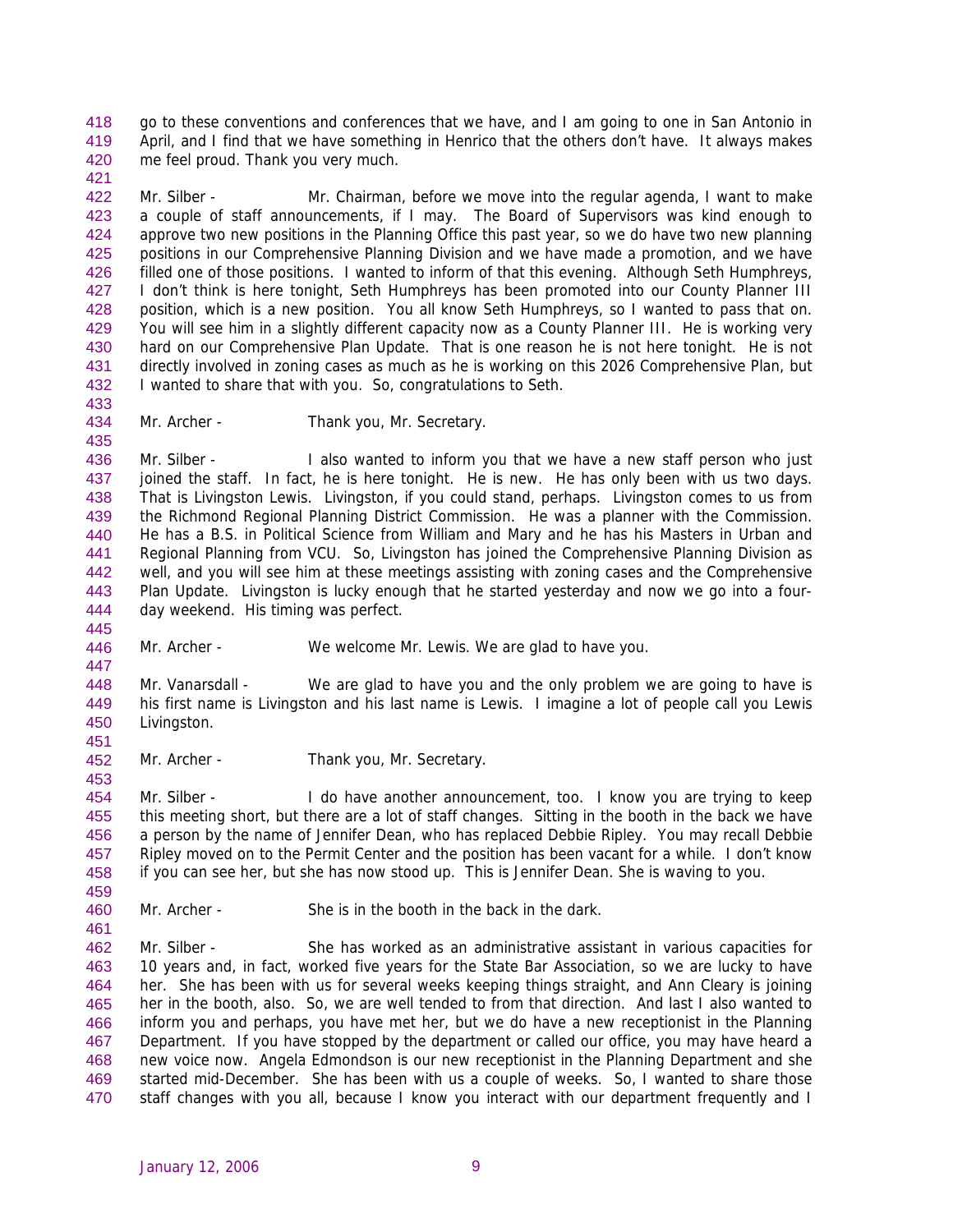- 471 wanted you to be aware of the changes.
- 472
- 473 474 475 Mr. Archer - Thank you so much, Mr. Secretary, and congratulations to Mr. Humphreys and Mr. Lewis.
- 476 Mr. Vanarsdall - And Jennifer.
- 478 Mr. Archer - Ms. Dean and Ms. Cleary.
- 480 Mr. Vanarsdall - Does that mean Ann is retiring, Mr. Silber?
- 482 483 Mr. Silber - No. She is not retiring. We hope she never does. She was just filling in when Debbie Ripley was gone, so she is helping Jennifer catch on.
- 485 Mr. Vanarsdall - That is good.
- 487 488 Mr. Silber - We can move into the agenda now. The first case is in the Fairfield District.
- 489

477

479

481

484

486

## 490 **Deferred from the December 8, 2005 Meeting**

- 491 492 493 494 495 496 497 498 **C-70C-05 Duke Management Services:** Request to conditionally rezone from R-4, One-Family Residence District and B-3, Business District to M-2C, General Industrial District (Conditional), Parcel 783-759-6898 and part of Parcel 783-760-6649, containing approximately 4.86 acres, located on the west line of Brook Road (U.S. Route 1) approximately 920 feet south of Georgia Avenue. A parking area for portable mini storage units, boats, recreational vehicles and other vehicles are proposed. The use will be controlled by zoning ordinance regulations and proffered conditions. The Land Use Plan recommends Commercial Concentration. The site is in the Enterprise Zone.
- 499
- 500 501 502 Mr. Archer - Thank you, Mr. Secretary. Is there anyone present who is opposed to C-70C-05, Duke Management Services on Brook Road? No opposition. Mr. Coleman. Good evening.
- 503
- 504 505 506 507 Mr. Coleman - Good evening, Mr. Chairman, and Members of the Commission, this request would rezone approximately five acres from B-3 and R-4 to M-2C. The applicant intends to develop a parking area to store portable mini-storage units and to park boats, RVs, and other vehicles.
- 509 510 511 The site is designated Commercial Concentration (CC) on the Land Use Plan Map. The site is also identified as Redevelopment Corridor 5 and is located within the Brook Road portion of the County's Enterprise Zone.
- 512

- 513 514 515 516 517 The applicant submitted proffers that include several positive features, and major aspects include permitted uses would be strictly limited to the proposed storage of portable self-storage units and automobile, truck, recreational vehicle, and boat and boat trailer storage. A conceptual site plan, and Entranceway Rendering have been proffered. A masonry wall in the Transitional Buffer 50 is adjacent to the residential district.
- 518
- 519 520 Fencing materials would include aluminum fencing with aluminum pickets and aluminum columns, black vinyl-clad chain link fencing and no barbed wire fencing.
- 521
- 522 523 Signage shall be limited to one freestanding, ground-mounted, monument-style sign not to exceed 72 square feet in area or six feet in height. Loudspeakers, public announcement systems,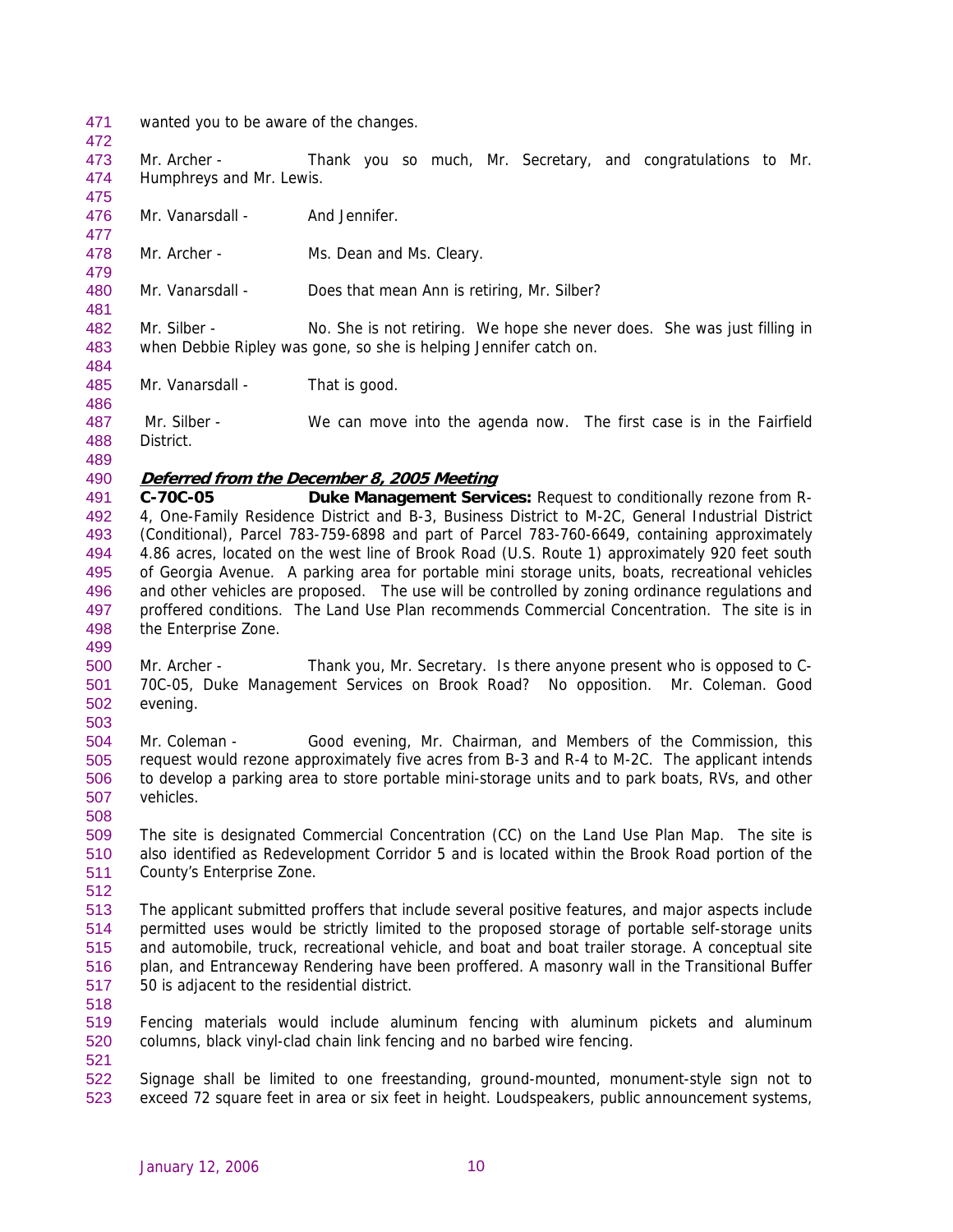- 524 boom boxes, and external alarm bells would be prohibited.
- 525

526 527 528 529 The property would be monitored by a security system that includes 24- hour video surveillance. Although the applicant has indicated no buildings are contemplated at this time, any future buildings would be required to be masonry with earth tones; and no building would exceed two stories or 30 feet in height.

530

531 532 Additional proffers would regulate transitional buffers, lighting, underground utilities, HVAC equipment, and other items.

533

534 535 536 537 538 539 Staff originally expressed concern about increasing the amount of M-2 zoning in the area and setting a precedent for similar zoning requests. However, recognizing the challenges in developing the parcel given its odd shape, the mixture of surrounding land uses, and the small amount of road frontage, this request offers an opportunity to develop this difficult site, introduces higher quality design standards, and supports efforts to encourage development and investment in this area. Staff recommends approval of this application.

540

542

544

550

552

554

557

561

563

565

568

571

574

541 That concludes my presentation, I would be happy to answer any questions.

543 The time limits would need to be waived.

545 546 547 548 549 Mr. Archer - **OK. Thank you, Mr. Coleman.** You and I discussed this pretty extensively yesterday, so I am pretty much up to speed on the changes that were made so recently, but some of my colleagues on the Commission might have questions, and if so, now is the time. What is the height of that fence, by the way? I think it shows on the plan. It is small and I can't read it.

- 551 Mr. Coleman - The height would be limited to seven feet.
- 553 Mr. Archer - OK.

555 556 Mr. Jernigan - Mr. Coleman, it shows that all of the boxes are lined in there nice and neat. Are these going to be double stacked?

- 558 559 560 Mr. Coleman - No. The applicant has indicated that these boxes would be available to the clients. So, they would need to be arranged and presented in a manner and organized in a manner that would allow them to access and find their box.
- 562 Mr. Jernigan - But there is no proffer that they won't be double stacked?
- 564 Mr. Coleman - Correct.
- 566 567 Mr. Vanarsdall - Let me ask you a question. Is this the only one we have that is not under cover?
- 569 570 Mr. Coleman - Mr. Vanarsdall, I am not aware that this use exists in the County. I am not aware that similar type uses exist in the County.
- 572 573 Ms. O'Bannon - When you say under cover, are they going to be allowed to park their boat like out in the open in this area? Is that one of the issues?
- 575 576 Mr. Coleman - Part of what they'd like to use the site for, sometimes mini-warehouse developments will allow people to park their boat and RVs and things like that on the site. They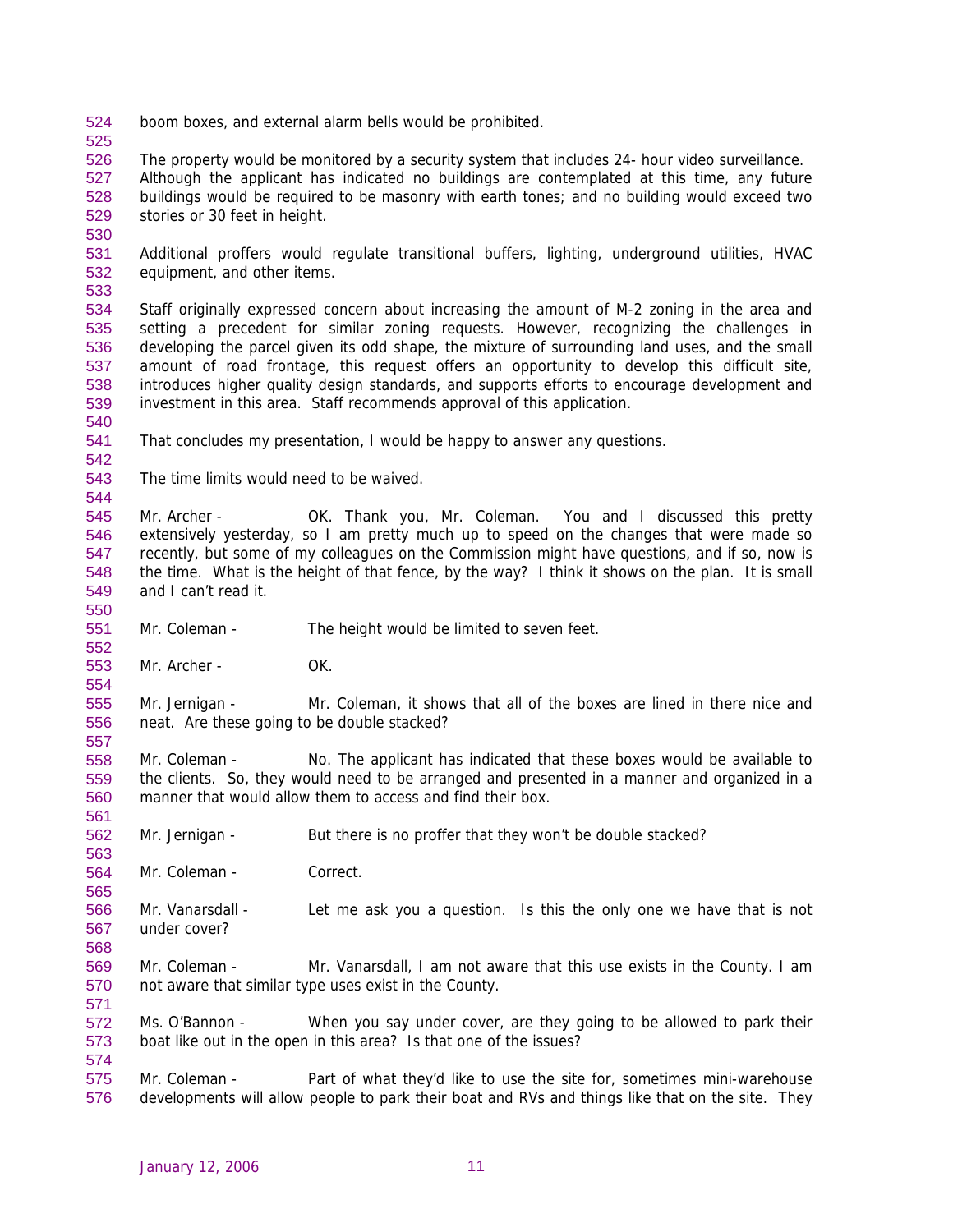577 would have to be operable, but they wanted to allow that use at the site, also.

579 Ms. O'Bannon - But the boat wouldn't be in one of those boxes. Is that it?

581 Mr. Coleman - No, ma'am. It would take up one of the parking stalls.

583 584 Ms. O'Bannon - Is that correct? We don't have anything like this, similar to this in the County? I do not recall seeing this before.

586 587 588 589 590 Mr. Coleman - We do have some of the mini-warehouse facilities that would allow, but staff and I discussed it and we were not aware of another - like a parking area or storage area that was open. There are some that are under cover in a building. We are not aware of any that require outside storage, and that is part of the reason that they need the M-2 zoning, which is a heavier zoning district.

592 593 Mr. Archer - I think, Mr. Secretary and I think there is one not far from here, a ministorage that has outside boats for housing on Route 1.

595 Mr. Coleman - On Route 1.

578

580

582

585

591

594

596

602

605

616

618

621

623

597 598 599 600 Mr. Silber - It is a mini-storage complex. It is not just as indicated on the screen, but at the mini-storage, I believe, they have a place allocated for parking of boats and maybe some recreational vehicles.

601 Mr. Archer - It is on the other side, yes.

603 604 Mr. Coleman - Yes, across the street there is a mini-storage facility, much more traditional sort of garage door style.

606 607 608 609 Mrs. Jones - Mr. Coleman, may I ask, the transitional buffers, do you anticipate that they will truly block the views or just kind of diffuse the views of this area from adjacent property?

610 611 612 613 614 615 Mr. Coleman - Our focus with this project, because it is adjacent to some B-3s and some M-2s and some M-1s, was the property line is adjacent to the R District. That does require a transitional buffer 50 by Code, and the picture of the wood Crete fence here that is shown on the rendering is what the applicant is going to use to provide a more opaque screen towards this project. That would be in addition to the plantings and other things that would be required in the transitional buffer 50.

617 Mrs. Jones - So that fence will be all along the residential border?

619 620 Mr. Coleman - Along this property line right here (referring to rendering). Not along the property line, excuse me, within the transitional buffer.

622 Mrs. Jones - Right.

624 625 626 627 628 629 Mr. Archer - Any further questions? Well, Mr. Coleman, as I indicated, some of my colleagues on the Commission had indicated they had some questions about this and I know that you all worked pretty long and hard yesterday trying to come up with a set of proffers that would allow this to be recommended by the staff. So, I guess I need to caution the applicant, that between now and the time the Board meets on this; there may be some other questions that might arise. We haven't had opposition from any adjacent property owners, but the questions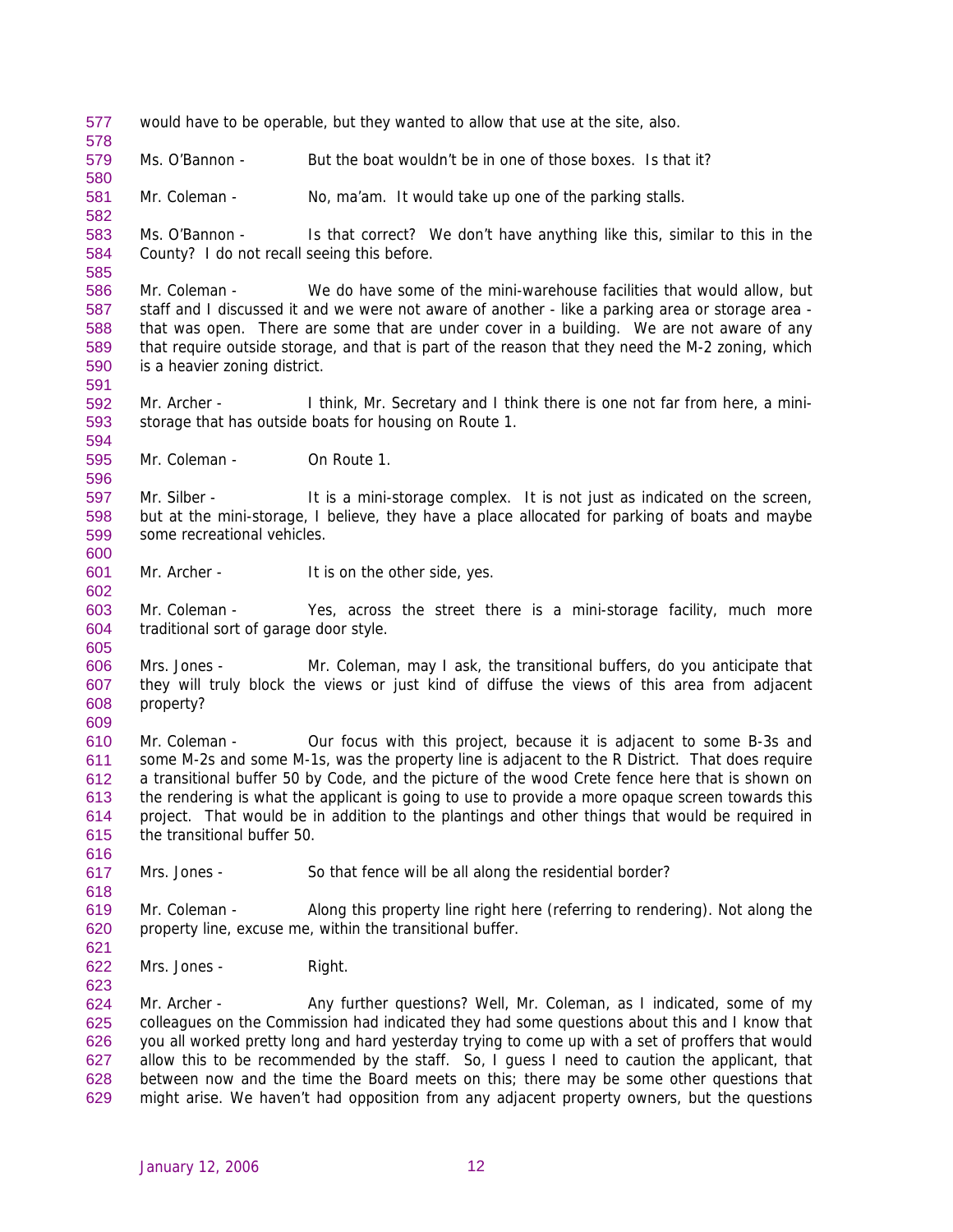that were raised here tonight might be something that the Board might want to entertain, also. Due to the fact that the applicant had been so ready to assist us in the things that were suggested, I think I will move to recommend approval to the Board of Supervisors of Case C-70C-05, with that caution. 630 631 632 633

635 Mr. Branin - Second.

634

636

647

649

651

653

656

663

666

637 638 639 Mr. Archer - Motion by Archer and second by Mr. Branin. All in favor say aye. All opposed say no. The motion passes.

640 REASON: The Planning Commission voted 5-0 (one abstention) to recommend the Board of Supervisors **grant** the request because it is reasonable in light of the Industrial zoning in the area and the proffers limit the General Industrial use to an outdoor storage facility and provide appropriate quality assurances not otherwise available. 641 642 643 644

645 646 Mr. Archer - I think I was supposed to waive the time limits on the proffers of this case. I believe I missed that.

- 648 Mr. Silber - Yes, you do need to waive the time limits.
- 650 Mr. Archer - I move to waive the time limits on Case C-70C-05.
- 652 Mr. Vanarsdall - Second.

654 655 Mr. Archer - Motion by Archer and second by Mr. Vanarsdall. All in favor say aye. All opposed say no. The motion passes.

657 658 659 660 661 662 **C-1C-06 Peter Francisco for Lakeside Town Center, LLC:** Request to conditionally rezone from B-1, Business District to B-2C, Business District (Conditional), Parcels 780-749-9410 and -9828, containing 3.5 acres, located on the west line of Lakeside Avenue at Timberlake Avenue. The applicant proposes a retail shopping area. The use will be controlled by proffered conditions and zoning ordinance regulations. The Land Use Plan proposes Commercial Concentration. The site is in the Enterprise Zone.

664 665 Mr. Archer - Is anyone here in opposition to C-1C-06, Lakeside Town Center, LLC? I note no opposition. Ms. Neaves. How are you?

667 668 669 670 671 672 673 674 675 676 677 678 679 680 681 682 Ms. Neaves - Thank you Mr. Chairman, members of the Commission, Ms. O'Bannon, Mr. Secretary. This request is to rezone three and a half acres from B-1, Business District, to B-2C, Business District (Conditional), to permit a retail shopping area. The subject site is located on the western side of Lakeside Avenue at Timberlake Drive. Two buildings constructed in approximately 1956 occupy the site. The Lakeside Town Center is vacant and contains approximately 21,140 square feet of floor area. The retail store, Remember When, contains approximately 1,740 square feet of floor area. A parking area is located to the south and west of the Lakeside Town Center. The applicant is requesting B-2C zoning to allow more flexibility in permitted uses, but has proffered the prohibition of several more intense uses normally permitted in the B-2 District. Revised proffers dated January 12, 2006 prohibit automotive filling and service stations, gun shops, motels and various other more intense uses normally permitted in the B-2 District. The applicant has received design assistance through the Department of Community Revitalization and is in the process of completing these façade improvements. In order to ensure the quality redevelopment of this site will continue in the future, the applicant has proffered these façade improvements, including a unified signage concept, and additional landscaping along Lakeside Avenue. The 2010 Land Use Plan designates the property as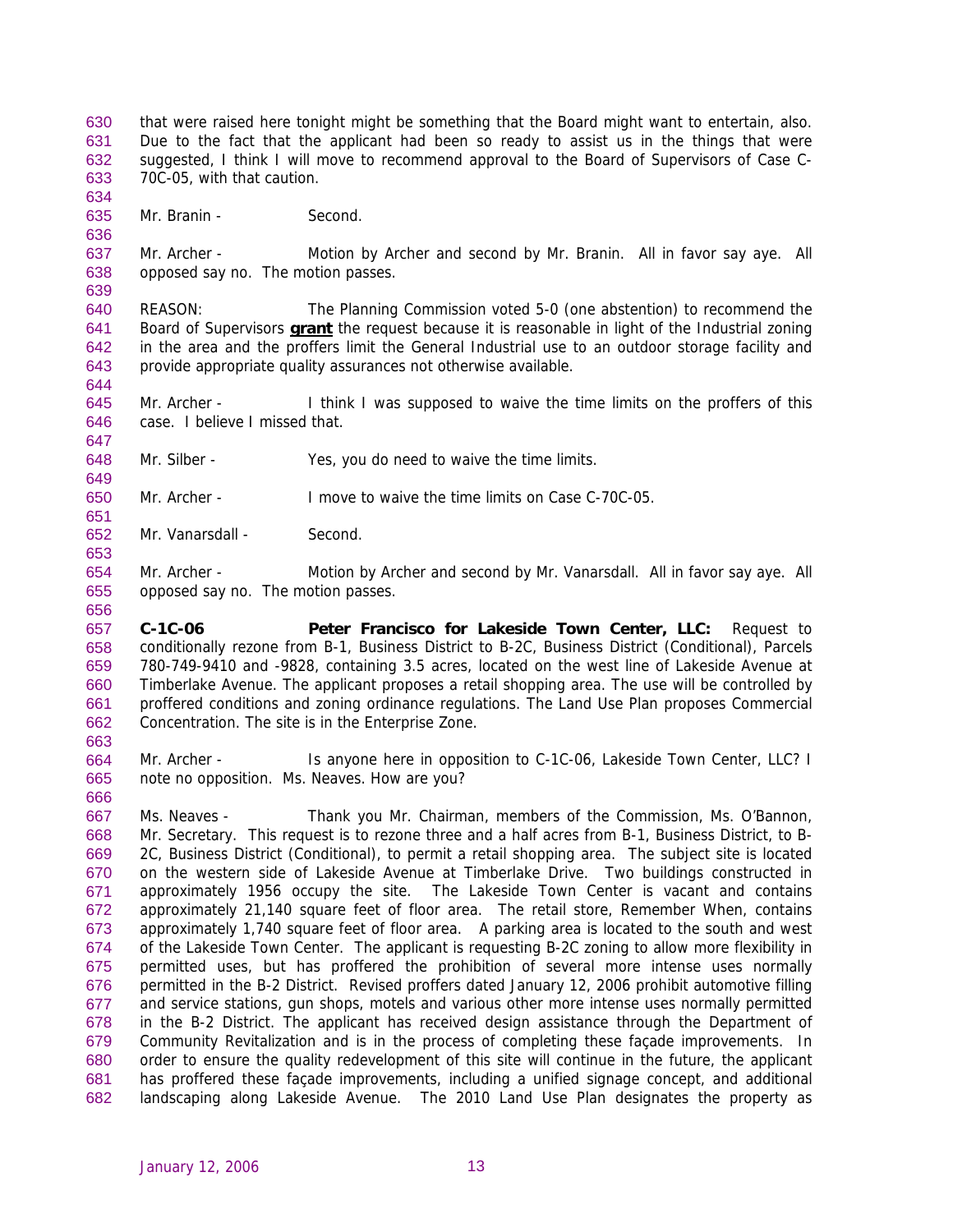Commercial Concentration. The retail and commercial uses permitted in the B-2 District are generally in keeping with this designation and are appropriate for a community of this size. The property is also located within the Enterprise Zone, in the Lakeside Avenue and Brook Road (South) sub-zone, and in the area covered in the Lakeside Enhancement Plan. Goals and strategies for the area are to enhance the appearance along this corridor to potential customers, businesses, and residents, and to provide unified elements such as signage, colors, and awnings/canopies. The request would re-occupy and rehabilitate an existing vacant structure, and would ensure the quality redevelopment of this site will continue in the future. 683 684 685 686 687 688 689 690

692 693 For these reasons, staff supports this request. The time limits do need to be waived on the revised proffers.

695 696 This concludes my presentation. I would be happy to try to answer any questions that you may have. The applicant is also here tonight.

698 699 Mr. Archer - Thank you, Ms. Neaves. Are there questions for Ms. Neaves from the Commission?

701 702 703 704 Mr. Silber - Ms. Neaves, I have a question. Proffer 3 relates to brick planters and they would be provided after the improvements are made along Lakeside. Are the brick planters what is shown in the exhibit on that partial north elevation? It is hard to see.

705 706 707 708 Ms. Neaves - Yes, Mr. Secretary. Right here where my little cursor is (referring to rendering), is the brick planter and the reason they cannot do them currently is that the Department of Public Works is improving Lakeside Avenue. It is an ongoing project. If the applicant were to do that now, it would ultimately be ripped out and he'd have to rebuild later.

710 711 Mr. Silber - Do you know if they will be in the right of way or are they in an area that will be impacted by that construction?

713 714 Ms. Neaves - I believe it is an area impacted by the construction, but most likely not in the right of way.

716 Mr. Silber - OK. Thank you.

691

694

697

700

709

712

715

717

719

723

725

718 Ms. Neaves - You are welcome.

720 721 722 Mr. Archer - Any more questions? Mr. Francisco, could you come up for just a moment, please. I ask you for two reasons. I got your email rather late yesterday and I responded to you and after I hit the send button, I noticed I made a typographical error.

724 Mr. Francisco - I didn't notice it, sir.

726 727 728 Mr. Archer - It wasn't anything awful. Could you shed a little light on what Mr. Secretary just said having to do with that?

729 730 731 732 733 734 735 Mr. Francisco - Right. I talked to Mr. Anchor Madison in Public Works. He came out and looked at the area we wanted to put the planters in and he asked that we not actually put the planters in right now and he wanted me to move them right to the property line. That is also part of a drainage area, too, and he said if it wasn't at the property line that the existing condition already creates a trip hazard and by bringing it to the property line it would avoid the trip hazard. If we had built them while we were doing the project, they would have already been ripped out, because at the time we were scheduled to build them, Public Works came in and ran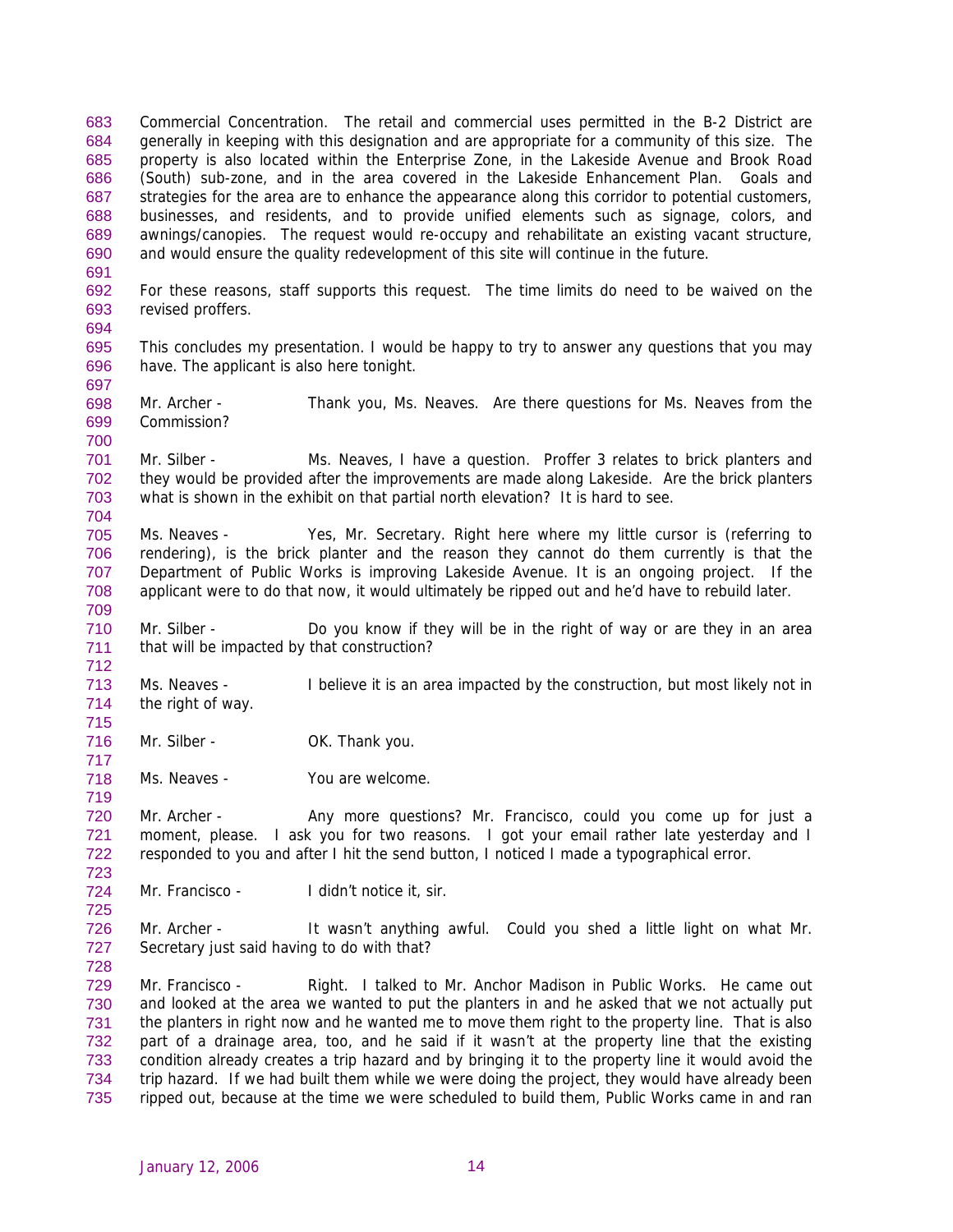new sewer lines and tore up the entire area that these planters were scheduled to go into, so he has recommended that we wait until the new sidewalks are in place, and then put the planters in at that point. 736 737 738

739 740 741 Mr. Archer - Makes sense to me. OK. Any further questions from the Commission for Mr. Francisco?

743 Mr. Silber - Do you know how many planters are proposed?

745 746 747 748 749 750 751 752 Mr. Francisco - That one long planter there is approximately close to 20 feet long, and then there are areas of landscaping that we are going to be doing, too, that are right next to the sidewalk. Part of it is under a plan of development that we have right now on the property that is right next to it that is part of this whole complex. We also have some other areas that we can landscape on the southern end of the property right next to the sidewalk, too. But all of that area is part of the area that has been given up for easements for this project, so we didn't want to put things in and create this problem. We are doing it as soon as the new sidewalks are put in.

754 Mr. Archer - All right. Anything else?

742

744

753

755

758

764

766

768

770

773

775

781

783

786

756 757 Mr. Vanarsdall - I have a question for Mr. Francisco. How far along are they on redoing Lakeside all the way from the Botanical Gardens to the park?

759 760 761 762 763 Mr. Francisco - I am not sure. They started in 1993 discussing the project and they started funding it then. I believe they are supposed to start the sidewalk improvements possibly in the spring and I would imagine it is going to take another year to complete it after that. I am basing that on what it took to do the first phase, once they actually started the drainage and sidewalk improvements.

765 Mr. Vanarsdall - That is good. But the funding is all going all right, isn't it?

767 Mr. Francisco - Yes, sir. That is done as far as we know.

769 Mr. Vanarsdall - Thank you.

771 772 Mr. Archer - All right. Thank you, sir. We appreciate it. OK, if there are no further questions, I will first move to waive the time limits on the restated proffers.

774 Mr. Jernigan - Second.

776 777 778 Mr. Archer - Motion by Archer and second by Mr. Jernigan. All in favor say aye. All opposed say no. The ayes have it. The motion is carried.

779 780 With that, I move to recommend approval of Case C-1C-06, Peter Francisco for Lakeside Town Center, LLC, to the Board of Supervisors.

782 Mr. Vanarsdall - Second.

784 785 Mr. Archer - Motion by Archer and second by Mr. Vanarsdall. All in favor say aye. All opposed say no. The motion passes.

787 REASON: The Planning Commission voted 5-0 (one abstention) to recommend the 788 Board of Supervisors **grant** the request because it conforms with the objectives and intent of the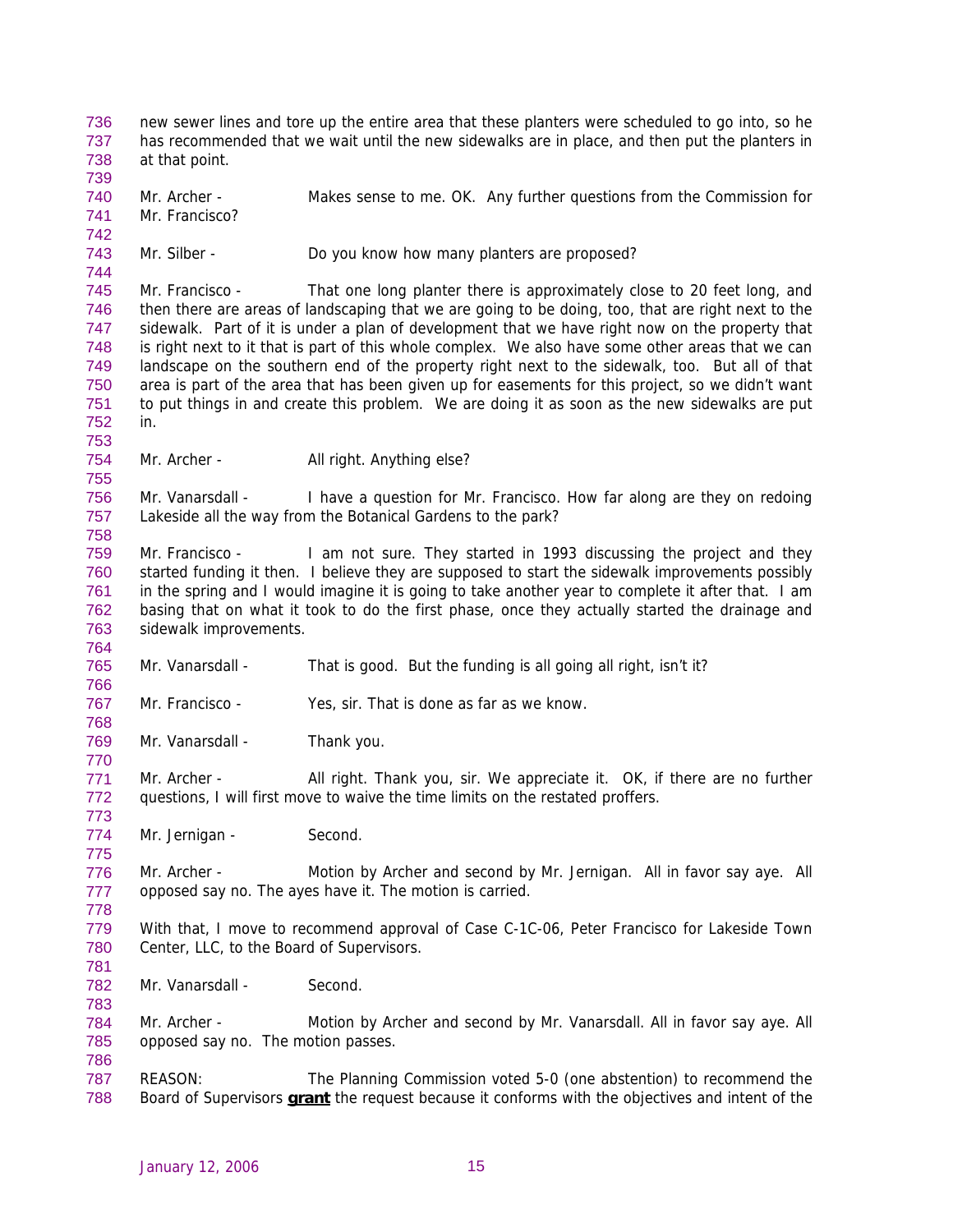County's Comprehensive Plan, it would permit the reuse of an commercial building, and the proposed use is consistent with the Land Use Plan's designation for Commercial Concentration. 789 790

791

## 792 **Deferred from the December 8, 2005 Meeting**

793 794 795 796 797 798 799 800 **C-80C-05 Roy Rogers Industries, Inc.:** Request to conditionally rezone from A-1, Agricultural District to RTHC, Residential Townhouse District (Conditional), Parcels- 812-718- 1638, 812-718-1655 and 812-718-6325, containing approximately 13.2 acres, located on the south line of Interstate 64 at Millers Lane. The applicant proposes a residential townhouse development of no more than 80 units. The maximum density in the RTH District is nine (9) units per acre. The use will be controlled by zoning ordinance regulations and proffered conditions. The Land Use Plan recommends Multi-Family Residential, 6.8 to 19.8 units net density per acre, and Environmental Protection Area. The site is in the Airport Safety Overlay District.

801

804

802 803 Mr. Archer - All right. Thank you, sir. Is there anyone here opposed to C-80C-05, Roger Rogers Industries, Inc.? No opposition. Ms. Deemer.

805 806 807 808 809 810 811 812 813 814 815 Ms. Deemer - Good evening members of the Commission and Ms. O'Bannon. The applicant proposes to rezone approximately 13.2 acres from Agricultural District to RTHC, Residential Townhouse District (Conditional) to develop no more than 80 townhouses for sale. The property is located at the northern terminus of Millers Lane adjacent to Interstate 64 and is comprised of three parcels, two of which are bordered to the west and south by the Honeybrook Apartment Complex. The third and larger parcel on the eastern line of Millers Lane has development challenges, including the topography, floodplain areas and a 285 foot Dominion Virginia Power easement. The request for zoning is consistent with the recommendations of the 2010 Land Use Plan and would be compatible with the surrounding area. The applicant deferred the request at the December 8, 2005 Planning Commission meeting in order to address several outstanding staff concerns.

816

817 818 819 820 821 822 823 824 825 826 827 828 829 830 831 832 833 834 The applicant has submitted proffers dated December 12, 2005 that include a conceptual that you see before you of the development and major aspects of the proffers include a minimum finished floor area of 1,400 square feet per unit, at least 50% of the front building elevations would have a minimum of 50% brick. All units would have a one-car garage. There will be no more than six units per building and the design, character and architectural features will be substantially in conformance with the submitted elevations. As previously mentioned, the site does have several development challenges, but is recommended for multifamily residential in the 2010 Land Use Plan. Since deferring the case at the December Planning Commission meeting, the applicant has worked to address staff's concerns. The one unresolved issue remains to be the cumulative impact on the single point of access to Millers Lane. While the applicant will be making improvements to Millers Lane, the Department of Public Works in their staff comments have raised concerns about the number of units using Millers Lane, both from the Honeybrook Apartment Complex and this project. They have suggested that alternative access be obtained to provide a second point of access, possibly on to Gay Avenue. The applicant has been unable to achieve such a solution at this time. The applicant has indicated that he would be willing to provide access to the property to the south if and when it is developed, so that alternative access and relief can be sought to relieve traffic on Millers Lane. If the applicant could address the issue concerning access, staff could support this request.

835

838

836 837 This concludes my presentation and I would be happy to address any questions that you may have. The applicant is here as well as a member of the Department of Public Works.

839 840 Mr. Archer - Thank you, Ms. Deemer. Are there questions from the Commission for Ms. Deemer?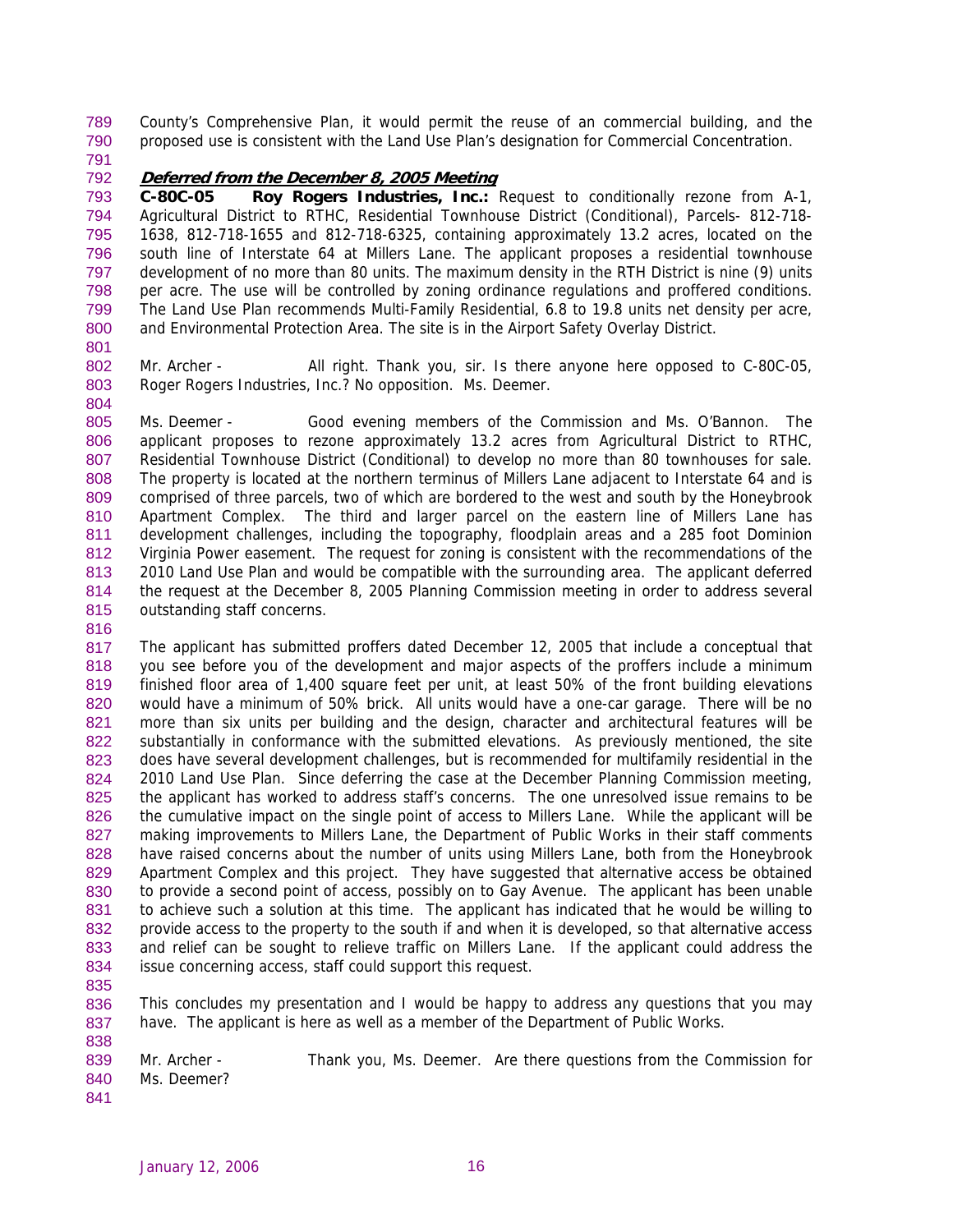Mr. Jernigan - Mr. Chairman, I don't have any. Ms. Deemer and I spoke quite a few times on this and the one unresolved issue is the second point of access, so probably Mr. Jennings would like to speak on that. 842 843 844 845

846 847 Mr. Archer - **OK.** Do you need to hear from the applicant, Mr. Jernigan?

848 Mr. Jernigan - No, sir.

849

851

857

859

861

867

869

871

878

885

887

850 Mr. Archer - **OK. All right. Mr. Jennings.** 

852 853 854 855 856 Mr. Jennings - Good evening, Planning Commission members. I am Michael Jennings, Assistant Traffic Engineer with the County. Yes, as Ms. Deemer mentioned, it does exceed Public Works' policy of 82 units on one point of access. That is cumulative of all of the units that would be on Millers Lane at the intersection of Millers Lane and Gay Avenue, so we recommended that they work toward a second point of access.

858 Mr. Jernigan - Mike, how many units, do you know, are in Honeybrook?

860 Mr. Jennings - I was told 120.

862 863 Mr. Jennings - Did this issue come up when Honeybrook was put in?

864 865 866 Mr. Jennings - Yes, sir, it did. I talked to Mr. Priestas today. He was the Traffic Engineer at that time and he said that he did bring up that issue then in Planning Commission, and it was approved.

868 Mr. Jernigan - And that has been some time ago.

870 Mr. Jennings - Yes, sir.

872 873 874 875 876 877 Mr. Jernigan - I understand your position on it, and you all are always going to ask for a second point of access for an excessive number, but I don't see how, I know the applicant has worked to try to get a second point, but at this point we don't have it, and if I were to deny this case, it is kind of like condemning that property, because if you can't get that second point of access you wouldn't be able to do anything with it. So, as you and I have often talked, I am OK with it, so I just wanted to see what you had to say. I thank you, sir.

879 880 881 882 883 884 Mr. Silber - Mr. Jernigan, if I could point out that one thing that we might want to consider is, could someone put the layout up on the screen? You might want to consider when the plan of development comes in, maybe even with this layout, and I believe they are proffering this, that they provide for a better stub connection to the property to the south, so that as additional property develops to the south, we can begin to get a connection that would take you down to Gay Avenue.

886 Mr. Jernigan - Did you want to extend that stub road to the property line?

888 889 890 891 Mr. Silber - Yes, and it may need to be reconfigured slightly, but certainly that stub road has possibilities of extending to the south, and eventually working its way down to Gay. Ms. Deemer, if you can go back to the other view then maybe you can see how that might be able to tie back in to Gay Avenue.

893 Ms. O'Bannon - Mr. Silber, weren't you thinking of something a little further east?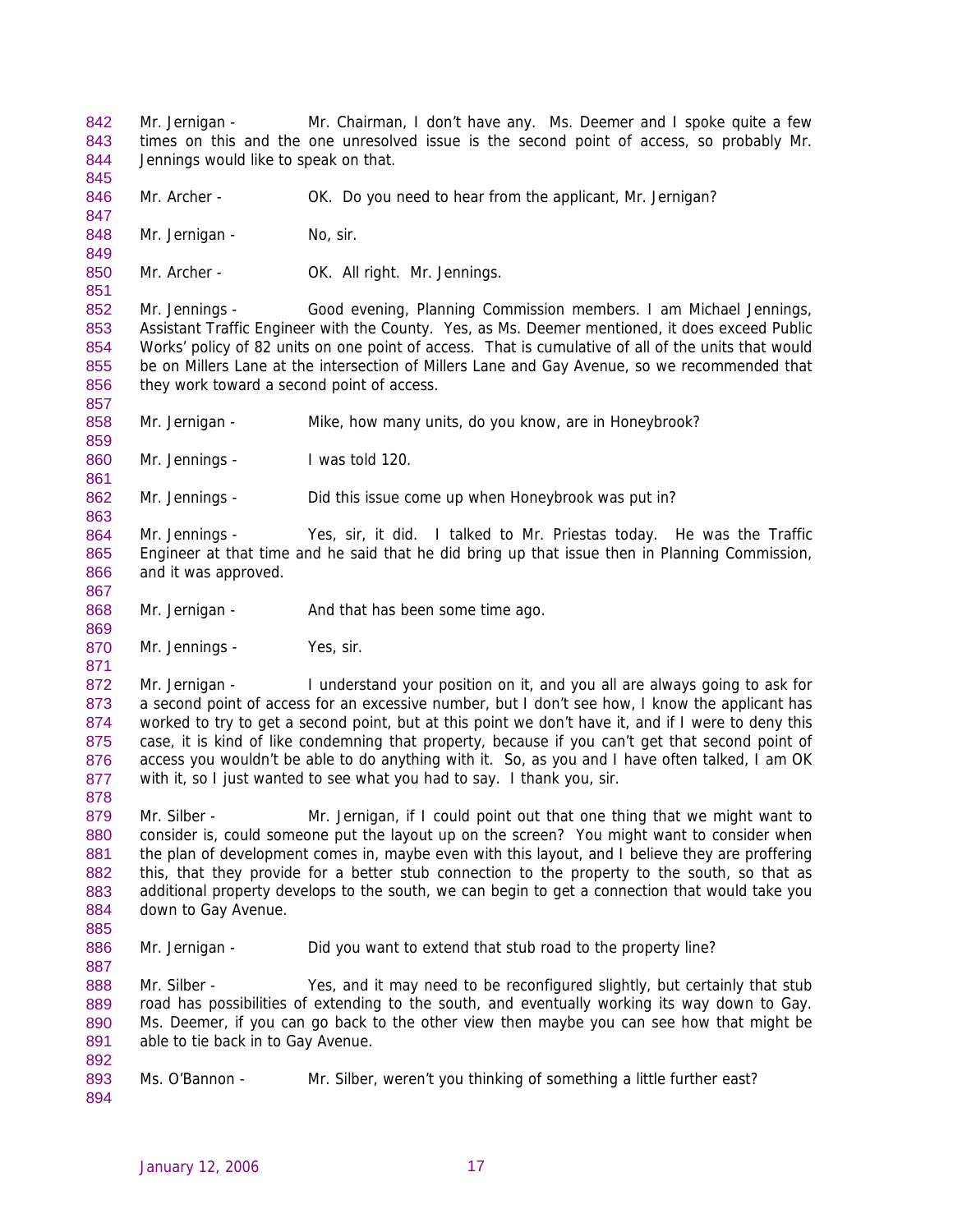Mr. Silber - Yes, ma'am. It might come a little bit more to the east and move in that direction, as she has indicated. 895 896

898 899 900 Ms. O'Bannon - Well, there are a couple of options. Do they have sprinkler systems in these or anything like that that would help mitigate some of the problems, which I would think would be fire safety?

902 903 904 905 906 Mr. Silber - We can ask the applicant that question. I think that is one issue. The other issue is if there is an accident at Gay and Miller and it shuts down the ability for people to get in and out of this development, then you are going to have probably in the neighborhood of 200 units up here that would be safely trapped and would not be able to get in and out.

907 Ms. O'Bannon - ....by the number of units.

909 910 Mr. Jernigan - Well, it is already in excess now. Honeybrook was 120, so even if this went away, it is still over the number.

912 913 Ms. O'Bannon - All I know is, I know Gay and South Laburnum Avenue is like one of the top 10 worst intersections in the County.

915 Mr. Jernigan - Yes. It is busy there.

917 918 919 920 Ms. O'Bannon - And Gay has lots of traffic on it. I know that, so if you are adding that 100 vehicles a day, but I know that intersection is pretty well known to be a very bad intersection. Somehow, I know you can add another street on to Gay, but this area is getting pretty crowded.

922 923 924 925 926 927 928 Mr. Silber - Yes, ma'am. I think that may be a separate issue. I think Gay is carrying more traffic and the intersection of Gay and Laburnum has its own issues. I think the point here is trying to get a second point of access for the number of units they are developing up here, and I think if Mr. Jernigan feels as though he may want to pass this on to the Board with a favorable recommendation, I am just suggesting you might be able to work with the applicant with this layout to have him better design the stub road to the south, and eventually achieve a second point of access.

930 931 Mr. Jernigan - Ms. Deemer, would you flip back to plat, please? So, you are saying you'd rather have the stub road further to the east?

933 934 935 936 937 Mr. Silber - It may need to turn. That building that has six units right there, it may need to be reduced to four or something, and turn that so that that driveway begins to move to the east sort of in that direction, to provide a better stub alignment that could eventually tie into Gay. Mr. Jernigan, we can work with the applicant between now and the Board meeting to see if we can't...

939 940 941 942 943 944 945 946 Mr. Jernigan - Mr. Silber, I am going to tell you that where Honeybrook is, and one reason that has the homes there, and they don't have a cut-through is because that property down below that is a pumpkin patch, which Mr. Gallmeyer owns, and I know that he is not going to put anything through there but pumpkins. On this side of the road, he owns that property, also. He is a farmer and has been a farmer for a long time, and the chances of getting that property is pretty much slim and none. So, we can work on diverting that stub street off on an angle. I personally would rather run it straight like it is, and then at that point, if that property is accessed, put the turn in there. Put the angle in there.

897

901

908

911

914

916

921

929

932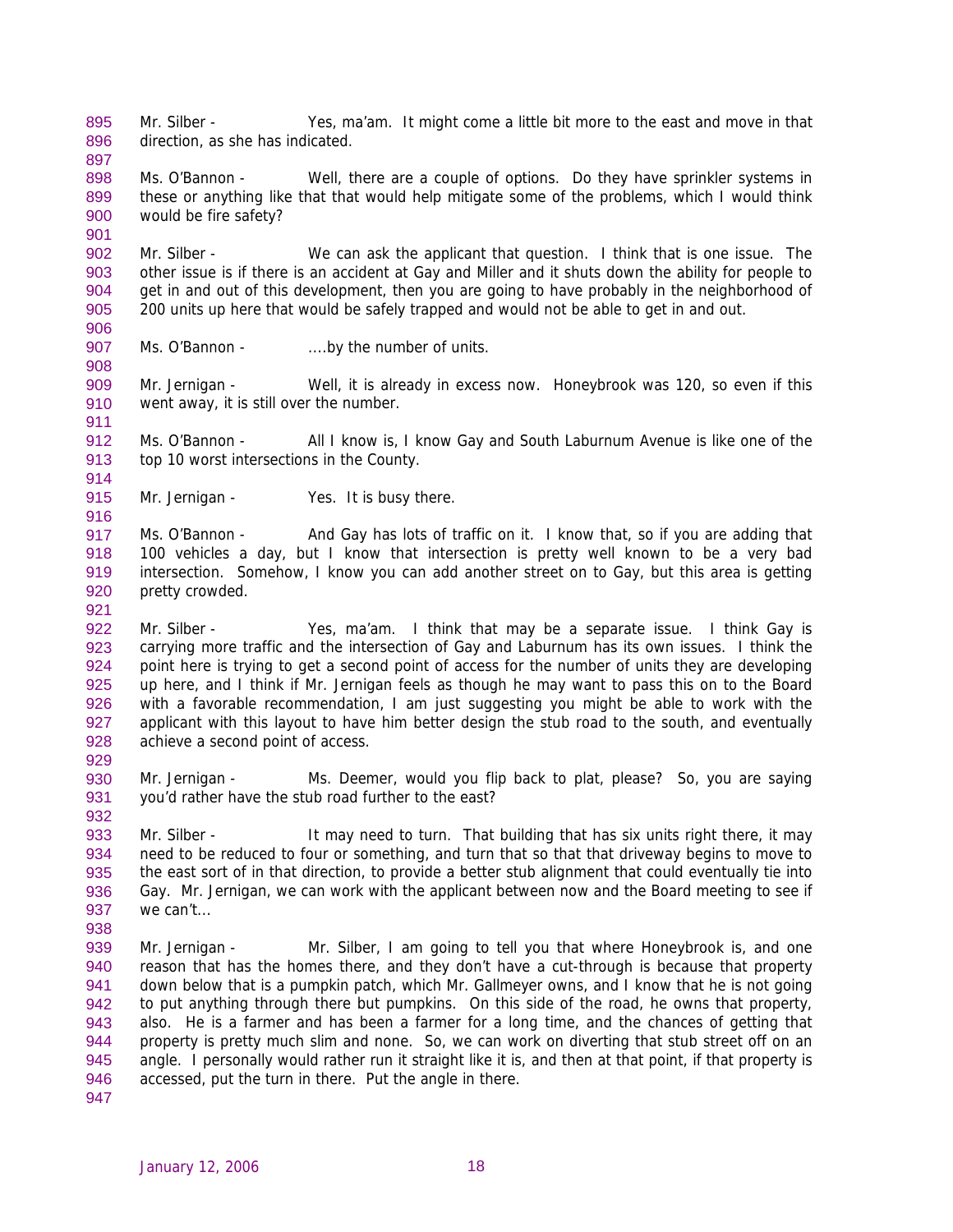Mr. Silber - I hear your point. I think if you run it straight down and the way it is angling to the west, it may be harder to turn in the other direction, but we can see what we can do. 948 949 950

951

953

955

959

965

971

974

952 Mr. Jernigan - Well, Roy, would you come up to the podium, please?

- 954 Mr. Archer - Good evening, Mr. Rogers. How are you, sir?
- 956 957 Mr. Rogers - Good evening, ladies and gentlemen
- 958 Mr. Jernigan - Just state your name for the record.

960 961 962 963 964 Mr. Rogers - Roy Rogers. What Mr. Silber is asking to do as far as turning it to the east a little bit, there is a power line right there, Mr. Silber, so if you turn too far to the east, Mr. Gallmeyer's property is undeveloped. You would have a road running right alone side the power line. That is not a lot of room to move it to the east, and I had no problem bringing that road all the way to the southern edge of the property, and stubbing it there.

966 967 968 969 970 Mr. Silber - Roads are permitted to cross power lines. It happens all the time. Gay Avenue goes under a power line. So, eventually it needs to cross under the power line and tie into Gay Avenue. How we can best achieve that on your piece we may have to look at or work with you on. Your proposal is to bring it straight down, the alignment you have, and then at what point in time would it begin to make a connection to Gay?

- 972 973 Mr. Rogers - Whenever that property between or proposed by (unintelligible) is developed. I don't have any control over that.
- 975 976 977 978 Mr. Silber - Right. Maybe Bay Design Group can show us a layout of how that property to the south can be configured with access being achieved to Gay in the manner that you are suggesting.
- 979 980 981 982 983 Mr. Rogers - But no one seems to know when that property would ever be developed as. I mean, it could be developed as multifamily, single family detached, zero lot line. I mean, how do you do a conceptual plan on something that you have no clue of what or when it is ever going to be developed.
- 984 985 986 987 Mr. Silber - The County's adopted Land Use Plan recommends that for urban residential, so more than likely it is not going to be single-family. It is probably going to be townhouses or condominiums if we continue to zone the property in accordance with the plans, I see it being some form of multifamily.
- 989 990 991 992 993 Mr. Jernigan - Well, Mr. Silber, what I'd like to do is get the applicant to go ahead and proffer before this goes to the Board that he would extend the stub street to the southern boundary line and at that point work with the engineers to show where a conceptual would come through if that other portion was developed. OK. I don't have anymore questions.
- 994 Mr. Archer - Does anybody else have more questions for Mr. Rogers? Thank you, sir.
- 996 Mr. Rogers - Thank you.
- 998 999 Mr. Jernigan - With that, Mr. Chairman, I will move for approval of Zoning Case C-80C-05, Roy Rogers Industries be sent to the Board with a recommendation for approval.
- 1000

995

997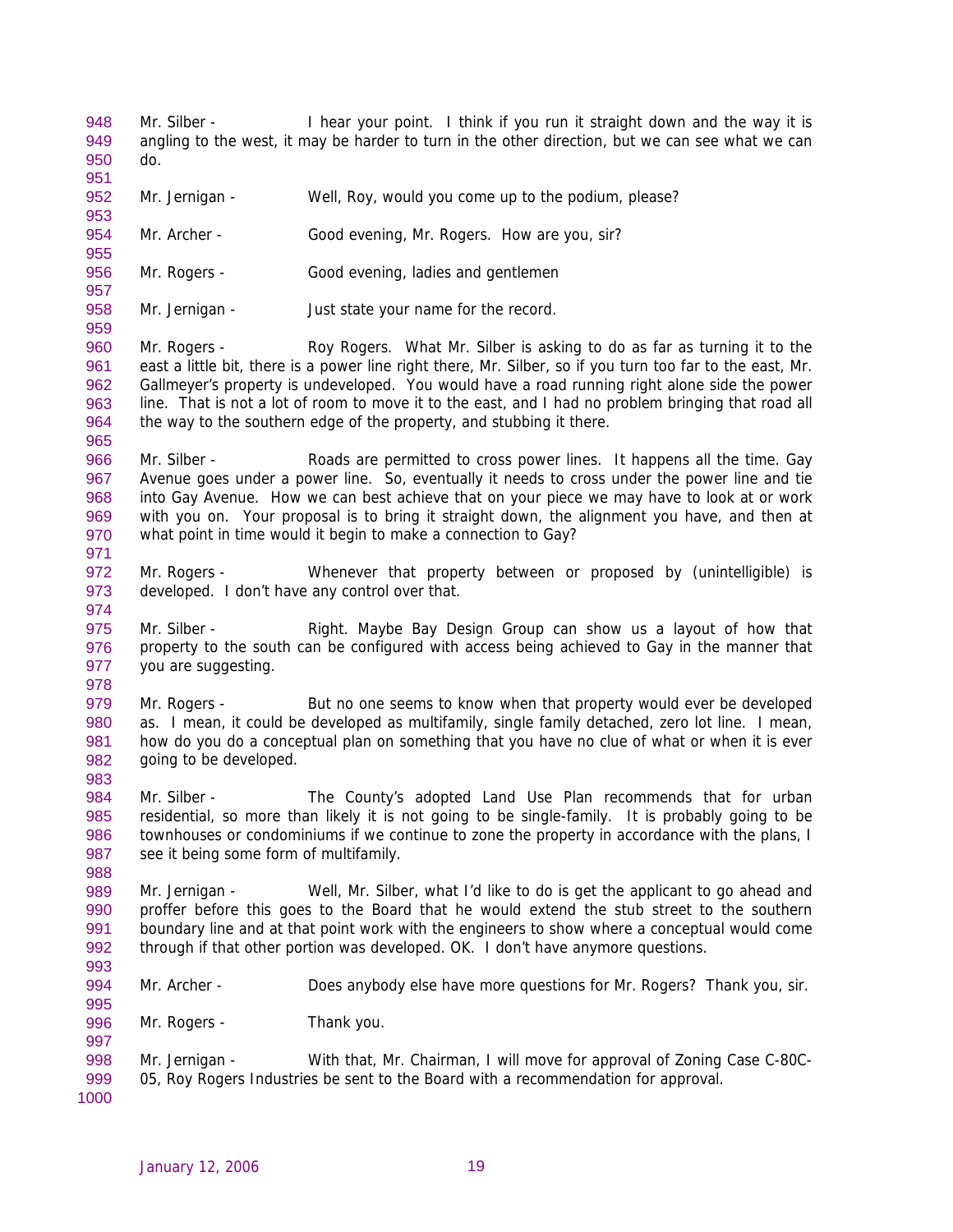1001 Mr. Branin - Second.

1002

1005

1016

1003 1004 Mr. Archer - Motion by Mr. Jernigan and second by Mr. Branin. All in favor of the motion say aye. All opposed say no. The motion passes.

1006 REASON: The Planning Commission voted 5-0 (one abstention) to recommend the Board of Supervisors **grant** the request because the proposed development conforms with the recommendation of the Land Use Plan and the proffered conditions will assure a level of development otherwise not possible. 1007 1008 1009 1010

1011 1012 1013 1014 1015 Mr. Vanarsdall - Mr. Chairman and members of the Commission, we are going to have a couple more, if not more of these, and it has been a concern of the Manager, I know, for a long time, and I don't know how we are going to overcome that. Each subdivision is not over the legal limit of what it is supposed to be, in numbers, but yet they all, no matter where they come from, they end up in the same place. So, Mr. Secretary, is that true?

1017 1018 1019 1020 1021 1022 1023 1024 1025 Mr. Silber - Yes, sir, Mr. Vanarsdall. I think that is a concern of the County Manager and the County Administration. When you look at it on a cumulative basis, then often we are exceeding the County's policy on the number of units or number of lots on a single point of access, and while there may be circumstances to make exceptions to that policy, I think we need to be careful about doing that too frequently. We may be setting ourselves up for some situations that we could create some unsafe situations, some situations that later end up in some real safety issues. So, yes, sir. I think it is something we need to continue to look at on a case by case basis, and do the best we can to avoid those.

1026 1027 1028 1029 1030 Mr. Vanarsdall - I remember one of the community meetings we had that one of the spokespersons that was a very intelligent, nice man said, "Well, I have the answer to it. Just don't rezone the land until you know where everything is going." But that went over like a lead balloon with the developer.

1031 1032 1033 1034 Mr. Jernigan - Mr. Silber, one thing, if this was on a major thoroughfare that wasn't a dead end, we could have two points of access out of there, but since this is a dead end with the interstate sitting there, it gives us some challenges.

1035 1036 1037 1038 1039 1040 1041 1042 1043 1044 1045 1046 1047 1048 Mr. Silber - It does, Mr. Jernigan. I understand the situation you are in and I think there is development that took place out here that there were opportunities for interconnectivity between apartment complexes and each time we let someone off the hook, if I may use that term, and then you will be boxing yourself in, and I think development of the apartment complex to the west of this, there was no ability to tie into Lakefield Mews because we didn't provide for the stub connection, their opportunity to tie into that. That could have been a connection moving westward and down, even if you are going through a private road. So, I think with each and every case you need to be thinking a little bit more broadly as to what ultimately could happen out there in trying to be able to deal with this issue. It is not an easy issue. When you are trying to anticipate what might come along, and you are fully aware of situations where we have gotten stub streets and then later they have had to come back and not tie into them, and they have issues too, that you are aware of. So, it is not an easy situation, but I think it is one and Mr. Vanarsdall has a good point on, that we shouldn't overlook it.

1049 1050 1051 1052 1053 Mr. Archer - Well, Mr. Secretary, I guess one of the important things is that when we create stub streets, at least we create an opportunity. Without the stub street, they don't even have an opportunity, because who knows what that pumpkin patch may be 20 to 25 years from now. So, stub streets are opportunities, but that is about all they are. At least you have that.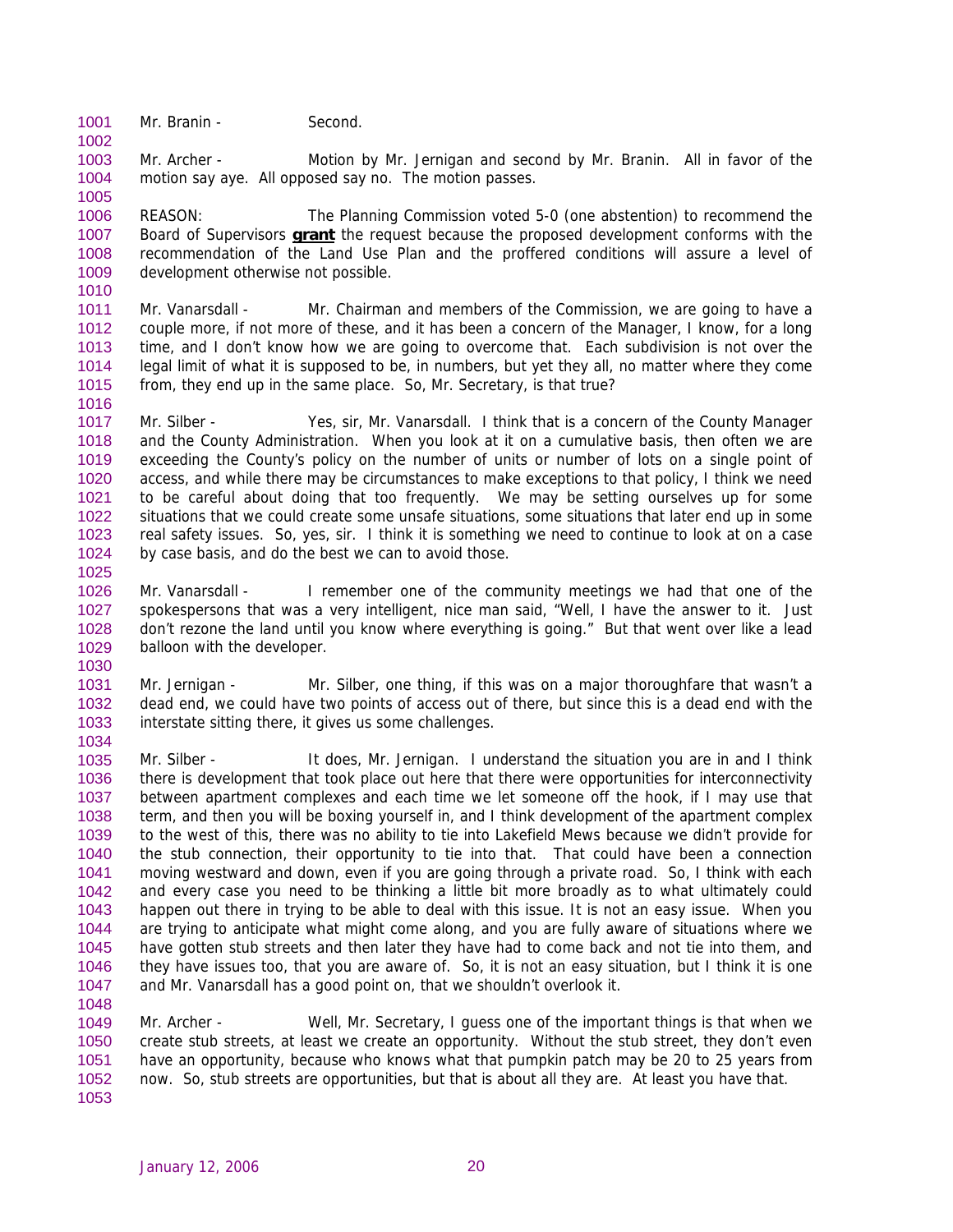1054 Mr. Silber - That is correct.

1055

1063

1067

1069

1072

1074

1076

1079

1082

1089

1092

1094

1101

1104

1056 1057 1058 1059 1060 1061 1062 Ms. O'Bannon - That is only other issue that has come up with residential units, and these are townhouses for sale, that are near the interstate particularly. I see that they have the co-efficient rating for sound at 55, but that is one where you can actually hear muffled conversation between the walls. I have been involved in lots of those sound studies, and it always has concerned me. I know that is what is acceptable and it is building code and all of that, but a lot of folks that buy the condos or houses that are close up to the interstate that say that is not enough. I see they have done some.

1064 1065 1066 Mr. Jernigan - I don't know that we've ever had a case where we had more than 55 sound suppression. I mean, normally 50 to 54, and then when we bump it up we go to 55, but I don't know. Have we ever had a 56?

1068 Mr. Archer - Not to my knowledge.

1070 1071 Ms. O'Bannon - That is what I am saying, is that as much as possible when you get these units near the interstate, (unintelligible).

- 1073 Mr. Vanarsdall - We used to and they would have it 50 to 54.
- 1075 Mr. Jernigan - Right, and that is what the standard is.

1077 1078 Mr. Vanarsdall - And usually you'd end up with a 50 and so we started getting tighter saying 55. I think Jim Theobald could shed some light on that.

1080 1081 Mr. Jernigan - Well, up to 54 is normally what we get, but when we have the interstate, we go to 55 because you have a cross section.

1083 1084 1085 1086 1087 1088 Mr. Silber - I think the minimum building code in most circumstances is around 45 and I think we were trying to get, sometime ago we were in the range, as Mr. Jernigan said, we had proffers of 50 to 54. They are in groupings, so when you go above 54, you are in another grouping classification that is considerably more expensive and does supposedly transmit less sound. Ms. O'Bannon, you are right and 55 has a level and whether that is acceptable or not, I am not here to debate, but 55 is typically the highest we've gotten in the proffered conditions.

1090 1091 Ms. O'Bannon - I think the people who buy these, that is what they call and complain about.

1093 Mr. Jernigan - Well, one thing, when you go to 55 it does include the windows, too.

- 1095 1096 1097 Ms. O'Bannon - And actually they included that, that the insulated dual pane extra is always in place.
- 1098 1099 Mr. Vanarsdall - The window has to be double then.
- 1100 Mr. Archer - **OK. Mr. Secretary, let's move right along.**

1102 1103 Mr. Silber - Yes, sir. I believe it would be better to handle these together, if I could call both of these next cases, I am on page 5 of your agenda.

1105 1106 **C-7C-06 James W. Theobald, Esq. for Ramona Max Brown LLC:** Request to conditionally rezone from A-1, Agricultural District to M-1C, Light Industrial District (Conditional),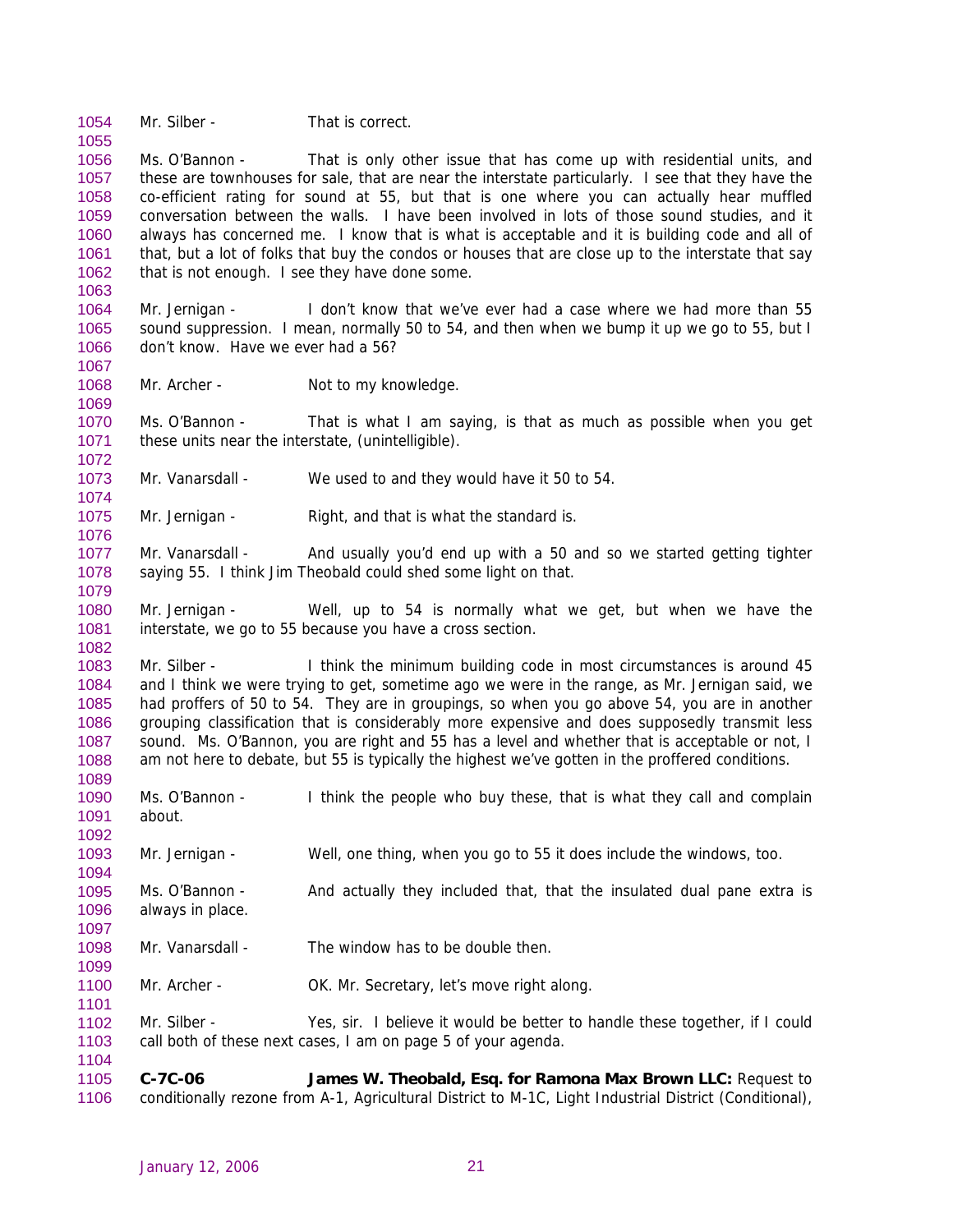Parcel 815-700-4617, containing 2.0 acres, located on the southwest line of Darbytown Road approximately 252 feet northwest of Miller Road. The applicant proposes industrial uses subject to proffers accepted with rezoning case C-47C-97. The use will also be controlled by zoning ordinance regulations. The Land Use Plan recommends Suburban Residential 1, 1.0 to 2.4 units net density per acre. The site is in the Airport Safety Overlay District. 1107 1108 1109 1110 1111

1113 1114 1115 1116 1117 1118 1119 **C-8C-06 James W. Theobald, Esq. for Ramona Max Brown LLC:** Request to conditionally rezone from A-1, Agricultural District to M-1C, Light Industrial District (Conditional), Parcels 813-698-4960 and 813-698-6173, containing 4.965 acres, located on the northwest line of Miller Road approximately 570 feet northeast of Yarnell Road. The applicant proposes industrial uses subject to proffers accepted with rezoning case C-47C-97. The use will also be controlled by zoning ordinance regulations. The Land Use Plan recommends Suburban Residential 1, 1.0 to 2.4 units net density per acre. The site is in the Airport Safety Overlay District.

1121 1122 Mr. Archer - Is there anyone opposed to either of these cases, C-7C-06 or C-8C-06? We do have opposition. OK, we will have a time for you to speak then.

1124 Mr. Vanarsdall - Good evening, Mr. Tyson. Happy New Year.

1126 1127 1128 1129 1130 1131 Mr. Tyson - Happy New Year. Mr. Chairman, Ms. O'Bannon, members of the Commission, Mr. Secretary. This is a request to rezone approximately two acres fronting on Darbytown Road and approximately five acres fronting on Miller Road. No construction or development activity is currently proposed for either of these sites. They are proposing to add the acreage to the existing Highwoods Distribution Facility, which is located at the corner of Laburnum and Darbytown Roads.

1133 1134 1135 1136 The Land Use Plan recommends SR-1, Single Family Residential use for the parcels. The proposed rezoning is not consistent with the Land Use Plan recommendation; however, it is in generally consistent with the adjacent industrial use and the development patterns that are becoming prevalent in the area.

1138 1139 1140 1141 1142 1143 1144 1145 1146 The subject properties are by and large wooded and vacant. The properties are immediately adjacent to the Highwoods distribution facility located at the corner of Darbytown Road and Laburnum Avenue. This facility was developed under the proffers accepted with rezoning case C-47C-97. The Highwood site is well maintained and significant landscaping is already present on the site. The subject properties would merely be incorporated into this existing facility, and, again as I stated, no development activity is currently proposed. On Darbytown Road, there are a few adjacent single-family residential dwellings, as on Miller Road, there are adjacent singlefamily residential dwellings across Miller Road. The site does back up to a wooded field, but is immediately adjacent to the Highwoods facility.

1147

 $\overline{a}$ 

1112

1120

1123

1125

1132

1137

1148 1149 1150 The applicant has submitted a proffer statement that commits them to the same proffers that were approved with Case C-47C-97. The applicant has also proffered an additional proffer with C-7C-06 that there would be no direct access to Darbytown Road.

1151

1155

1152 1153 1154 The proposed zoning, while not in keeping with the recommendations of the adopted Land Use Plan, is in keeping with the general land uses surrounding it and the applicant has proffered that this property would be developed according to the proffers accepted with the Highwoods case.

1156 1157 Staff recommends approval of these applications and forwarding them to the Board of Supervisors. I'd be happy to answer any questions that you might have.

1158 1159

Mr. Archer - Thank you, Mr. Tyson. Are there questions from the Commission?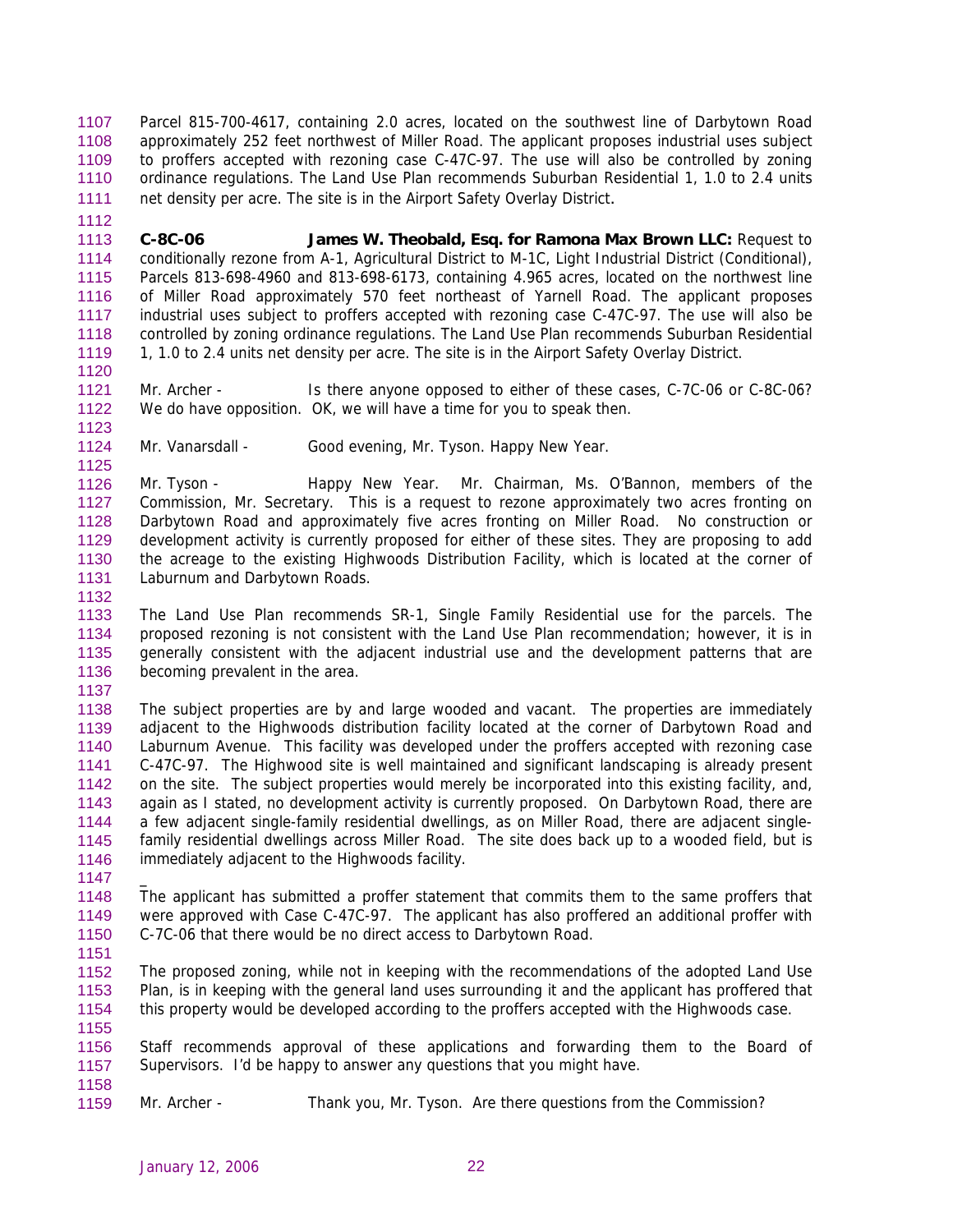1161 1162 1163 Mr. Jernigan - I just want to make a statement. In the 2026 Land Use Plan, it does show all of this industrial. We reviewed that the other day and I knew that was coming. We had discussed that with staff before.

1165 1166 Mr. Tyson - The facility at this date is sort of forming this block, Laburnum to Darbytown, down to Millers Lane.

1168 1169 1170 1171 1172 Mr. Jernigan - Right. The residences along Darbytown Road also are shown as industrial in the future. OK. I don't have any questions. Mr. Chairman, we have opposition. I think I'd like to hear from the opposition before I hear from Mr. Theobald and he could maybe answer questions as they occur, so whichever you gentlemen or ladies would like to come up, you can come on up now and please state your name for the record.

1174 1175 1176 1177 1178 1179 1180 1181 1182 1183 1184 1185 1186 Mr. Grimes - Good evening. I am Mr. Grimes with Blue Ridge Custom Homes. I am the current property owner at 6984 Miller Road, which is the case over here on Miller and where you are now, and this particular view does not show this property here that I am outlining right next to the subject property, which was purchased by my company this past year in March, and we have since built a single-family residential on which we have a contract. The house is under construction. It is near completion with a contract on this particular house for about \$350,000, and I would be opposed. Until the house closes, of course, I am the current owner. People that are buying that particular house live out of town and are relocating to the area, and as you know with real estate contracts, nothing is ever final until the house closes, so that is what my stake in this matter is. I guess I will be opposed to this being rezoned. This area up here and behind the former Highlands is not being used currently. I would question why this area here that is residential on the other side of Miller and now there is residential here by this area, why this area would need to be rezoned for light industrial.

1187

1190

1198

1201

1208

1211

1160

1164

1167

1173

1188 1189 Mr. Archer - Thank you, Mr. Grimes. Any questions for Mr. Grimes from the Commission?

1191 1192 1193 1194 1195 1196 1197 Mr. Jernigan - I just want to say when I spoke to Mr. Theobald the first time about this last year and rode past it and looked at this property, the house Mr. Grimes is speaking of was not there. And if he had purchased that property after I probably spoke to Mr. Theobald in maybe June or sometime around there, and didn't know until he contacted me the other day that there was a house on it, so at that time I had already instructed Mr. Theobald, and we had discussed Suburban Residential or Industrial at that point, and I told him the future of this was industrial, so I told him to go for industrial zoning.

1199 1200 Mr. Branin - Mr. Grimes, can you show me where that house is located on that piece of property?

1202 1203 1204 1205 1206 Mr. Grimes - This yellow outline of the subject property is really two-acre parcels. The lot that I own and built a house on is on a 2-1/4 acre parcel that is kind of outlined in that area, so the house itself sits just about 200 feet back from Miller Road. The lot is deeper than it is wide, so it is probably sits 35 feet from the property line.

1207 Mr. Branin - Can you place the house?

1209 1210 Mr. Grimes - Yes, the house, I would estimate that the house probably sits in the vicinity of where my cursor is (referring to rendering).

1212 Mr. Branin - And what would be the difference of the distance between the house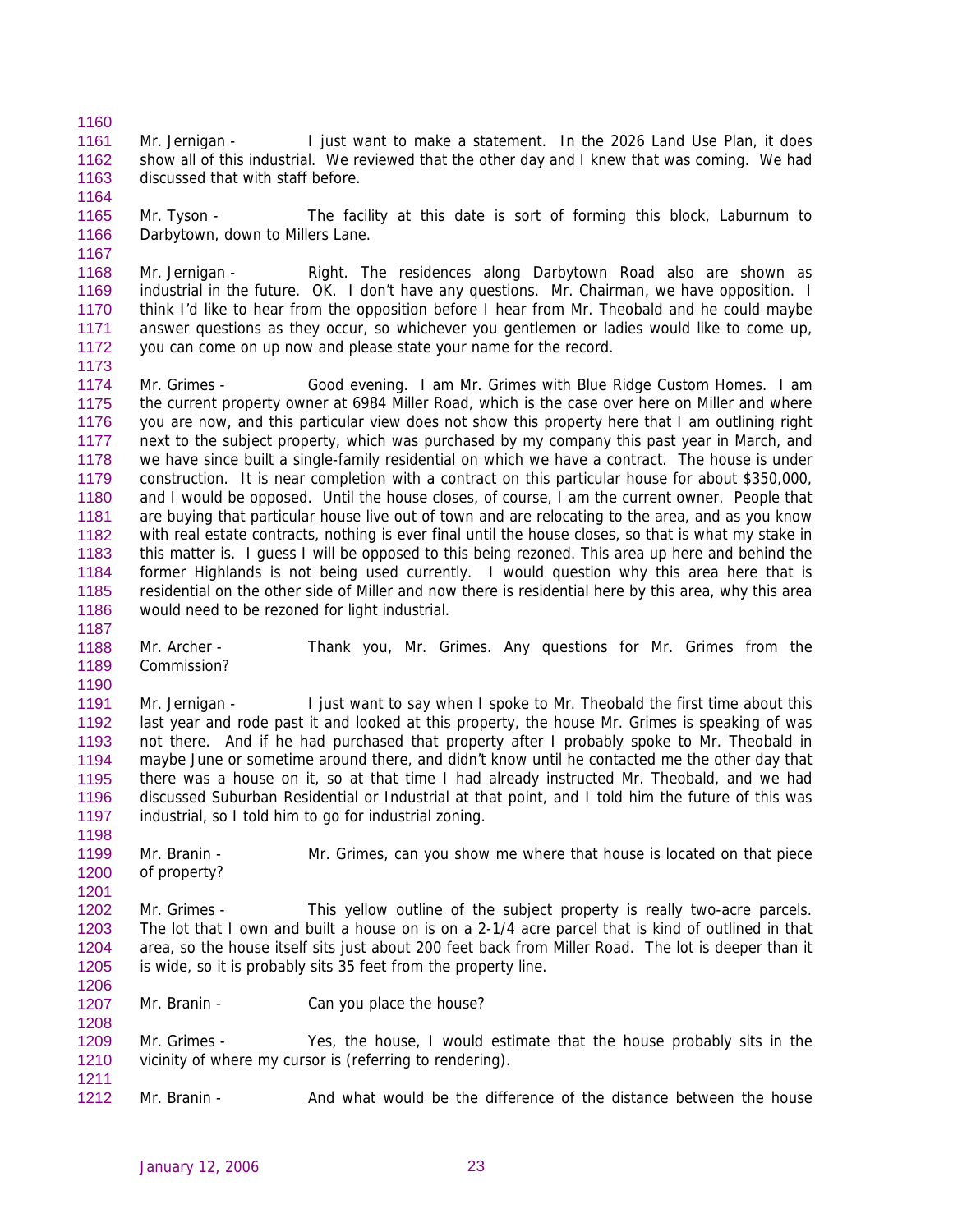1213 and the proposed property line? 1214 1215 1216 1217 1218 1219 1220 1221 1222 1223 1224 1225 1226 1227 1228 1229 1230 1231 1232 1233 1234 1235 1236 1237 1238 1239 1240 1241 1242 1243 1244 1245 1246 1247 1248 1249 1250 1251 1252 1253 1254 1255 1256 1257 1258 1259 1260 1261 1262 1263 1264 1265 Mr. Grimes - I would have to look at my plot plan, for certain, but I would estimate about 30 feet. Mr. Branin - Thirty feet, well vegetated. Mr. Grimes - Yes. We cleared an area for the house and there is probably a little bit of treed area between. Mr. Branin - And the second question I have for you is when will you complete the house and the new homeowners move in? Mr. Grimes - We are targeting for a January 31 closing. Mr. Branin - January 31st? OK. Thank you. Mr. Jernigan - Yes, that portion of the property slopes off a little bit there, doesn't it? Mr. Grimes - In which direction? Mr. Jernigan - To the left, if you are standing in front, it would be headed to the south. Mr. Grimes - The property kind of slopes from the street, I believe it kind of slopes front to back. Mr. Silber - Mr. Jernigan, I understood you wanted to hear from the opposition first, but I understood that some of the hands that went up actually wanted to hear from the applicant in the case and then may or may not have questions. I am wondering if we shouldn't hear from Mr. Theobald. Mr. Jernigan - That would be fine. The only reason I was doing that was maybe they had some questions that he could answer. Mr. Silber - I think he could address that in his rebuttal. Mr. Archer - You want to reserve some time, Mr. Theobald? Mr. Theobald - Three minutes, please. Mr. Archer - All right. So the opposition will know, we normally allow 10 minutes for each side to speak. Mr. Theobald is obviously going to use about seven minutes and have about three minutes left for rebuttal. So, your side has 10 minutes, too, all told. I just wanted to remind you of that. Mr. Theobald - Good evening, Mr. Chairman, ladies and gentlemen. Happy New Year. My name is Jim Theobald and I am here this evening on behalf of the applicant. This is two cases, actually. Two acres on Darbytown Road in this area and a five-acre parcel on Miller Road. We are adding these two properties as they were For Sale and they are adjacent to the Highwoods Distribution Center, which has been a very successful light industrial facility for the County. Those of you who may have been here in 1997 will remember that this case received a lot of work and attention by staff and the applicant to make sure that we had mitigated the impacts on surrounding areas. What has changed since 1997 is the Pocahontas Parkway now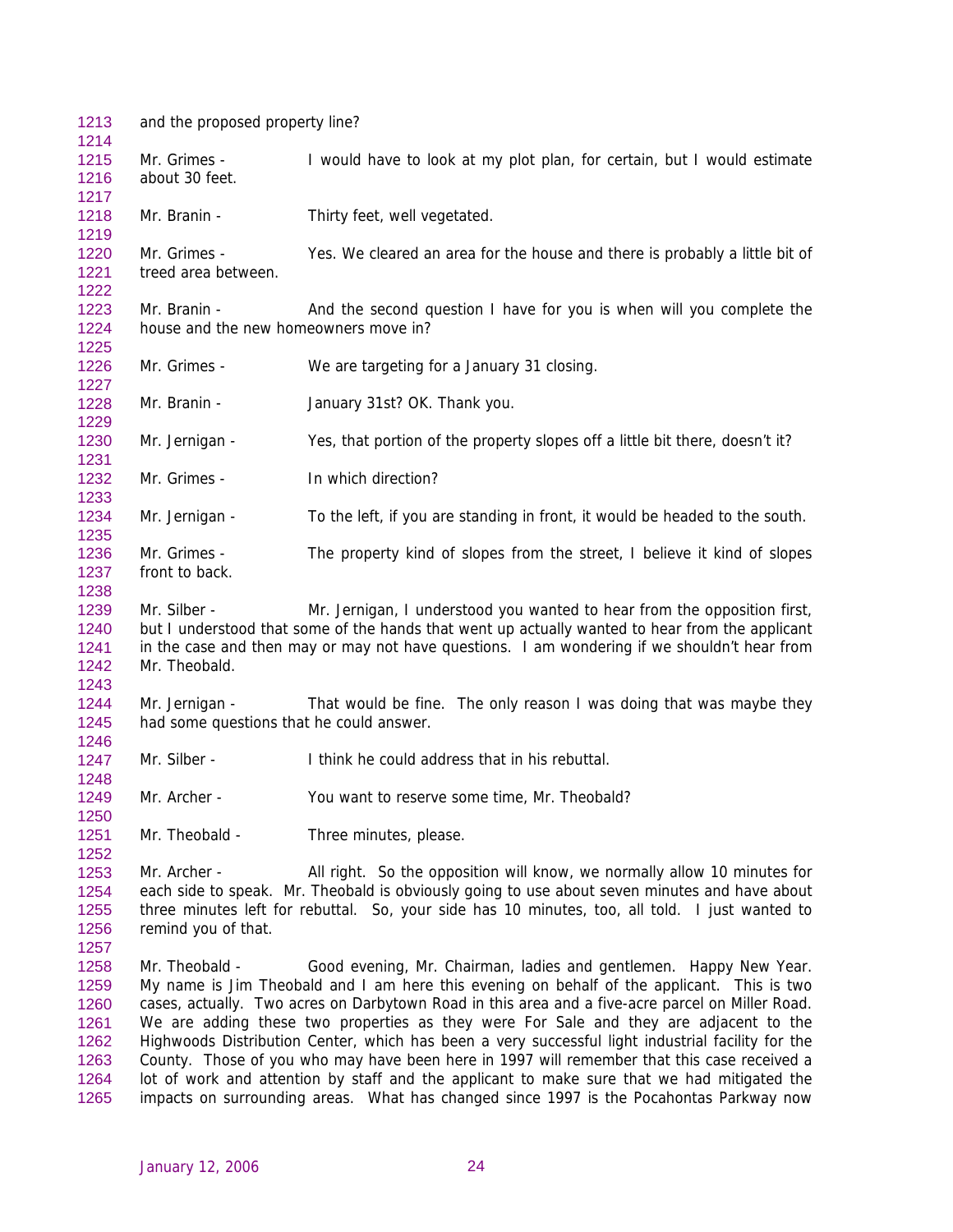exists and a few other things that are happening in the East End which really caused the owners to be very bullish about the opportunities in this area. The airport is substantially expanding, seeing more rider ship, more freight coming in and out, Pocahontas Parkway providing additional transportation network, as well as some of the mixed use communities that have been approved in the Varina area, and so this represents an investment in this part of the County. Mr. Tyson is correct. There are no current plans for constructing anything, but it is important to just take a moment to let you know that we literally just picked up the old proffers and have spread them into these two parcels. For instance, any building that is within 200 feet of Darbytown Road would have to be brick or glass exterior in accordance with an elevation that had been submitted in the prior case. There is literally a 50-foot landscape buffer that surrounds every property line at a minimum, so this little piece you are really going to ring it with a 50-foot buffer. The same with this piece. This backs up to the recreational field for this church (referring to rendering) that sits back in here. Along Miller Road there is a 10-foot tall berm along Miller Road with plantings on top of the 10 feet. I will show you a significant feature that has been, for the protection of the residents along Miller Road. That will continue on down this piece as it is developed. It will stay treed unless and until it is developed. No building can be constructed within 100 feet of Darbytown Road in this area, so not only do you have a 50-foot of buffer, but also you have a 100-foot building setback. No building can be constructed within 75 feet of Miller Road, so again, a 10-foot high berm and a 75-foot high setback and again a 75-foot setback along the southern property line, which is part of this case. This will now be the southern property line. So, in essence you have a 50-foot buffer, you have a 75-foot building setback, and this home is setback an additional 35 feet from its property line. I should say that I have talked to Mr. Grimes, the builder, and I have also talked to his purchaser, Ms. Adams who called me, and I sent her a copy of the original proffers as well as a summary, summarizing them and explained to her the buffers and I have not heard back from Ms. Adams. I don't know that it is fair to say that she is satisfied, but I think that she might have expressed an objection after having contacted me and seeking the information. So, I honestly believe Mr. Grimes is going to be OK with his contract. He has built a really attractive house in that area, and as you were discussing, the slope, it does slope down to the south, and so this home really is depressed even further below the grade of what will occur on this side of the line. 1266 1267 1268 1269 1270 1271 1272 1273 1274 1275 1276 1277 1278 1279 1280 1281 1282 1283 1284 1285 1286 1287 1288 1289 1290 1291 1292 1293 1294 1295 1296

1297 1298 1299 1300 1301 1302 We addressed loading and parking between Miller Road and any buildings. There can be no parking or loading areas between Miller Road and the rear of any building, if that building is within 300 feet of Miller Road, so everything was set back and activity kept away from Miller Road. There is no direct vehicular access to Miller Road, so there is no traffic coming out or using Miller Road whatsoever, and as Mr. Tyson indicated, we have also agreed no direct access out to Darbytown from this little piece.

1304 1305 1306 1307 1308 1309 1310 1311 1312 1313 1314 1315 1316 I have a couple of pictures to show you. This is Laburnum Avenue looking south, and you can see the quality job that Highwoods has done in developing this property. The property was sold about a year ago and you can see the landscaping and the berming in this area, so it is a very nice addition to the County. This is actually looking east standing behind the buildings, so we are looking at Miller Road, except you can't see Miller Road or any home behind it because there is a 10-foot berm there, a very significant structure, as you can see, in these pictures. This is behind (referring to pictures) the Graybar Building and they have a little bit of outside storage, and I just wanted to show you how the outside storage has been treated in terms of materials. This is the property that is under consideration this evening along Darbytown Road. There is a home on this side that has just gone on the market. I talked to Mr. Salyer who may be here this evening and again explained to him the buffers. It does not look like that home is presently occupied, but has been put on the market, and I have put our agent in touch with Mr. Salyer's agent in the event there is a desire to add to the property.

1317

1303

1318 This is standing on Miller Road. You will recognize Penny Koch standing there, and as you know,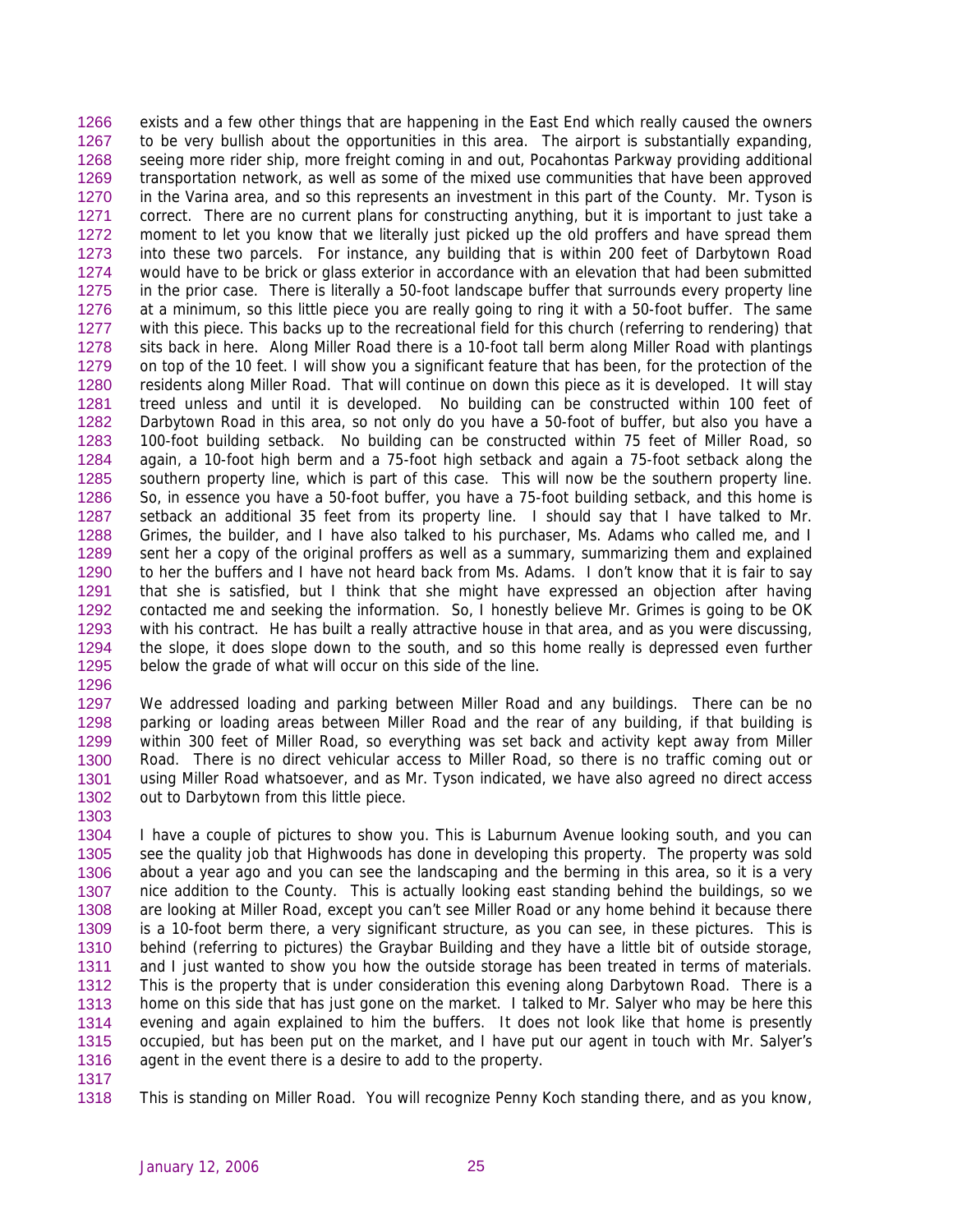- she is 6 foot, 5 inches, so that is a heck of a berm. That is looking essentially to the north and back to the east, but that is a 10-foot berm with the plantings on top. This again is looking on Miller Road, looking sort of south, and into the east again, going down towards the property in question showing the berm structure. 1319 1320 1321 1322
- 1324 1325 With that, I'd be happy to answer any questions. I would appreciate your recommendation of approval to the Board of Supervisors.
- 1327 1328 Mr. Archer - Thank you, Mr. Theobald. Are there questions for Mr. Theobald from the Commission?
- 1330 1331 Ms. O'Bannon - Can you just show real quickly the other properties that were for sale? Is it adjacent to the one on...
- 1333 1334 1335 1336 1337 1338 Mr. Theobald - Yes, ma'am. It would be this property right here. There is a home here. I'm sorry, this is Miller Road. There is a home here, there is a gas station here, and I am not sure you can see it very well, but there is one house between Miller Road that is right at the corner and the one that is for sale. Three are actually two homes in here, I think, between the corner and the subject.
- 1339 Ms. O'Bannon - And on the other side of that there is also property?
- 1341 Mr. Theobald - Correct.

1323

1326

1329

1332

1340

1342

1345

1350

1358

1361

1363

1365

1367

- 1343 1344 Mr. Silber - Mr. Theobald, why the need for zoning at this time when the existing zoned property is not developed out?
- 1346 1347 1348 1349 Mr. Theobald - Well, if you are going to pay for it and finance it, you'd like to know you might have the ability to use it in the future. You would be able to, at a minimum, while you couldn't put a building on here, you could park on here and utilize the space over here for footprints. That seems to be a prudent thing to do.
- 1351 1352 1353 1354 Mr. Branin - Mr. Theobald, Mr. Grimes had some concerns about his property, the house he is building. In your opinion, is there a chance that anything would occur on the property before January 31?
- 1355 1356 1357 Mr. Theobald - Oh, no. We won't even be through zoning by then, much less have a POD, plus we have vacant land behind here. So, we won't even be clearing that land unless and until there is a user for it.
- 1359 1360 Mr. Archer - Mr. Theobald, can you point out again where Mr. Grimes' is, about where it is?
- 1362 Mr. Theobald - Right here, about where the arrow is.
- 1364 Mr. Archer - OK, I see. Thank you.
- 1366 Mr. Jernigan - Mr. Theobald, you said the lady's name is Adams.
- 1368 Mr. Theobald - Carla Adams.
- 1370 1371 Mr. Jernigan - Would you contact her again before this goes to the Board and just let her express, I know she didn't call back, but I would like to know how she is feeling about it.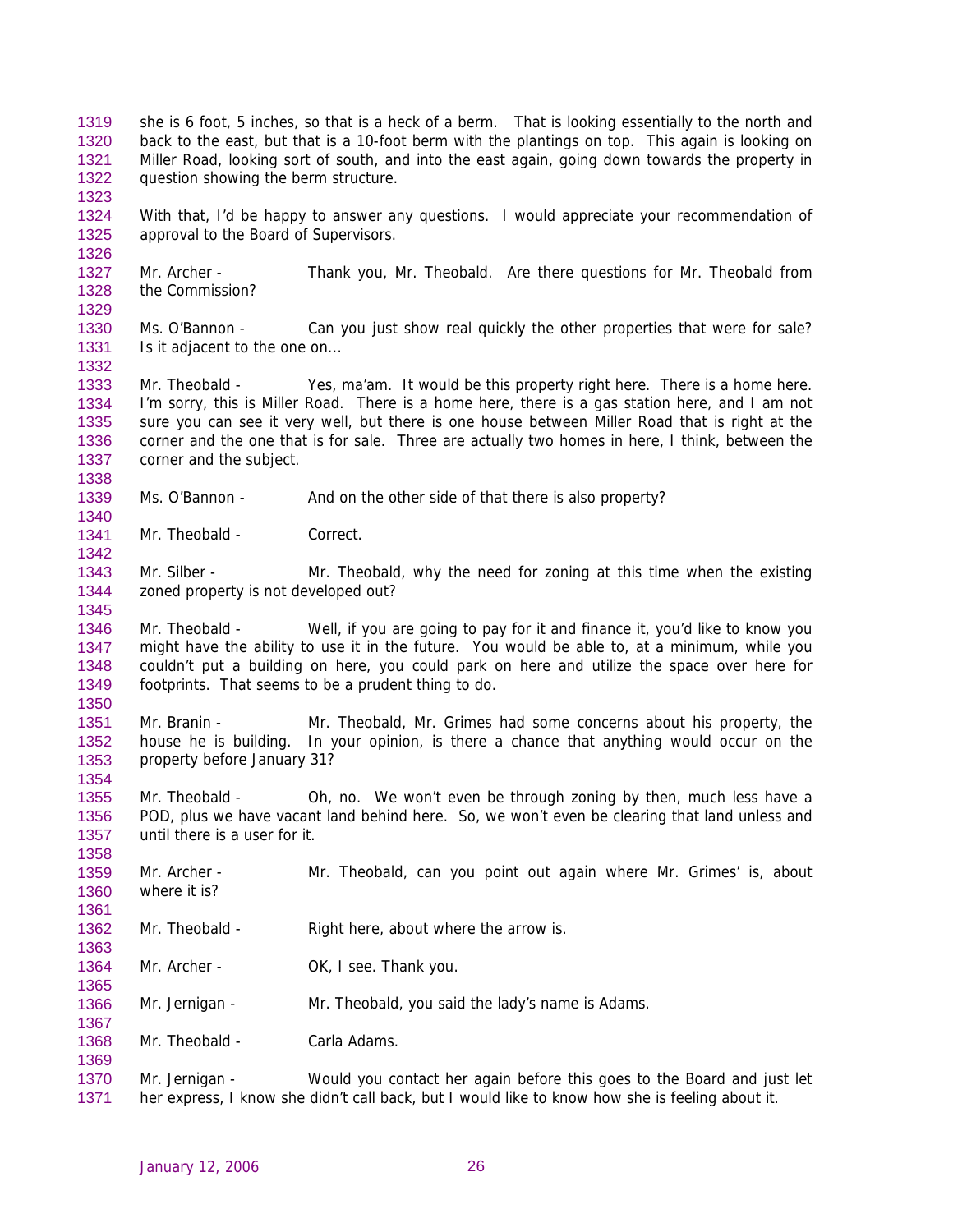1373 Mr. Theobald - I would be happy to.

1372

1374

1379

1382

1384

1397

1401

1406

1408

1412

1416

1419

1421

1375 1376 1377 1378 Mr. Archer - Mr. Theobald, there were some people who did have opposition, or at least expressed questions that they would like to ask. So, if you folks would come forward now and we will try to answer them for you. State your name and address for the record, if you would sir.

1380 1381 Mr. McBrayer - Good evening. I am Christopher McBrayer and I own the property at 6971 Miller Road.

1383 Mr. Jernigan - I'm sorry, sir. What was your last name?

1385 1386 1387 1388 1389 1390 1391 1392 1393 1394 1395 1396 Mr. McBrayer- McBrayer. I don't know if I know how to work the cursor here, but I am right here, so I am directly across from the residence that Mr. Grimes built. So, I guess I am nervous about the development of this site for light industrial, and I will say this. The berm is significant and its significance is that it is significantly treeless, significant unnatural, and significantly unpleasant if your home was facing it. So, I can't see where Ms. Adams would find that an attractive option right next door to her brand new \$350,000 home. They also showed a rather barren shot facing this direction of Miller Road. Well, that was this area right here, and there are residences all along on either side of the barren shot that was shown who have to face this berm everyday. It might not bother everybody. It bothers me and I'd hate to see it extended down practically in front of my home, which my wife and I just bought last year, and we have been in the process of fixing it up and hoping to stay a while, and that is all I have to say at this time.

1398 1399 1400 Mr. Jernigan - Hold on a second. Mr. Theobald, is the berm a proffered condition? Mr. Brayer, the reason they put that in there was so people didn't have to look into the industrial site, so in most cases, I mean it is supposed to keep a good separation.

1402 1403 1404 1405 Mr. McBrayer - I understand that. I just don't agree with their aesthetic and I prefer Mr. Grimes' aesthetic, where he has built an attractive single residence home, and left the lot wooded and in a more natural state, as opposed to a bulldozer piling 10 feet of dirt in the area and planting a couple of Cyprus trees across the street from my house.

1407 Mr. Jernigan - But you are directly across from her?

1409 1410 1411 Mr. McBrayer - I am directly across from the new residence. That is right. You are going to see whatever they do right out on my front porch that I just painted and enjoy sitting out on.

- 1413 1414 Mr. Jernigan - **OK. Thank you, sir.**
- 1415 Mr. Archer - Come on down, sir.

1417 1418 Mr. Allen Tate - Hello. I am Allen Tate and I live at 6947 Miller Road, which is directly across the street from the proposed property.

1420 Mr. Archer - Excuse me. What was your last name, again?

1422 1423 1424 Mr. Tate - Tate. T A T E. I have the same concerns as the other two gentlemen. First of all, the mound up in this area right here (referring to rendering), unfortunately, vandals have destroyed it by driving their trucks through it. The pictures you all saw was a sunny day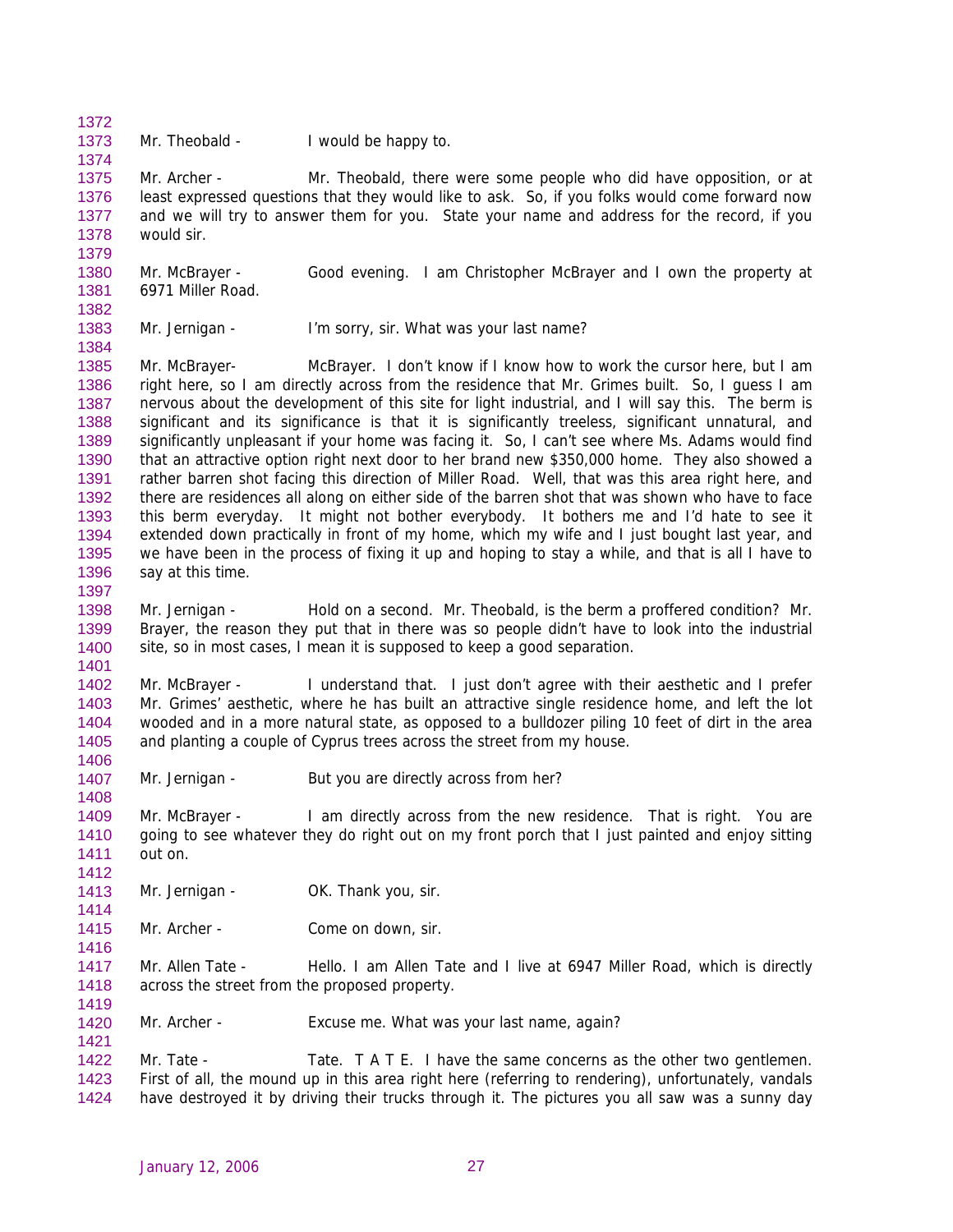with that lady standing out there, there was water by her feet on a sunny day. There is no ditch on that curb. It would basically run down that hill to our property. You know that is not good. Miller Road has approximately eight or nine homes on it. Out of those eight or nine homes I would say that six of these families have school children that go to elementary school, including myself. I have an eight-year-old son. There are some problems with this property. As this was being built, the guy started about 3:00 in the morning, loud banging, excessive noise. I recently spent \$10,000 on the house for double pane windows, new siding, and again, I personally don't want it there. Miller Road is also a gravel road. I don't know exactly how to say it. It is a land and tar road. Since this building has been here, and of course, 895, we have a significant amount of traffic going through our street. It used to be a 45-mph zone. It is not obeyed. The slope in question here. There is a slope right here that comes out here (referring to rendering), and my house is here. I am actually scared to pull out of my driveway right now and this might be a special case, but with more buildings going up, more business, there is going to be more traffic on that street. We don't need it. Is there any way I could look at those other pictures? 1425 1426 1427 1428 1429 1430 1431 1432 1433 1434 1435 1436 1437 1438 1439

1440 1441 Mr. Jernigan - Well, now, you realize there is no vehicular traffic that can ingress or egress?

1443 1444 1445 1446 1447 1448 1449 1450 1451 Mr. Tate - What the people are doing, actually, they are cheating. They are coming off Wilton Road and coming around this way, or they are coming this way. I have dump trucks going by our house every day. It is a crossover from Wilson to Darbytown and they are basically going to this gas station. They are cheating. This area has picked up a lot. How would I go through this (referring to renderings)? OK. That picture right there, you can see some homes, and that is not a bad point there. I would like to go to my property. What I am saying is there is no ditch there. Unfortunately, we have water standing, as you can see right there, and we, unfortunately, have vandals that actually drive their trucks up through there. I have reported it several times to the police.

1452

1454

1460

1463

1465

1467

1469

1442

1453 Mr. Jernigan - With all due respect, it rained, too, because the road is wet.

1455 1456 1457 1458 1459 Mr. Tate - Well, the thing is, the road is always wet because there is no ditch there and water, snow, sleet, it stays on our roads. Our roads, it is a paved and traveled road, and I don't know, I've just got concerns. The zoning sign is actually right 10 feet from our house. He proposed 75 feet and 75 feet is not a long ways for me and my son to have peace and quiet or anybody else on the street, as well. Basically, I am just showing my concerns.

1461 1462 Mr. Jernigan - Well, when you are speaking of the cut-through traffic, that is going to be there whether Highwoods is there or not.

1464 Mr. Tate - **I** understand that.

1466 Mr. Jernigan - People just do that. We can't control it.

1468 Ms. O'Bannon - We do have traffic calming methods that could be used.

1470 1471 1472 Mr. Silber - The Traffic Engineer could look at this area and see if it is a candidate for a traffic calming study.

1473 1474 1475 1476 1477 Ms. O'Bannon - I was going to say if what you are saying is true and this road is not intended to carry very heavy vehicles, that might be another reason to go ahead with traffic calming, because if you have single-family houses here and you have a lot of heavy traffic, instead of going up to Laburnum, as you said, they are cutting it short and coming through there. I think it would probably be very few people that would actually have to sign those. You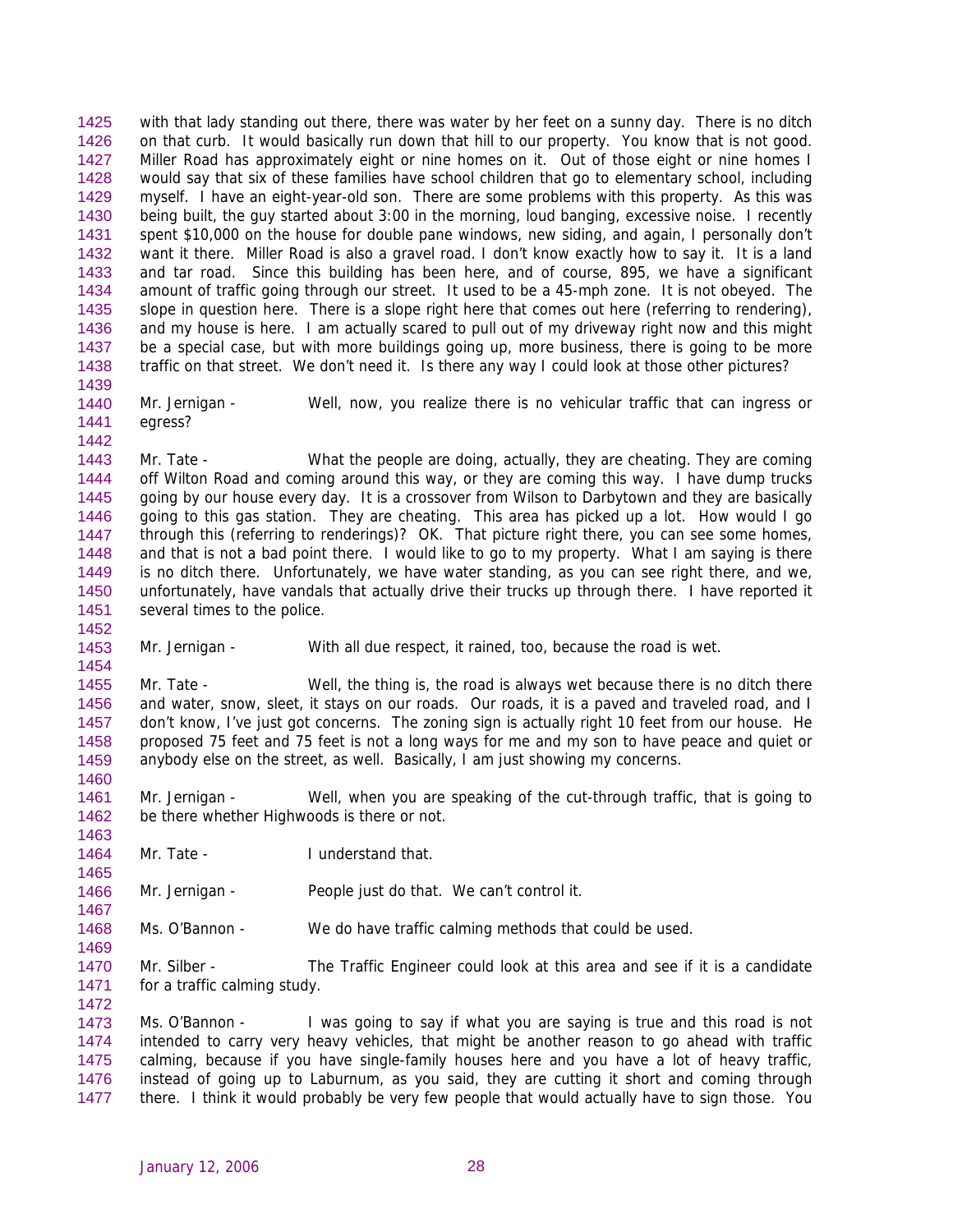have to get 80% or 75% of the people that live in the area affected to sign it, so you wouldn't have too many people in the area that would have to do it. You could have a traffic calming method put in there. That would probably keep the trucks from driving through on top of the fact that there is no entrance and exit to this facility on either Darbytown or... 1478 1479 1480 1481 1482 1483 1484 1485 1486 1487 1488 1489 1490 1491 1492 1493 1494 1495 1496 1497 1498 1499 1500 1501 1502 1503 1504 1505 1506 1507 1508 1509 1510 1511 1512 1513 1514 1515 1516 1517 1518 1519 1520 1521 1522 1523 1524 1525 1526 1527 1528 1529 1530 Mr. Tate - The other question I had was we all have well water on our street. Would this impact our water for any reason? Mr. Silber - It shouldn't impact your water, but that is very difficult for us to say. Mr. Tate - How about the taxes and land value. Would that change? Mr. Silber - We don't assess property here. This Commission really wouldn't have a feel for that. I wouldn't think it would have a great impact on your assessment. Mr. Tate - I am thinking now, there is a wooded area across the street from me. If I were to sell, it is more pleasurable to sell when there are nice, natural woods across the street rather a big old mound with a building behind it. Mr. Silber - The truck traffic that you are talking about using this road, is this truck traffic that you believe is coming from the site, or is it just truck traffic? Mr. Tate - I believe some of it is. You have BFI trucks, dump trucks, new construction trucks. It is just an increased amount of traffic. I am saying it is for 895, the gas station and that area over there. Mr. Jernigan - Correct me if I am wrong, but there is no construction in there now, is it? Mr. Tate - Well, the construction in the community. Right up the road there is. Mr. Jernigan - There is no construction in the Highwoods site. The last building to go up was the electrical building that went in behind there, so there is no heavy traffic coming out of there, unless possibly it is Allied Waste. Mr. Tate - Exactly. And not just them, but big dump trucks that come down our street. Mr. Archer - Well, Mr. Tate, there is no permitted truck use or traffic that is supposed to come out of your site on to Miller? Is that correct? Because Mr. Tate used the word cheating. Are there prohibitive signs down there that people aren't obeying or just no sign at all. Mr. Tate - There is no sign at all. Mr. Archer - Could we arrange that, Mr. Secretary? I see that as being a problem now even before anything else occurs. Mr. Silber - Are you talking about, Mr. Archer, traffic from the industrial site to Miller? I don't think there is any traffic going in that direction. Mr. Jernigan - Traffic is not coming out of the complex as it is now. It is other traffic that is taking a short cut.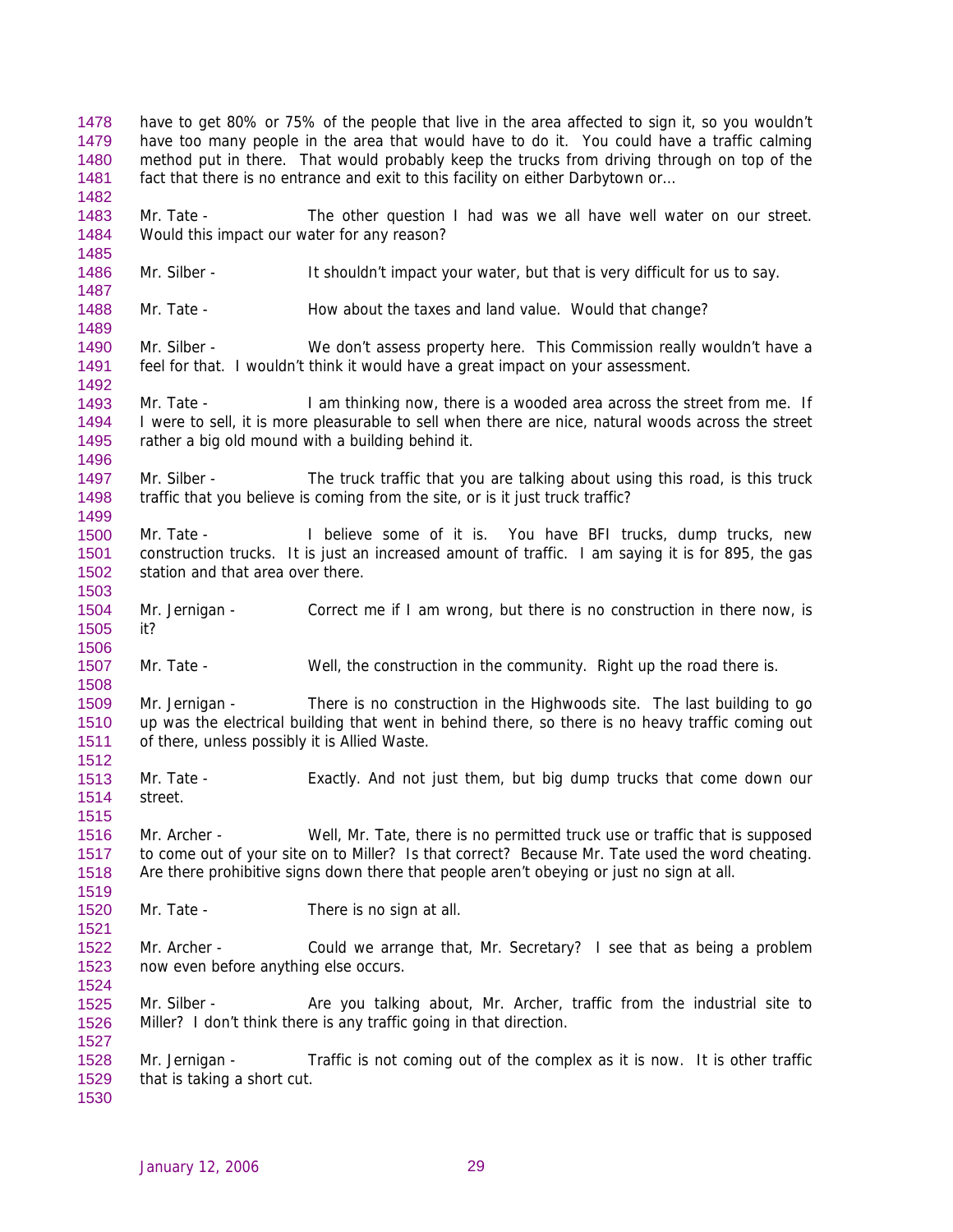Mr. Archer - Well, Ms. O'Bannon mentioned traffic calming, and I think that is probably one of the aspects of traffic calming is having signage, if it can be done legally, that says what can or cannot travel on that road. 1531 1532 1533 1534

1535 Ms. O'Bannon - Weight limits.

1538

1541

1544

1550

1555

1563

1575

1578

1536 1537 Mr. Silber - That could be looked at, too, by the traffic engineers.

1539 1540 Mr. Archer - That is obviously something that needs to be done now before anything else is done.

- 1542 1543 Mr. Jernigan - Well, we did that on Hanover Road. We restricted the weight of trucks in there.
- 1545 1546 1547 1548 1549 Ms. O'Bannon - They do a sounding and they ping it to see how much weight it can handle, and if these are huge gravel trucks or trash trucks or something like that, they probably would exceed that weight limit, the general weight limit for that type of road, but again Public Works would look into it and they could contact you about possibly getting the traffic calming, depending on how they rated the road.
- 1551 1552 1553 1554 Mr. Tate - The other question I have is, if you all do go ahead with it, is there a set limit of hours they would work. Would they work 24 hours? You know, you've got tractortrailers backing up, trash trucks, any kind of excessive noise, it is just a question I am asking. I'd like to know.
- 1556 1557 1558 1559 1560 1561 1562 Mr. Jernigan - In M-1 zoning, you can go 24 hours. In this facility, I don't know that there is anybody in there after 5 or 6 in the evening. When this case came through, I wasn't here, but I watched when it was built, because I am not too far away myself, but the proffers, and the proffers are a list of promises that goes along with the land. It was right stringent on this and the quality of the buildings that you have there now will be the quality that is all over this complex, so it is not going to be run of the mill. It is not going to be anything dumpy in there, but it is an M-1 site and it could have 24 hours.
- 1564 1565 1566 Mr. Tate - Attractive nor not, it is still going to be across the street from my house, and there are unresolved problems there.
- 1567 1568 1569 1570 1571 1572 1573 1574 Mr. Jernigan - Well, the problem, and I understand what you are saying, because you are across the street, but also the law states that people have a right to develop their property, and what we do, if there is a mixture between M and R, we try to make sure it is the best quality that it can be, and per the instructions I gave Mr. Theobald, we discussed this the middle of last year. He asked me about residential and I told him this site was destined to be industrial, and I instructed him to go along the industrial way, so he followed my words. And this is what I had discussed with Mr. Donati, also, that this whole area through here, this area through here (referring to rendering) on the 2026 Land Use Plan does show all industrial.
- 1576 1577 Mr. Tate - My last question is, has this land been purchased by the company that is looking to pursue it?

| 1579 | Mr. Jernigan - | It is under contract. |  |
|------|----------------|-----------------------|--|
| 1580 |                |                       |  |

- 1581 Mr. Tate - I have no further questions.
- 1582 1583 Mr. Archer - Any questions of Mr. Tate before he takes a seat? Thank you, sir. We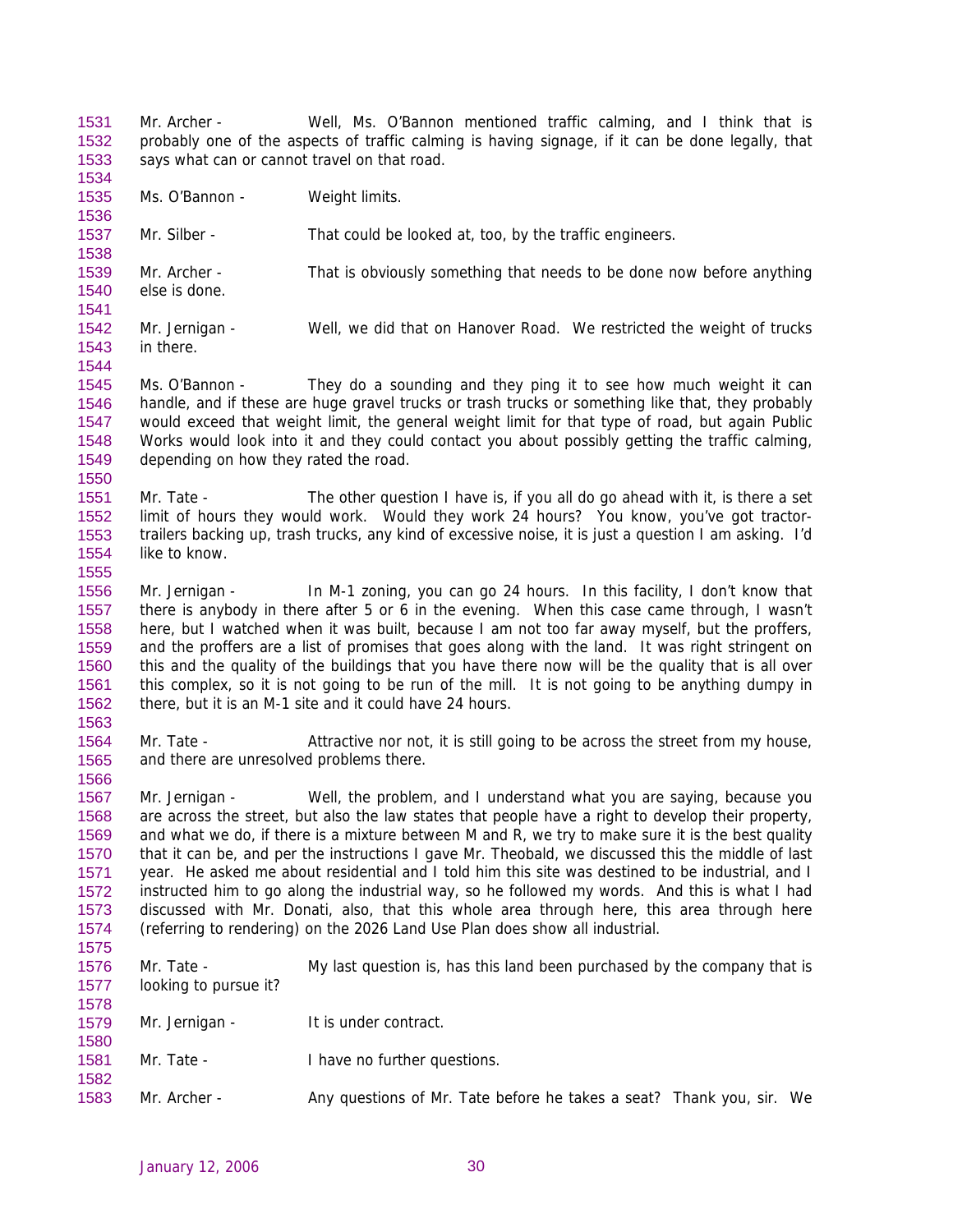1584 appreciate it. There was someone else, I believe.

1586 1587 1588 1589 1590 1591 1592 1593 1594 1595 Mr. Richardson - I am James Richardson and I am afraid I will use this as a pointer, because this is some property that has a dog leg in front of it going into Darbytown Road, so I am wedged in right next to the property. I use the property as a rental home, and I am not quite sure, and I plead ignorance, that I do not know what light industrial is, and all of the particulars about that. I did hear the gentleman say possible parking facility there, I believe, and I understand there is a 50-foot buffer and a 100-foot buffer, and I don't understand what no entrance into Darbytown Road means. So, I guess I am posing the question for you. I don't understand these things. I am certainly not opposed to it or for it, or anything of that nature, I just don't understand it all. I just found out about it today, so I apologize for not having all of my facts together.

- 1597 1598 Mr. Jernigan - Mr. Richardson, what I meant was no access. They can't put a road through to Darbytown Road for entrance or exit.
- 1599 1600 1601

1612

1614

1622

1596

1585

Mr. Richardson - You mean for the complex behind it?

1602 1603 1604 1605 1606 1607 1608 1609 Mr. Jernigan - Yes, sir, for the industrial, and the reason that I requested that proffer from Mr. Theobald was because when I rode through there, there are residential homes there, and you may have M-1 in your backyard, but you don't particularly want it driving down your side yard. I expressed that to him and he went ahead and proffered that they would not be any ingress or egress on to Darbytown there. So, when you take the 50 feet off of each side, and then 100-foot setback, there is not much that you can do with that property other than parking, but it won't be a road.

1610 1611 Mr. Richardson - For ingress and egress and to the complex behind it? What is parking? For employees or maybe some spin off from the airport or whatever.

1613 Mr. Jernigan - Mr. Theobald, you might want to come up to the mike if you want to.

1615 1616 1617 1618 Mr. Richardson - Those are really the only questions that I had. As I said, I am not in opposition to any of it. I just had some particulars that I wanted to clear up and I thank you for your time.

1619 1620 1621 Mr. Jernigan - Thank you for coming up, sir. Could you come up, sir? The reason you have to do that is that all of these hearings are taped, and you have to be up here for us to hear you.

1623 1624 1625 1626 1627 1628 1629 1630 Mr. McBrayer - I think Mr. Tate brought up an interesting point that I hadn't thought of, and didn't express it. If it is berms that they build, obviously we can't decide whether that is an attractive thing or not. That is a matter of taste. But what I will say about it, he said some vandals were using the property, and what he is referring to is they have created a big ramp there. You've got a guy in a four-wheel drive truck and that looks like a lot of fun to him. As it is right now, we don't have any of that in front of my house because we've got trees, and that doesn't look as much fun. So, I think it is an issue there. There is not a drainage ditch. There is nothing to prohibit people for using that as a recreational vehicle ramp, if you will.

| 1631 |                |                                                                      |
|------|----------------|----------------------------------------------------------------------|
| 1632 | Ms. O'Bannon - | What is your name, sir?                                              |
| 1633 |                |                                                                      |
| 1634 | Mr. McBrayer - | Christopher McBrayer.                                                |
| 1635 |                |                                                                      |
| 1636 | Ms. O'Bannon - | And the other gentleman was Mr. Tate. I would like to recommend that |
|      |                |                                                                      |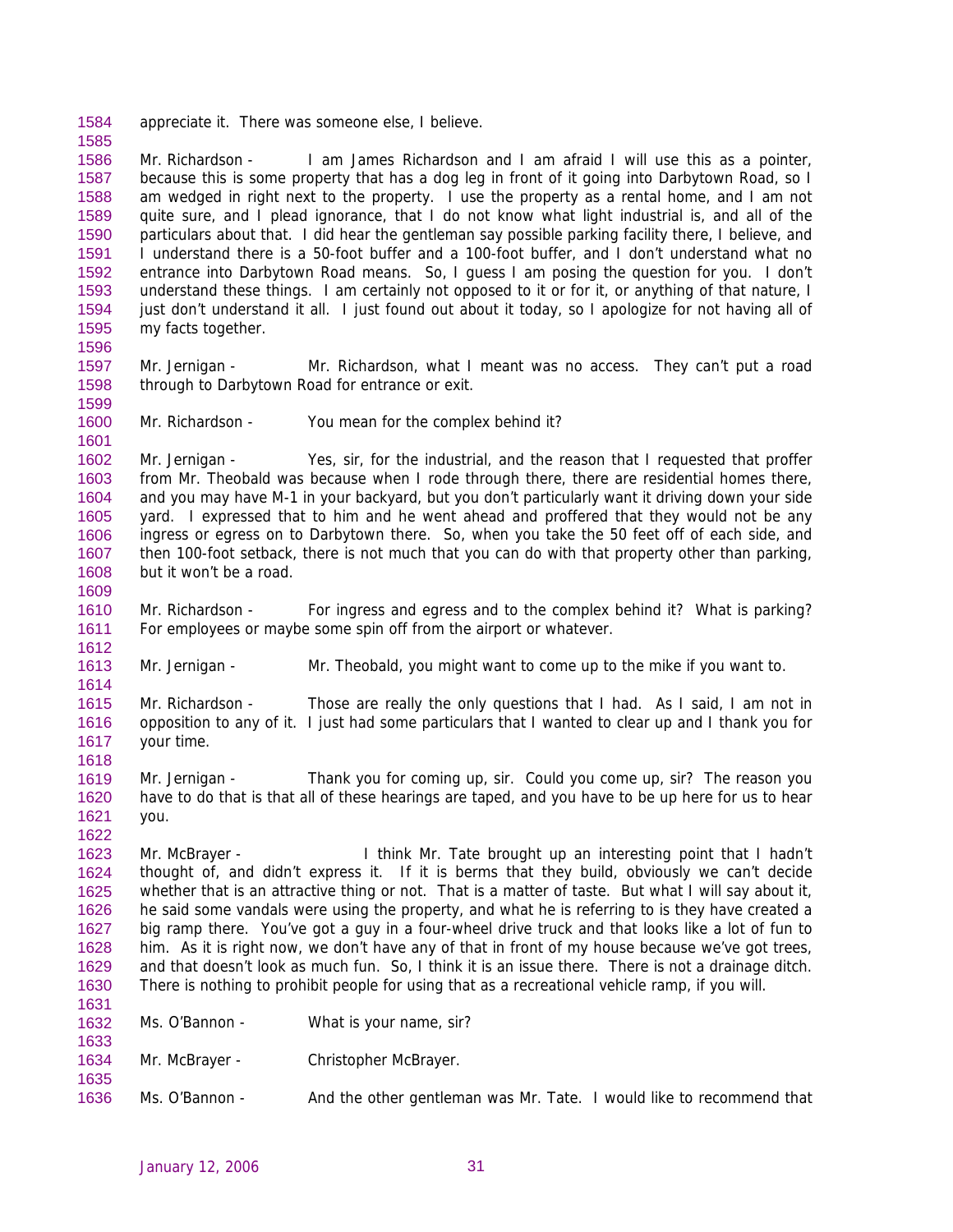you leave your name with someone here. There is no one here from Public Works, but somebody from Planning could take it. We can have someone from Public Works come out and take a look at those specific things. That is pretty much unrelated to the zoning case, but I also would like to recommend that you talk to the Traffic Engineer, the Chief Traffic Engineer, about traffic calming methods. I think between the two items you have been bringing up, you can talk to someone in Public Works about it and they can come out and do an assessment of it. 1637 1638 1639 1640 1641 1642

1644 1645 1646 1647 Mr. McBrayer - Yes, ma'am, with all due respect, I believe it does relate to the zoning case in that if they extend that berm, they extend that problem, the recreational vehicle use there and I would rather not see that done.

1648 1649 1650 Mr. Silber - I think she is referring to trying to address the existing situation to address the drainage and the traffic calming issues and perhaps the use of the berm for off-road vehicles.

1651

1661

1669

1671

1673

1677

1643

1652 1653 1654 1655 1656 1657 Ms. O'Bannon - Because whether or not this case were passed or not, you have brought up conditions that ought to be addressed anyway, and that is my point. You could talk to Public Works representatives and the Traffic Engineer and talk about improvements that could be made right now, whether or not this case was passed. You have some concerns that could be addressed and should be addressed. If you can leave your name and number with...

1658 1659 1660 Mr. Jernigan - Mr. McBrayer, leave it with one of our staff personnel over there, and I tell you what I will do, I will check with Public Works and get with you on this. I am not sure what they can do. I don't think we want a guardrail there.

1662 1663 1664 1665 1666 1667 1668 Ms. O'Bannon - No, but they will come out and do an assessment on it. If the road is not graded properly, they could look into that. The traffic calming process is pretty straightforward, and you need so many people from the neighborhood to sign a petition. They prepare the petition and they tell you what you need to do, and it seems to me in this particular location that would be relatively easy and they could do something. If it is what you are saying, they will do an assessment of the road and find out about the traffic, do traffic counts and all that, and give you a lot of information that I think would help you anyway no matter what.

1670 Mr. Silber - I think the challenge might be keeping the vehicles on the road...

1672 Mr. Jernigan - Four-wheel drives.

1674 1675 1676 Ms. O'Bannon - Four-wheel drives, I am not sure of that, but if you had signs up that said "Extra \$200 fine for speeding" maybe it would discourage them and keep them away a little bit. I don't know, but it might.

1678 1679 1680 1681 Mr. McBrayer - And I'd just like to say I am not having that big of a problem with that facility as it exists now, but these are problems with the way it exists now and to extend these problems, I think, is a good plan for the future.

1682 1683 1684 1685 1686 1687 1688 1689 Mr. Jernigan - I will explain one thing to you. A proffered condition means that when they take possession of this property at a certain time, they do have to put that berm in there. The only way we can change that is a proffer amendment, which would come through just like it is tonight. That was put in there for you all's benefit and I know it may be ugly to you, but that berm was put in so that you had a grassy area with trees across from you so wouldn't have to look at the back of those buildings. Unfortunately, you all don't like, which in most cases, that doesn't happen. People a lot of times want berms, but I will discuss with Mr. Theobald on the proffered conditions on that and there may be a point where we can make a change.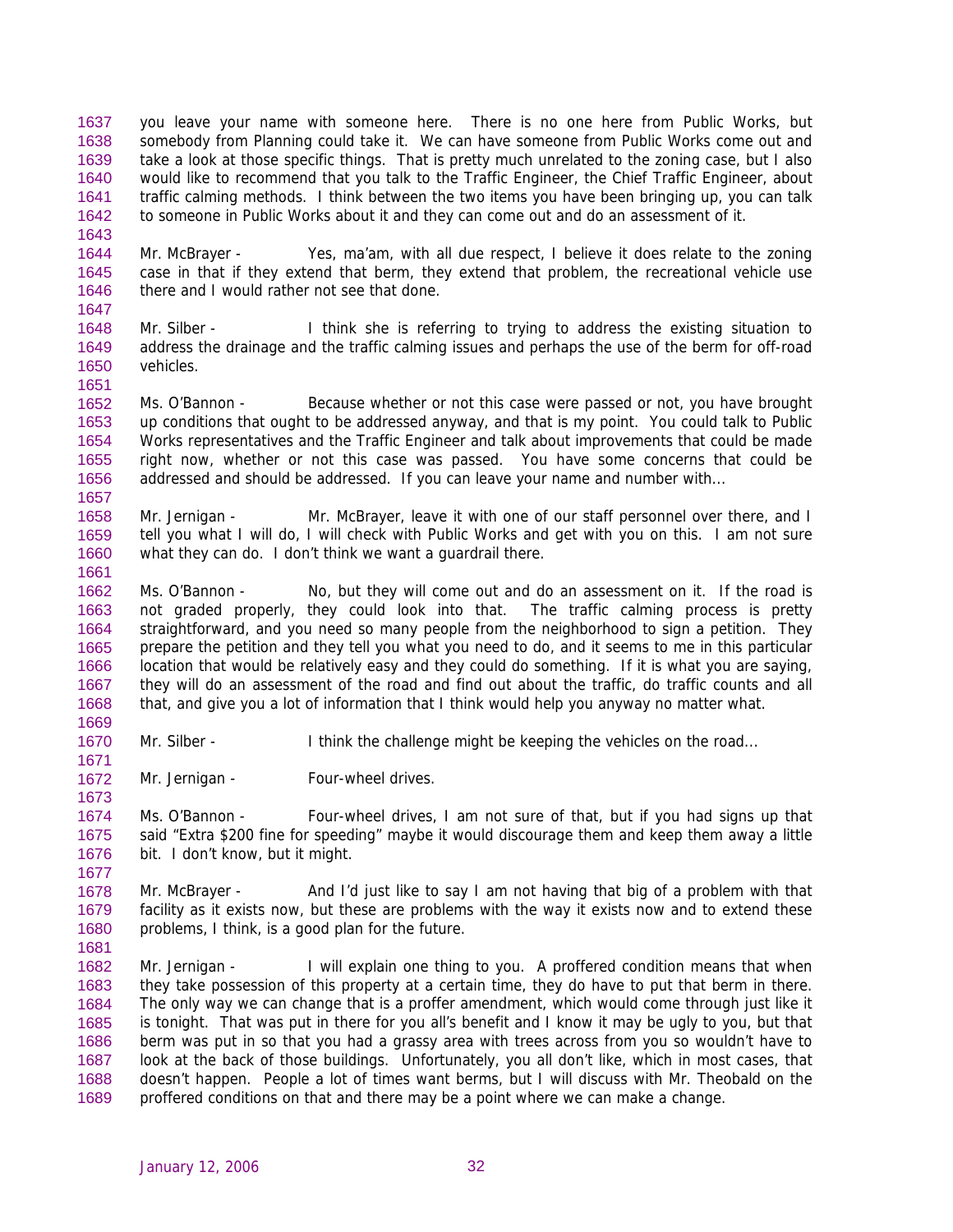1691 1692 Mr. McBrayer - Yes, sir. Thank you. I didn't buy a house in front of a berm, so I don't want a house in front of a berm.

1694 Mr. Jernigan - I understand your position and I thank you for coming down.

1696 Mr. Archer - Thank you, Mr. McBrayer. I think there are two seconds left.

1698 1699 1700 1701 1702 1703 1704 1705 1706 1707 Mr. Grimes - I am Darren Grimes. On other thing I'd like to say about this, it was mentioned that residential was originally brought up by Mr. Theobald and he was told to proceed with industrial. I would like to make the statement that there was significant interest, residential interest in my particular property. We were contacted by and we had three contracts on this particular property with requests to build on the adjacent property here. I attempted to contact the owners of this property and got no response from them, I guess because they had already talked to Mr. Theobald and Mr. Jernigan about rezoning, but I do think the rezoning here to light industrial, when there is plenty of room to expand the existing complex, I don't see whey they need to buy this area. They haven't used the area they already have, and I think it would be a misuse of County land and residential would be more appealing to the owners.

1709 1710 1711 Mr. Archer - Mr. Grimes, do you own any additional property other than the one that you are building on? Do you own more property other than the one that you are building on?

- 1712 Mr. Grimes - Yes. I am currently building like 10 homes in the area.
- 1714 1715 Mr. Archer- In that same, not contiguous property?
- 1716 Mr. Grimes - No, sir.

1690

1693

1695

1697

1708

1713

1717

1721

1723

1725

1727

1729

1731

- 1718 1719 Mr. Archer - Thank you.
- 1720 Mr. Grimes - I would like to.
- 1722 Mr. Archer - I would like to. Any more questions.
- 1724 Mr. Silber - We are out of time.
- 1726 Mr. Archer - Mr. Theobald, I think you have some rebuttal time.
- 1728 Mr. Theobald - Do you have questions, sir?
- 1730 Mr. Archer - Anyone have questions of Mr. Theobald? All right. Mr. Jernigan.

1732 1733 1734 1735 1736 1737 1738 1739 1740 1741 1742 Mr. Jernigan - OK, Mr. Chairman. Thank you. As I said before, I had discussed this when Mr. Theobald came to me, so he did follow my instructions to the order, and I had discussed with Mr. Donati before I got back with Mr. Theobald about the future of this property, and he had determined at the time that we felt it would be industrial. So, I told Mr. Theobald to proceed as he did. Now, the proffers in this case are very good, and that is one reason that we have a staff recommendation on both pieces, because what has been done there so far is quality development, and the remaining area will be the same way. So I am going to try to work through the issues that Mr. McBrayer has and talk to Mr. Theobald and see if we can get something lined up on that. But, at this point I am satisfied with the case as it stands, so I will recommend approval of C-7C-06, James Theobald Esq. for Ramona Max Brown LLC, to be passed on to the Board of Supervisors for their approval.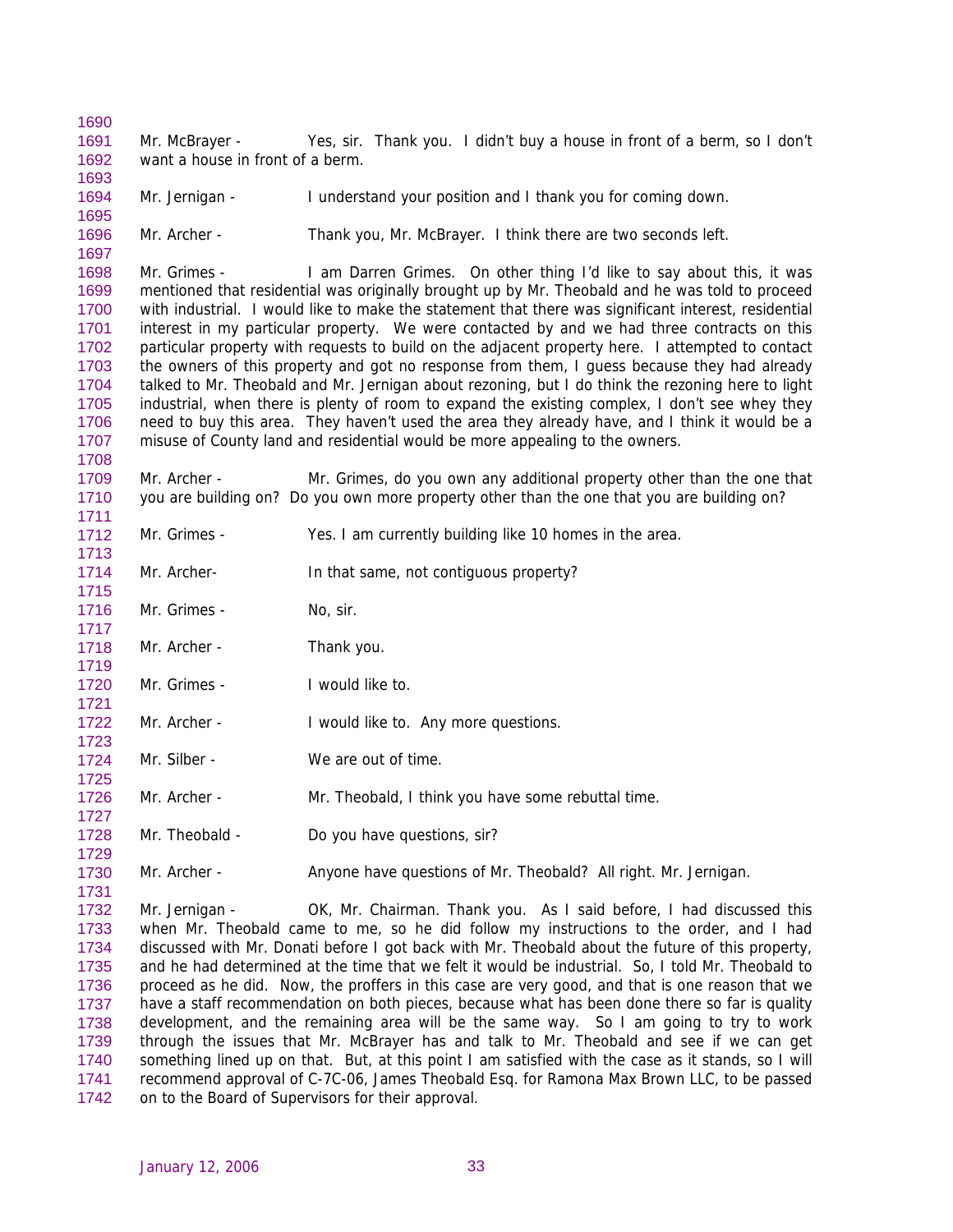1744 Mr. Vanarsdall - Second.

1743

1745

1757

1759

1770

1777

1793

1746 1747 1748 Mr. Archer - Motion by Mr. Jernigan and seconded by Mr. Vanarsdall. All in favor of the motion say aye. Those opposed say no. The ayes have it. The motion is carried.

1749 REASON: The Planning Commission voted 5-0 (one abstention) to recommend the Board of Supervisors **grant** the request because it is reasonable in light of the existing Industrial use and zoning in the area and the proffered conditions would provide for a higher quality of development than would otherwise be possible and should minimize the potential impacts on surrounding land uses. 1750 1751 1752 1753 1754

- 1755 1756 Mr. Jernigan - And on Case C-8C-06, James Theobald, Esq. for Ramona Max Brown, LLC, I will move for approval for that to be sent to the Board of Supervisors for their approval.
- 1758 Mr. Vanarsdall - Second.

1760 1761 1762 Mr. Archer - Motion by Mr. Jernigan, seconded by Mr. Vanarsdall. All in favor of the motion say aye. All opposed say no. The ayes have it. The motion is approved.

1763 REASON: The Planning Commission voted 5-0 (one abstention) to recommend the Board of Supervisors **grant** the request because it is reasonable in light of the existing industrial use and zoning in the area and the proffered conditions would provide for a higher quality of development than would otherwise be possible and should minimize the potential impacts on surrounding land uses. 1764 1765 1766 1767 1768

1769 Mr. Jernigan - I thank you folks for coming out.

1771 1772 1773 Mr. Silber - That concludes the rezoning requests for this evening. We do have a Discussion Item and I have one additional item I want to discuss with the Commission.

1774 1775 1776 DISCUSSION ITEM to set a Public Hearing on the Capital Improvements Program: CIP for 2006- 2007 through 2010-0011 Capital Improvements Program. This public hearing would be set for February 9, your next zoning hearing.

1778 1779 1780 1781 1782 1783 1784 1785 1786 1787 1788 1789 1790 We have suggested this be set at 5:45. It is a little earlier than you may be accustomed to and that is because the County Manager has another obligation that he has to get to and he has asked if we could please set this public hearing at 5:45 so he can make his other commitment. That would be Thursday, February 9. In addition, because we are starting a little earlier, we thought we might want to feed you dinner, not steak, but we thought we might take the opportunity to tell you where we are with the 2026 Comprehensive Plan Update. We are hoping to schedule some work session meetings with the Board and the Planning Commission later this year and we will be sending you, by way of a separate letter, when we hope to have those. We may have one in February, but probably not. We are now looking at April, June and August as joint work sessions to the Planning Commission and the Board to talk about the 2026 Comprehensive Plan. So, just make note that we will be sending out something later on regarding those work sessions.

1791 1792 Mr. Archer - Mr. Secretary, what time would you suggest that we start our dinner meeting?

1794 1795 Mr. Silber - I think we need to be down here by 5:45, I think we might want to start maybe at 4:45 p.m.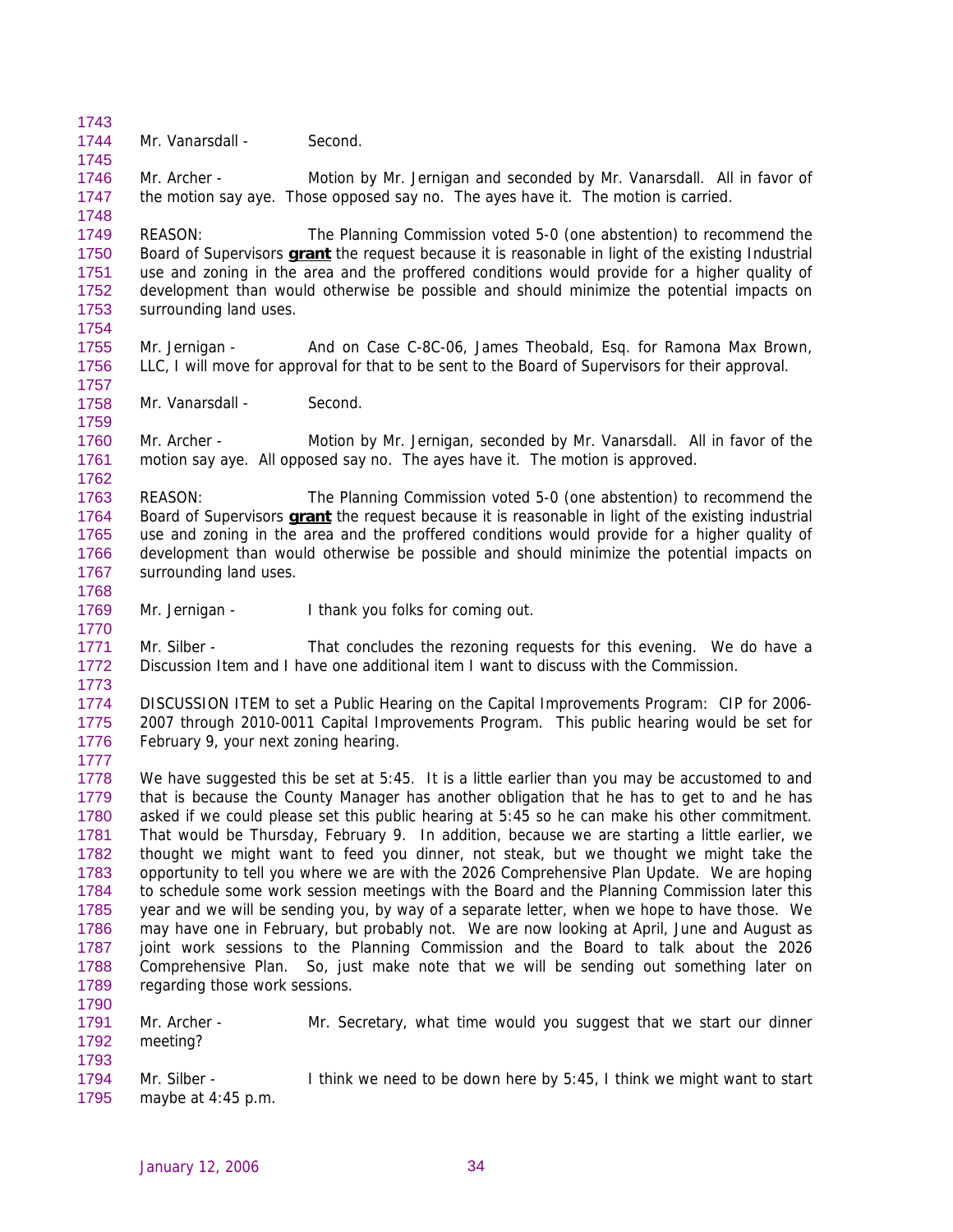Mr. Archer - We need time to get down here, also. Mr. Silber - I don't think we have too much to tell you about the Comprehensive Plan but a few minutes update. I would think we could start at 4:45 and be down here by 5:45 p.m. Mr. Archer - **OK, is that in the Manager's Conference Room?** Mr. Silber - Yes, sir, if we can schedule that, we will have it at that location. Mrs. Jones - Mr. Silber, are there dates associated with the possible April, June and August meetings? Mr. Silber - We have some tentative dates, Mrs. Jones, but at this point we don't know for sure. The tentative dates we have - again the February date we probably won't do. We can probably handle that with you all on the 9th and then maybe send something to the Board of Supervisors in the form of a letter. Therefore, the dates you might want to note would be April 19 or 20, June 21, probably August 15 or 16. Mrs. Jones - I realize they could all change, but it would be very helpful to just have those. Mr. Silber - You have those, and again, we will be sending them out to you in a separate letter. The time, a good point. April 19 or 20, we are looking at 12 noon to 4:30, June 21, 12 noon to 5:00 p.m. or possibly longer if needed, and the August dates would be the 15 or 16, 10 a.m. to 4:00 p.m. That is pretty much all day. We would need a motion to set a public hearing, a CIP Hearing, on February 9, at 5:45 p.m. Mr. Vanarsdall - I make a motion. Mr. Branin - Second. Motion by Mr. Vanarsdall and seconded by Mr. Branin. All in favor of the motion say aye. Those opposed say no. The ayes have it. The motion is passed. Mr. Silber - **OK. Thank you. APPROVAL OF MINUTES:** Planning Commission December 8, 2005 Mr. Silber - The next would be the Planning Commission minutes from December 8. Mr. Archer - All right. Are there improvements to the minutes? Any corrections? Mrs. Jones - No, sir. I move the approval of the minutes from December 8, 2005. Mr. Jernigan - Second. Mr. Archer - All right. The minutes are approved as stated. Anything else, Mr. Secretary. Mr. Silber - Nothing else.